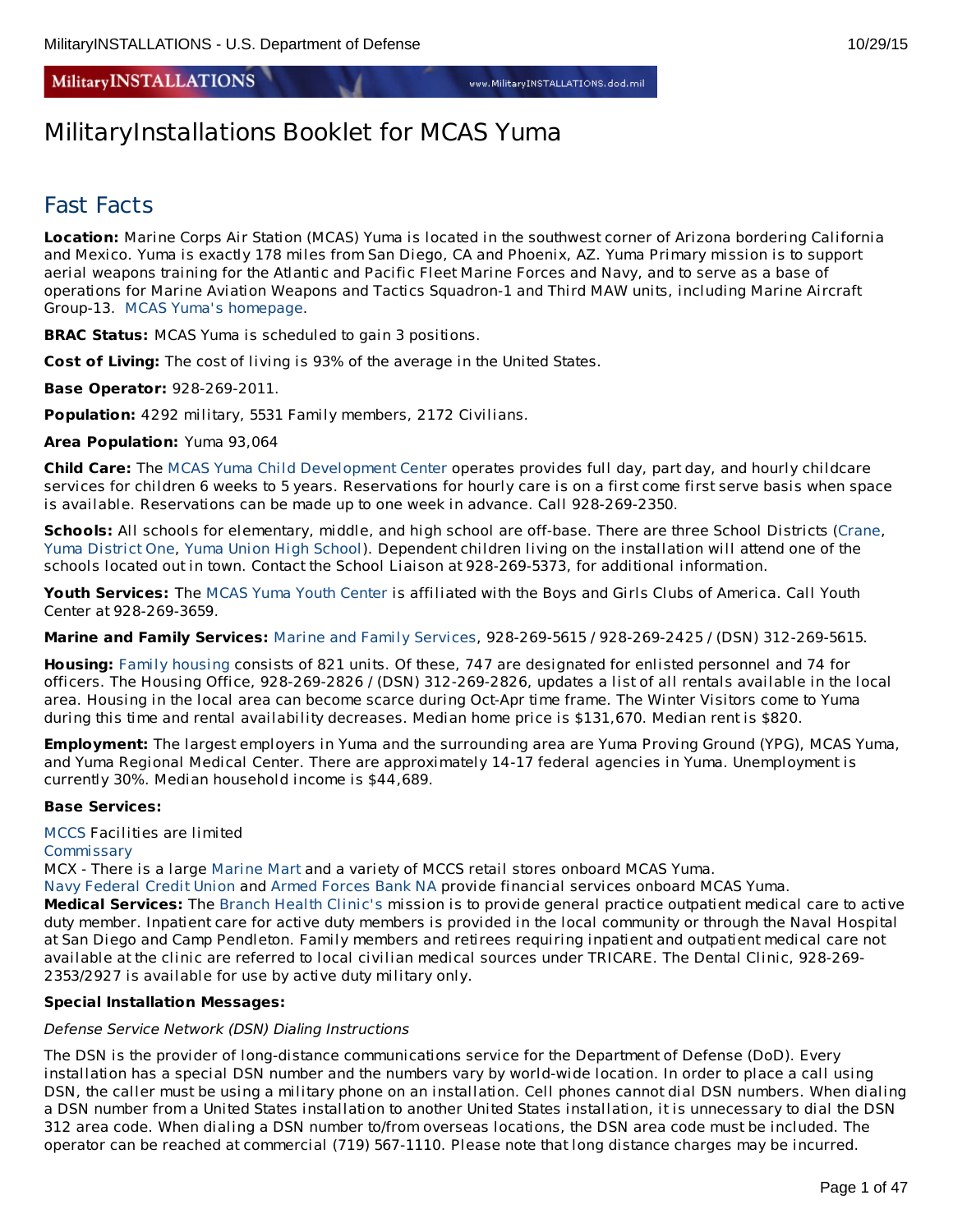# **Overview**

# **Location**

MCAS Yuma is located in the southwest corner of Arizona bordering California and Mexico. Yuma is exactly 178 miles from San Diego, CA and Phoenix, AZ. Yuma has become one of the fastest growing cities. Military personnel assigned to Yuma will find the community both supportive and friendly. Cost of living is moderate at approximately 96 % of the national average. The base operator's phone number is 928-269-2011.

# **History**

Yuma is one of the oldest cities in the southwest United States. MCAS Yuma was established in 1928. During World War II in 1943, an air base was erected with the astounding speed which characterized the war effort. The base became one of the busiest flying schools in the nation, training pilots of AT-6 single engine trainees, T-17 multiengine trainers and B-17 Flying Fortresses. At the end of the war, all flight activity here ceased and the area was partially reclaimed by the desert. On July 7, 1951, the Air Force reactivated the base, and the 4750th Air Base Squadron resumed training as part of the Western Air Defense Forces. The airfield was named Yuma Air Base.

The facility was signed over to the Navy on January 1, 1959, and nine days later, Col L. K. Davis became the first commanding officer of the newly designated Marine Corps Auxiliary Air Station. On July 20, 1962, the designation was changed to Marine Corps Air Station. For more information about our installation, visit our [homepage](http://www.yuma.usmc.mil/).

# **Mission**

Primary mission is to support aerial weapons training for the Atlantic and Pacific Fleet Marine Forces and Navy, and to serve as a base of operations for Marine Aviation Weapons and Tactics Squadron-1 and Third MAW units, including Marine Aircraft Group-13.

# **Population Served**

MCAS Yuma serves Marines, families, DoD employees and retirees. There are currently 14 commands that serve aboard MCAS Yuma, 15 commands by the end of 2015, for a total of 4292 military, with at least 5531 family members and 2172 Civilian Personnel, a total population onboard station of 11,995.

# **Base Transportation**

Currently, there is no base transportation on this installation.

# **Sponsorship**

For any one requesting a sponsor prior to arrival to MCAS Yuma, you can request a sponsor in one of three ways. One way is to request a sponsor directly from S-1 Office at your gaining command or through your current command. Another is to contact the local Information & Referral Program office at 982-269-2034, to request a sponsor. The I&R Office will then coordinate with your command and provide you with the name and phone number of your sponsor.

# Postal Procedures for Inbound Personnel

The following is a guideline for personnel inbound to MCAS Yuma, AZ.

All inbound personnel may utilize the designated inbound address of P.O. Box 92500 (preferred method) or their command address if known. This will only be a temporary forwarding address until the member arrives. Mail will be held at the Post Office until arrival.

Upon arrival, any mail being held may be picked up by service member at the Military Postal Facility Bldg. 699. If the new join will be residing in the barracks (single or Geo Bachelor) then a different individual P.O. Box will be issued upon check in.

Personnel residing in either on base housing or in the community (apartment or house) will have mail delivered to their place of residence.

There is no personal mail delivered to the units. Only Official Mail is delivered to unit addresses aboard MCAS Yuma. POC for postal matters can be directed to 928-269-2162/3119.

# **Temporary Quarters**

MCAS Yuma's Temporary Lodging Facility welcomes active duty, family members, TAD, PCS, retirees, and sponsored family and guests. Located at Bldg. 1088, two blocks inside MCAS Main Gate. There are 48 total rooms all with access to private patios and a grassy courtyard. The suites feature kitchenettes and two queen size beds (28 rooms). Other units available feature a king size bed (16 rooms) and four Accessible rooms. Conjoining rooms include one regular suite and one King room. Free Wireless in all rooms. Note that no pets will be admitted at the Dos Rios temporary lodging facility. Families will be offered alternative lodging at local facilities which allow pet stays. Reservations can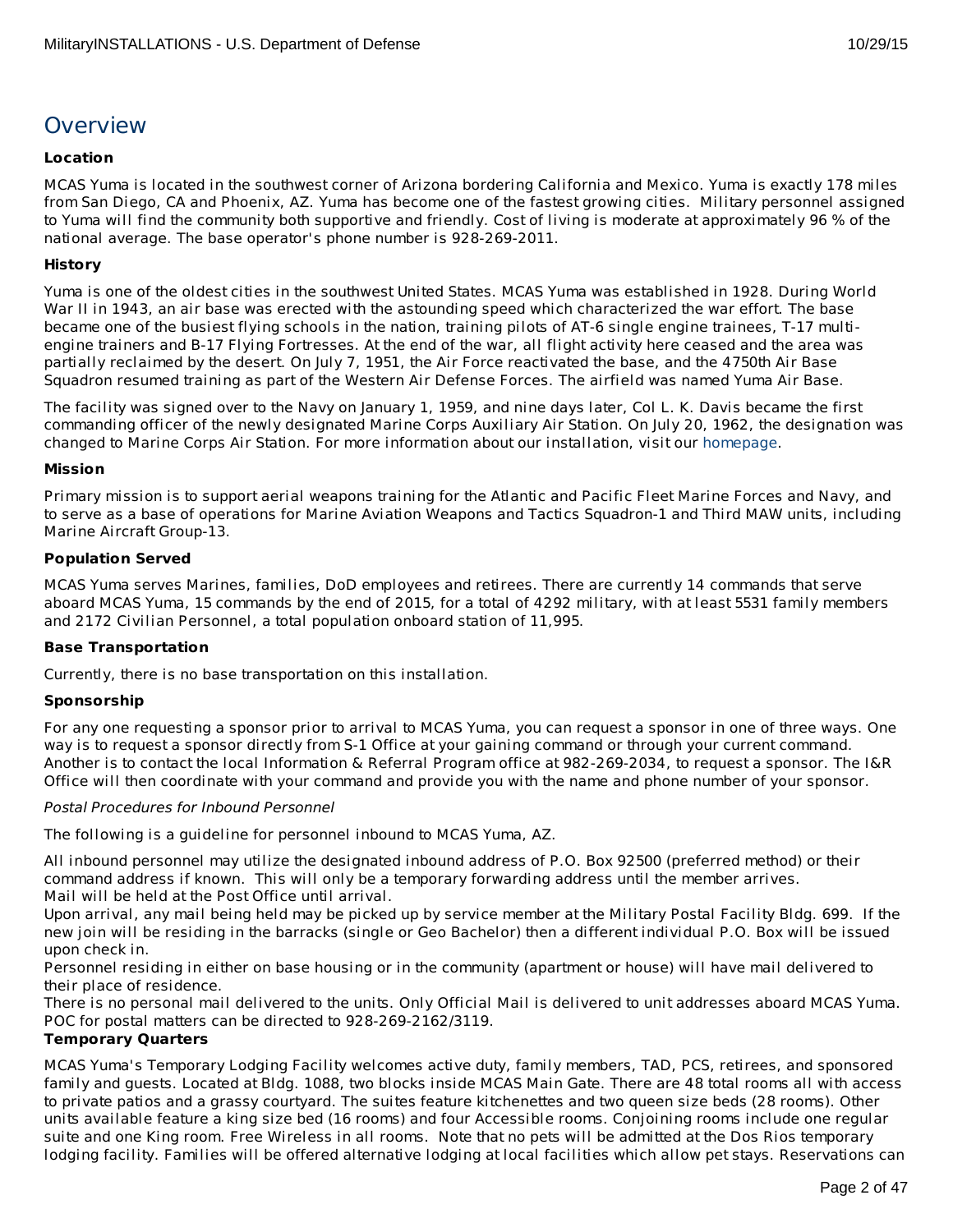be made 90 days in advance. PCS families may make reservations up to one year in advance. PCS orders do have priority.

Rooms are priced at \$60.00 for a King Room (sleeps 2) and \$70.00 for a Double Queen Room with Kitchenette (sleeps 4).

For reservations call 928-269-2262.

# **Relocation Services via Information and Referral Program**

Relocation Assistance Services are available through the Information & Referral Program Office and provides assistance to all service members and their families who are relocating from one duty station to another. You may contact the Relocation office at 928-269-2034. The following services are available:

Pre-Departure Planning Determining Needs and Priorities Destination Information (Welcome Aboard Packets) Sponsorship Assistance and Training Maps

Welcome Aboard Brief

Welcome Aboard Briefs are offered 3rd Wednesday monthly from 8:00 a.m. - 10:30 a.m. and are mandatory for all Active Duty and highly recommended for spouses and children. They provide great resources for on base and off the installation services and information.

# **Critical Installation Information**

MCAS Yuma is a desert town with plenty of sunshine (350 days out of the year). Average temperatures range from a low of 36 degrees to a high of 107. Since Yuma has ideal weather, snow birds like to visit from October through March to enjoy the sunshine. Snow birds are retirees that live up north and want to fly south for warmer weather during the winter months. During this timeframe, our population doubles and traffic is slow moving. Population of Yuma County (year-round) is 94,361. During the Summer months, starting in May, Yuma will be over 100 degrees and July through September can heat up when the humidity increases.

Housing rentals in the community become scarce during October through April, due to the increase of population. If you are interested in buying a home, the market is great.

Two domestic pets are allowed per household. Animals must be registered with the Station Veterinarian and must be under control of their owner at all times. Call 928-269-2888, Pet Registration, located in Bldg. 952.

All firearms must be registered at the Pass and ID Office within three days of arriving at MCAS Yuma.

No public city transportation with exception of commercial taxi.

SAFETY/SECURITY PRECAUTIONS: Motorcycle and moped course required. Contact Ground Safety at 928-269-5769. Helmets required on motorcycles. SECNAVINST 6055.4 of 22Nov94 requires helmets to be worn when bicycling aboard DoD installations. Other restrictions: walkers and joggers must be at least three feet off roadway.

Cell phones cannot be used while driving on base; only hands free devices may be used.

# **Sponsorship**

Settling into your new location and your new unit takes time. Military [OneSource](http://www.militaryonesource.mil/) is designed to assist you with information about your new location. Additionally each of the military Services has a Sponsorship Program which is very helpful in providing new unit [information.](http://apps.militaryonesource.mil/MOS/f?p=ESAT:WELCOMEP) If you want to learn how to be a sponsor, you can take a short training module found on Military OneSource, or if you are a Sponsor, you can use the [eSponsorship](http://apps.militaryonesource.mil/esat) Application & Training a secure website designed to train you on your sponsorship duties and provide sample materials for your use when communicating with your newcomer.

The purpose of the Sponsorship program is to:

Provide a sense of belonging Ease the transition for inbound service members or civilians and their family members Increase productivity Reduce culture shock Help newcomers make informed decisions Cultivate new friendships Improve morale A sponsor is someone from your new unit who is assigned to assist you in settling into your new location. You must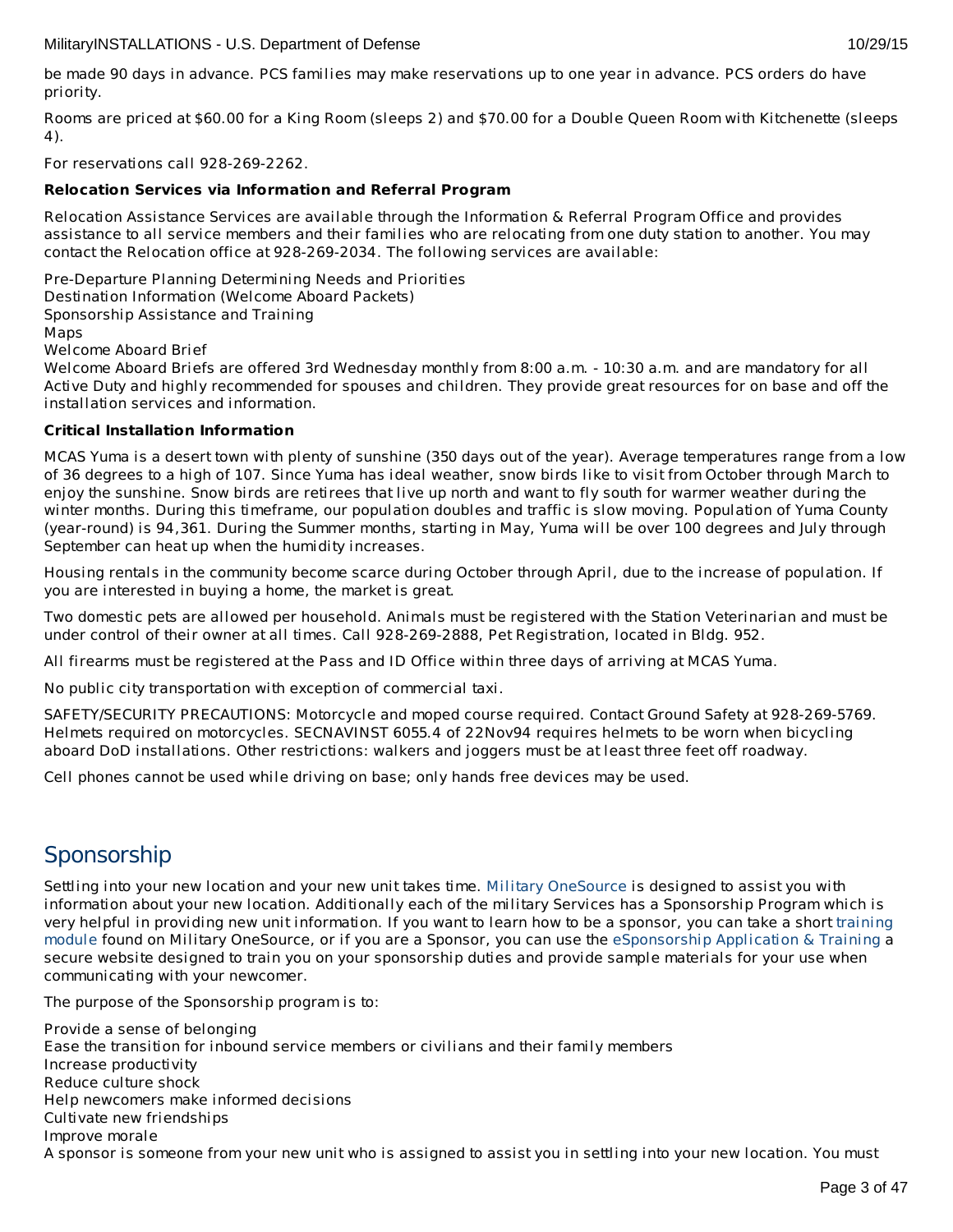Your gaining unit will appoint your sponsor in writing. He/she will be the same or close to your rank and the same marital status, if at all possible. This person will be knowledgeable about the local community and the installation; available to assist you and your family for at least two weeks post arrival, and be someone who is positive and outgoing.

A sponsor's duties include:

Contacting you and your family by letter of introduction or e-mail upon learning of your assignment to the installation. Following up with a personal phone call after contact has been made.

Sending information about the installation/area which you may require, or putting you in touch with the resources on the web and at the installation that provide current, complete and up-to-date information such as those provided by the Relocation Program.

Answering any questions which you or your family may have, or, again, providing the proper resources to answer those questions.

Confirm transportation and lodging arrangements.

Assisting with obtaining a Post Office Box for your mail.

Meeting you and your family upon arrival.

Accompanying you to your check in point for the unit.

Introducing you to the Family Center and loan closet

Providing essential service locations such as commissary, exchange, gas station, and bank.

Being available when you arrive at your installation to meet you, show you around, and help you through inprocessing.

If you have not been assigned a sponsor, or have not been contacted as of yet, request one by contacting your gaining command or unit. If after contacting your new command you find difficulties in obtaining a sponsor, contact your Relocation Assistance Personnel for additional help with your move.

Service specific processes for requesting a Sponsor include:

**Army and Defense Logistics Agency:** AR 600-8-8 outlines procedures for DA Form 5434, Sponsorship Program Counseling and Information Sheet. Sponsorship is mandatory for first term Soldiers. All Soldiers, private through colonel (excluding those completing Advanced Individual Training (AIT) and those PCSing to long term schools) and civilian employees through grade 15 may participate in the advance arrival sponsorship program. Reactionary Sponsorship is available for individuals arriving at an installation without a sponsor. Contact the gaining unit to request a sponsor.

**Air Force:** Gaining Unit Commander Support Staff/Military Personnel Section will assign a sponsor upon receipt of assignment notice. Assigned sponsor will then make contact with the inbound member.

**Navy:** OPNAV INSTRUCTION 1740.3C prescribes procedures regarding Command Sponsor and Indoctrination Programs. This Program is designed to facilitate the adaptation of Sailors and their families into new working and living environments, to minimize the anxiety associated with a Permanent Change of Station (PCS) move, and afford Sailors and their families the greatest opportunity for a successful and productive tour of duty.

Command sponsor and indoctrination responsibilities begin upon receipt of PCS orders and continue until the Sailor has become an integral part of the new command and is fully cognizant of all policies, programs, services, and responsibilities available through the command. Commanding Officers shall establish a Command Indoctrination Program to include the delivery of the Navy Pride and Professionalism training per this instruction. COs should ensure all incoming personnel receive command indoctrination training within 30 days of arrival or within 3 drill weekends Enclosures (1) and (2) of OPNAVINST 1740.3C outline responsibilities and provide guidance for these programs. Assistance to local commands regarding the Command Sponsor Program is through the Fleet and Family Support Center (FFSC) Relocation Assistance Program staff.

**Marine Corps:** Gaining Unit Commander will assign a sponsor on request. Overseas commands should assign a sponsor [automatically,](http://www.militaryonesource.mil/12038/MyDoD/Spons Request Form.doc) however if one is not assigned, send a request to the gaining command using the Sample Sponsorship Request form.

Sponsors' responsibilities and abilities to be available will vary from installation to installation, depending upon the priority which the installation and unit commanders give to the program; however, the Services are making the Sponsorship program a priority as research has shown the many benefits of good sponsorship to service, family members and youth.

# **Youth Sponsorship**

The Youth Sponsorship Program depends on the availability of youth who volunteer to become sponsors. The Youth Services topic should explain the Youth Sponsorship program at your new installation, but if it does not answer all of your questions, contact your Relocation Manager to inquire about the program and acquiring a youth sponsor.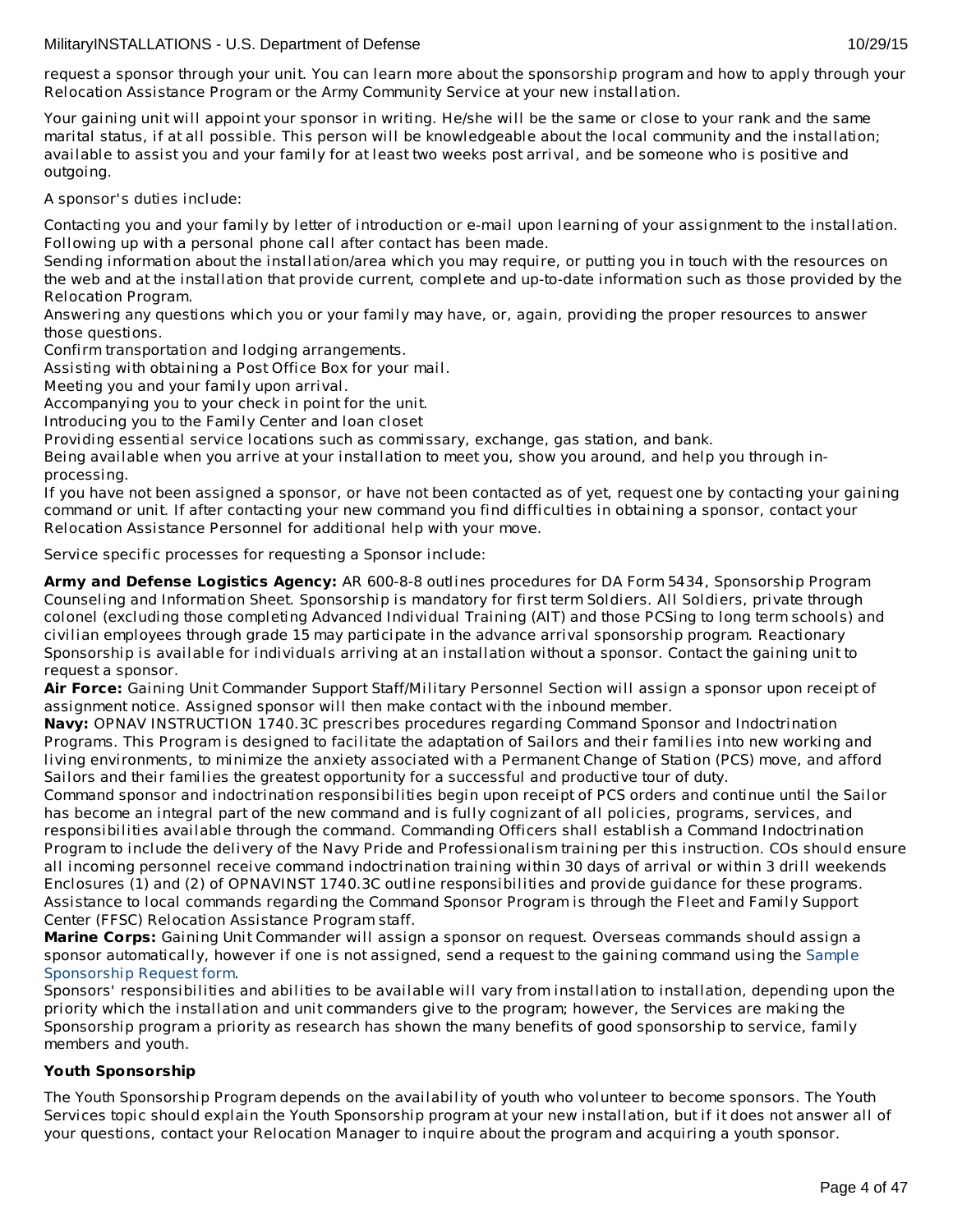# Directions to Installation

# **Directions to MCAS Yuma**

Traveling to Yuma by car is easy. The Main gate is located on Avenue 3E, which has access to Interstate 8, and located about 180 miles east of San Diego, and 180 miles west of Phoenix. Take I-8 (East or West) until you arrive at Yuma. When driving on Base, be sure to have your valid ID ready, as you will need to present it to the guard at the gate. Privately owned vehicles traveling on the air station are subject to spot checks by military police for current state and base registration and safety inspections.

Airports

Yuma International Airport serves the Yuma area and is located less than one mile from the Marine Corps Air Station.

Driving Directions from I-8

Traveling East on I-8

Take Ext 3 (Ave 3E) Turn left at signal. Go straight , at 6<sup>th</sup> signal, turn right to the Main Gate. North Gate entrance for commercial vehicles only. North Gate entrance for all vehicles and will be at 5th signal.

Traveling West on I-8

Take Ext 3 (Ave 3 E. Turn right at signal (Ave 3E). Go straight, at 6<sup>th</sup> signal turn right toward Main Gate. North Gate entrance is for commercial vehicles only. North Gate entrance for all vehicles and will be at 5th signal.

# Bus and Shuttle Transportation

Greyhound Lines service is available in the Yuma area. Limited facilities are available during station hours.

Yuma has a shuttle service that transports passengers to the Phoenix Sky Harbor [International](http://skyharbor.com/) Airport (PHX). First Class Shuttle Express [928-373-2527](http://www.yuma1stclass.com/) has multiple departures daily from Yuma and Phoenix.

# Check-in Procedures

# **Travel Planning**

Before you begin your travel keep these things in mind:

Ensure you have all your vehicle insurance information, registration information handy.

Have your vehicle checked for road worthiness before you begin your trip. Check all fluids and fill up with gas.

Ensure you have cash, checks or credit cards that you will need when traveling.

Leave information on the route that you will be taking with someone in case of problems on the road.

If flying, ensure you have your passport, tickets, and currency as needed for the area you are traveling to.

Make sure you have temporary lodging reservations. Reservations for the Dos Rios Inn on MCAS Yuma, may be made by calling 928-269-2262.

# **Check-in Procedures**

#### Reporting In

All personnel reporting/checking-in to MCAS Yuma, between 8:00 a.m. and 3:30 p.m., Monday-Friday, should report to their respective Unit as indicated on their reporting orders. All personnel checking in after hours and all Headquarters and Headquarters Squadron (H&HS) personnel should report to the Station Headquarters, Building 980. Phone number 928-269-2252 (Officer of the Day).

#### **Check-In**

**Unit Location** H&HS Building 722, 269-2241

personnel MAG-13 personnel Building 505, 269-3262 MAWTS-1 Building 406, 269-3434, Personnel reporting for WTI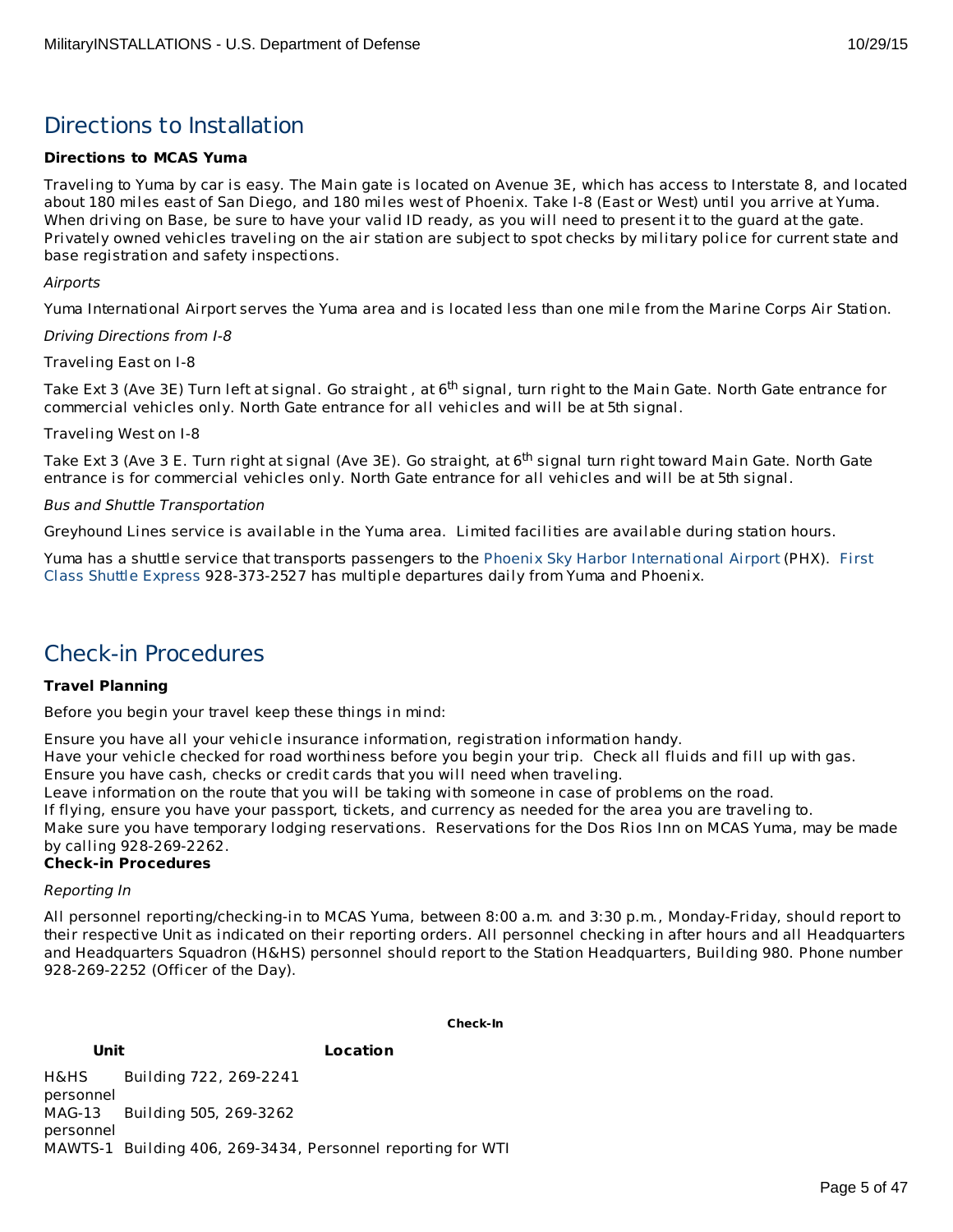personnel or Desert Talon should report directly to MAWTS-1 MALS-13 Building 507, 269-2289 VMTF-401 Building 146, 269-2708 personnel CLC-16 personnel Building 610, 269-2521 MACS-1 personnel Building 3219, 269-3900, located off-base County 14 MWSS-371 Building 3219, 269-3900, located off-base County 14 personnel VMA-211 Building 101, 269-2297 VMA-311 Building 109, 269-2338 VMA-214 Building 97, 269-6025 VMFA-121 Building 80, 269-8666 VMU-4 personnel Building 645, 269-5419 NAVY personnel 2252 Building 980, report to Station Headquarters, 269- **What to do if you Get Married Enroute**

If you get married before you PCS, you must inform your commander and follow the procedures exactly as you are given them. The military will not pay for travel and housing of your spouse if you do not follow proper procedures.

# **Documents to Handcarry**

All orders, medical records, school records, and important documents such as marriage licenses, insurance policies, shot records, passports, wills and powers of attorney should be hand carried when PCSing to a new duty station.

# Motor Vehicles

# **Registration & Licensing Requirements**

Arizona State law requires you to have sufficient liability insurance and a valid driver's license in order to operate a vehicle. The term "vehicle" generally includes automobiles, motorcycles, vans, trailers and boats regularly parked or garaged overnight. Further, your vehicle must be properly registered. Even though you are in the Military, you may be required to register your vehicle in-state and obtain an in-state license within a few months of moving. Access complete [information](http://www.azdot.gov/mvd/index.asp) on insurance, driver's licensing, and where and how to register your vehicle by visiting the State Department of Motor Vehicles website.

# **State Laws**

You and your passengers must always wear seatbelts while driving, you will be ticketed and issued heavy fines if seatbelts are not secured. State law requires that all children under 5 years of age and 80 lbs and four feet, nine inches tall be properly restrained in child seats. Some states also require younger, smaller children to sit in the back seat.

North Gate entrance for all vehicles and will be at 5th signal.

#### What does this mean to families?

Motor vehicle crashes are the leading cause of death for children between 5 and 8 years old. Many of these children were not properly restrained. To improve safety for children, Arizona increased the length of time for children to be in a child safety seat to age 8. This law does allow a police officer to stop a car if a child is not seat belted in a child safety seat.

Yes, many communities across AZ have child passenger technicians. Visit [SeatCheck.org](http://www.seatcheck.org/) for a technician in your community.

Motorcycles and their operators are subject to special laws. If you own and operate a motorcycle, you must comply with those laws. Visit the State Department of Motor Vehicles website for more information.

Many States and local jurisdictions have strict laws about the use of cell phones and other digital devices while driving. Research these laws on the State Department of Motor Vehicles website. Tickets will be issued and fines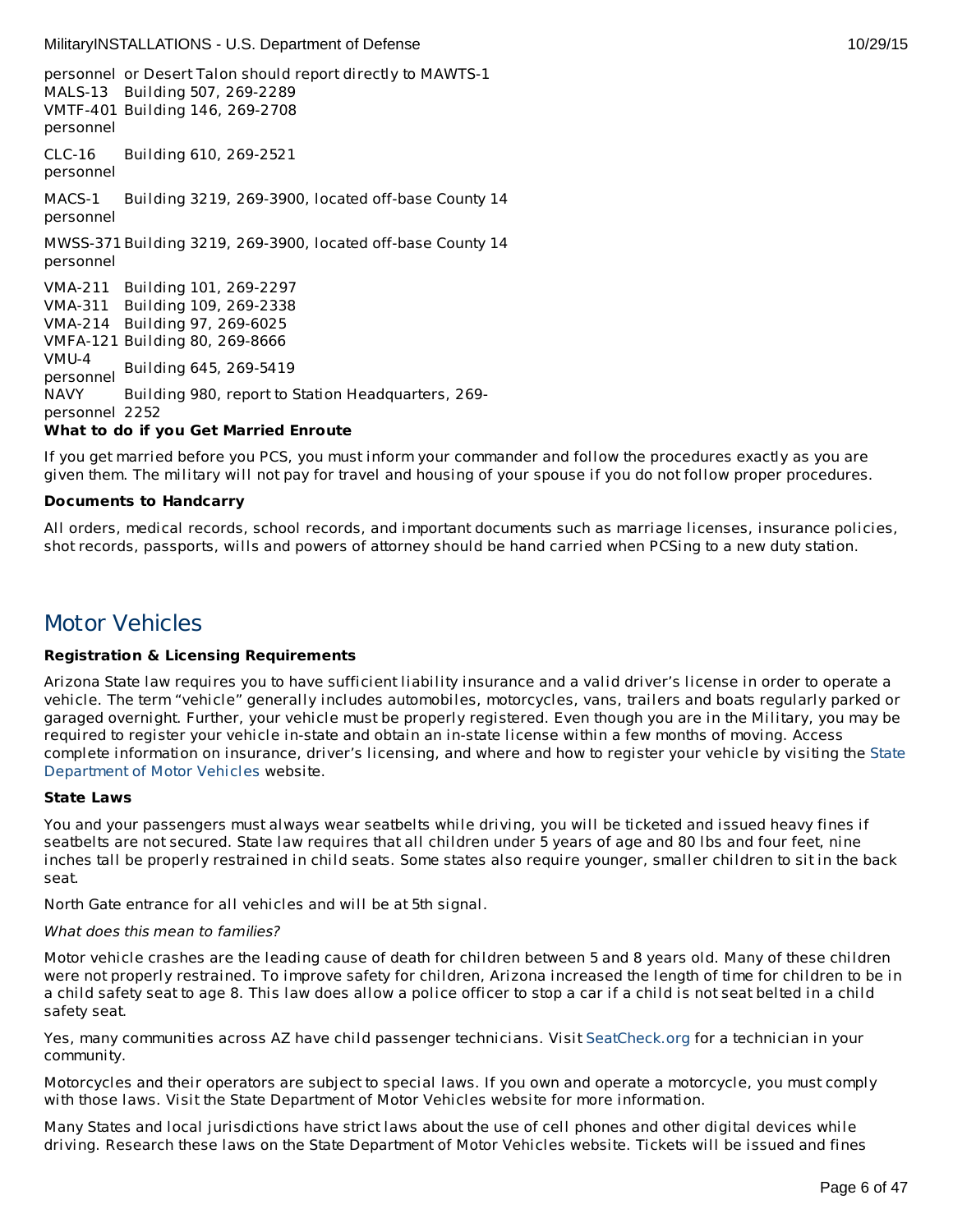assessed for violating these laws. Play it safe and always use a "hands free" device if you must use a cell phone or other PDA while driving. Hands-free devices must be used while operating a motor vehicle on ALL military installations worldwide.

Insurance Requirements -- Arizona State law requires you to have sufficient liability insurance, including \$15,000 per person, \$30,000 per accident, and \$10,000 for property coverage.

# **Registering Vehicles on Base**

MCAS Yuma does require that you register your vehicle(s) at the Pass and Registration Office. Personnel reporting for duty must register their vehicle within 30 days of their reporting date. In order to register your vehicle you must provide the following:

Valid Armed Forces identification card

Valid state registration for the vehicle

Valid state operators license

Proof of valid insurance with all driver's names on the policy

If under 26 years of age must show verification of Driver's Improvement Course (You may obtain this off of Marine On Line (MOL) and print out your basic training record (BTR).

Active Duty Marines do not need to register their vehicle with the State of AZ. The State of AZ allows active duty military to have a Military Exception, (You may obtain from the Law Center on base)if their home of record is not AZ. The cost to register your vehicle the first year is \$13.50 and \$9.95 every year henceforth.

# Education - General Overview

# **Public School**

All schools for elementary, middle or high school are off-base. There are three School Districts in Yuma (Crane School District, Yuma School District One, Yuma Union High School District). Dependent children living on the installation will attend one of the schools located out in town. Contact the MCAS Yuma School Liaison at 928-269-5373, for additional information.

For active duty personnel residing in Lincoln housing on the installation, transportation will be provided to the school age dependents at the following schools:

Elementary School, grades K-5: Palmcroft Elementary School

Middle School, grades 6-8: Woodard Junior High School

High School, grades 9-12: Kofa High School

For active duty personnel residing in 16th Street Military Housing, the following schools will be utilized by school age dependents: (Transportation will not be provided due to being within a 2 mile radius of these schools)Elementary School, grades K-6:

Ronald Reagan Elementary School Middle School, grades 7 and 8: Centennial Middle School High School, grades 9-12: Cibola High School For active duty personnel residing off the installation, assignment of elementary school will be based upon home residence address.

# Arizona School Age Attendance Requirements

Arizona Revised Statute 15-803 requires school attendance for all children between the ages of 6 and 16 years old. If a Kindergarten program is maintained at the school, a child is eligible for admission to kindergarten if the child is 5 years of age by August 31st.

# Open Enrollment/Registration

Yuma School District One, Crane School District and Yuma Union High School District are all Open Enrollment districts. This means that families are able to enroll children in schools that are outside their neighborhood boundaries as long as the schools have available room and families are able to provide transportation. If you are interested in enrolling your child through the open enrollment process, please enroll at the specific school of interest within Yuma District One and Crane School District. Yuma Union High School District requires that families enroll at the district office at 3150 S. Avenue A. Parents are notified almost immediately if their children have been approved for open enrollment.

Quick Checklist for School Moves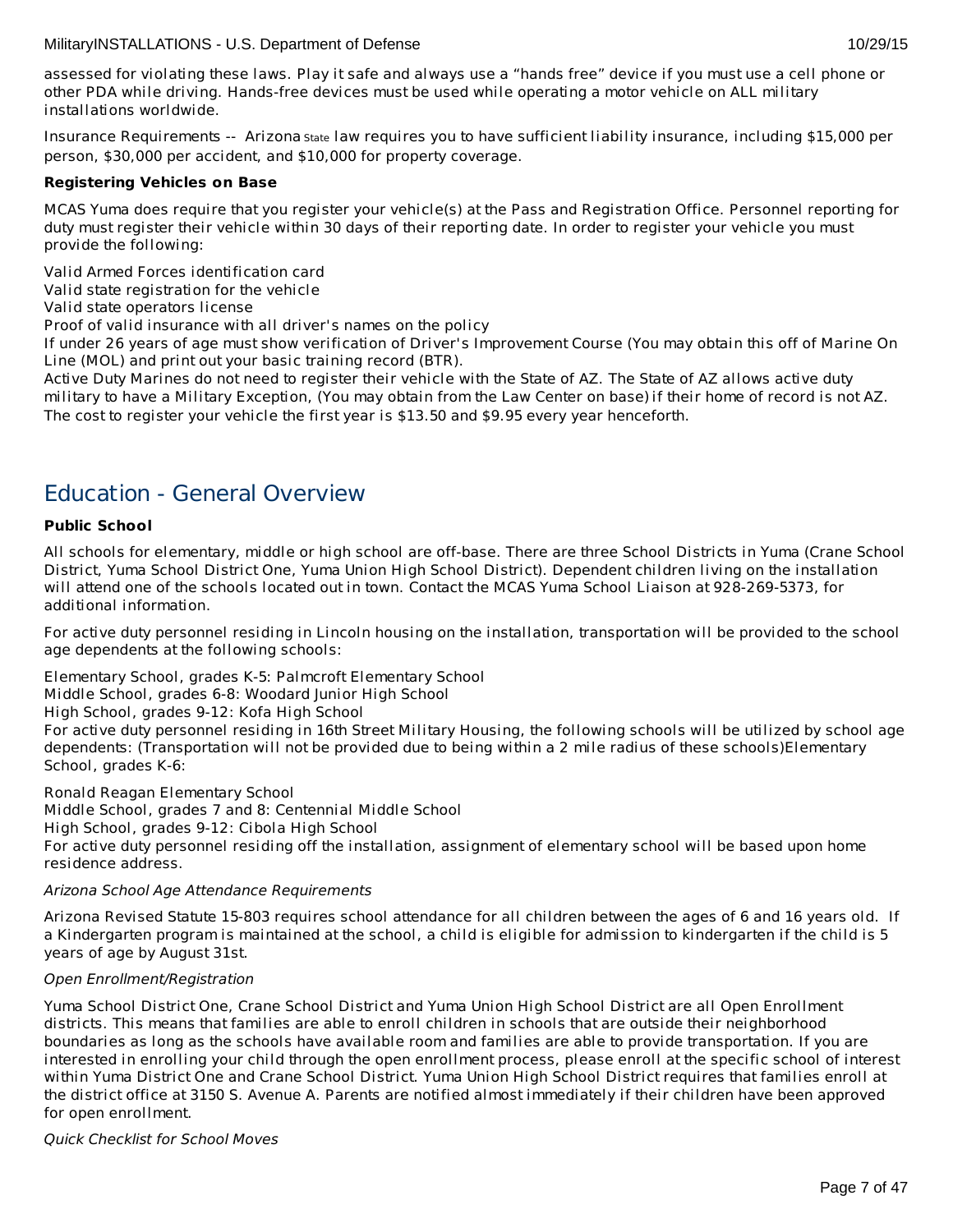Student's Original Birth Certificate Student's Social Security Number Student's Health Record (Immunization, etc) Legal Documents as Needed Proof of Residency/Military Orders (utility bills, lease/escrow, housing contract) Most school offices will be closed from mid June through end of July. You may download registration materials at all district websites and private/charter school websites. It is recommended to bring completed registration materials with you when offices open up, along with your documents.

Yuma School Districts

Yuma School District One, District Office, 928-502-4303

12 Elementary Schools 5 Middle Schools Crane School District Office, 928-373-3400

8 Elementary Schools 2 Middle Schools Yuma Union High School District, District Office, 928-502-4600

6 High Schools:

Cibola High School 928-502-5700 Gila Ridge High School 928-502-6400 Kofa High School 928-502-5400 San Luis High School 928-502-6100 Vista Alternative High School 928-343-2521 Yuma High School 928-502-5000 \*All three Yuma school districts now have an open enrollment policy. Class sizes range from 28 – 35.

# School Meals

Breakfast and lunch are served daily at all district one schools. Meals provided are in compliance with USDA regulations & meet the school meal initiative requirement. Meals, foods and beverages sold or served at schools meet state and federal requirements based on the USDA Dietary Guidelines.

# Bus Transportation

Bus transportation is provided to students whose families reside on MCAS Yuma. Free bus transportation is provided to students who reside two miles or more away from the school in their regular attendance area. The transportation department supports all district area needs, including special needs transportation, and accommodates all extracurricular & activity trips.

# Before and After School Programs

As part of our dedication to our students and parents, Yuma School District One offers a before and after school program called Discovery Club. A Discovery Club is located at each of the following schools:

Desert Mesa McGraw Otondo Rolle Palmcroft Sunrise Immunization Requirements

[Click](http://www.azdhs.gov/phs/immun/back2school.htm) here for Arizona School Immunization Requirements.

If you need additional information, please contact the School District Offices.

# **Homeschooling Options**

Please [click](http://www.yumacountyaz.gov/index.aspx?page=331) here for guidelines for homeschooling a child in Yuma County.

# **Private Schools**

[Click](http://www.yuma.usmc-mccs.org/index.cfm/family-life1/school-liaison/yuma-schools/) here for the Yuma Area Schools Listing, and information about Public, Private & Charter Schools.

Also review the MCAS Yuma School [Liaison](http://www.yuma.usmc-mccs.org/index.cfm/military-family/school-liaison/) website for information regarding the School Liaison Program services and school options.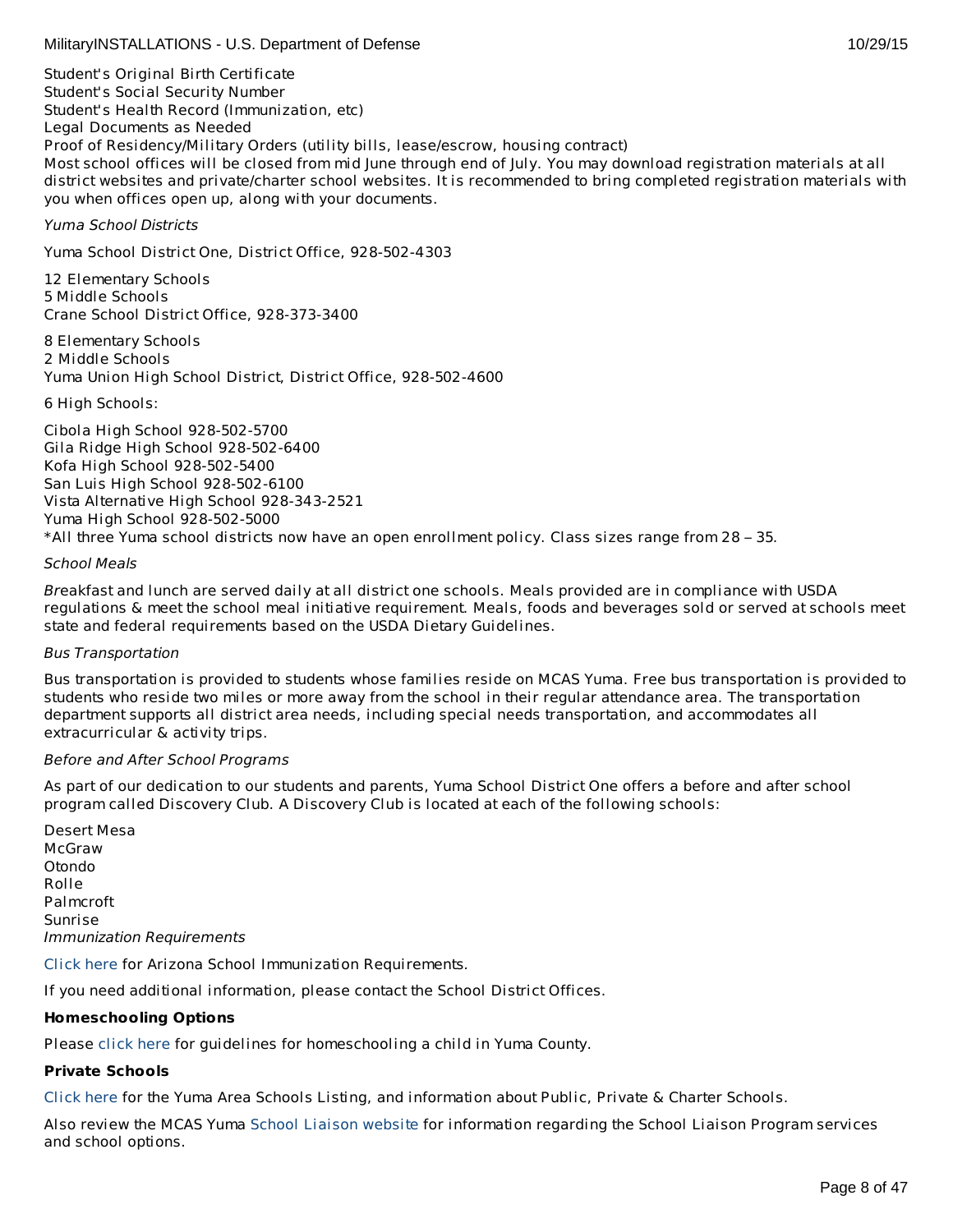# **Adult Education**

Military personnel and their family members have a wide variety of educational opportunities offered in the Yuma area. The Station Education Office, located in Bldg. 850, can assist you and your family in reaching your educational goals. The office maintains information on various colleges and universities as well as tuition assistance. For more information, call 928-269-3589 or 928-269-5614.

Military Classification Testing

Armed Forces Classification Test (AFCT) Defense Language Aptitude Battery (DLAB) Defense Language Proficiency Tests (DLPT) Civilian Testing

American College Test (ACT) College Level Examination Program (CLEP)-Available at a local National Test Center DSST Examinations GED Practice Test GED Test Scholastic Aptitude Test (SAT) Tests of Adult Basic Education (TABE)

# Education - Local Schools

# **How do I choose a school?**

Choosing the right school for children is a priority for military families. Whether you are assigned living quarters or have a choice of where to live, it is important to explore all educational options to discover the proper match for each child. All parents want the best possible education for their children. Students have different learning styles and needs. Children within the same family may not learn in the same way or at the same rate. Finding the right educational setting for each child requires a careful examination of various options that are available to students and their families.

["Choosing](http://www2.ed.gov/parents/schools/find/choose/index.html) a School for your Child", a publication of the U.S. Department of Education offers a series of checklists and pertinent questions to assist parents in making the right choices.

# **What schools are in my area (or in the area where I may move)?**

Several high quality commercial tools are available to assist in making decisions about which school to choose for your child.

[GreatSchools](http://www.greatschools.org/) offers listings of 200,000 public and private schools serving students from preschool through high school and more than 800,000 parent ratings and reviews. GreatSchools also has a new program called College Bound, an online approach to helping parents raise college-ready high school graduates.

Designed for military students, their families and the caring professionals who support them, [SchoolQuest](http://www.schoolquest.org/) is an educational resource tool from the Military Child Education Coalition. It is meant to facilitate the search for new schools and centralize resources.

It's also a secure storage site for students' educational, extra-curricular, award, volunteer and work information. Please note, though, that is NOT a replacement for a school transcript. It can be viewed as a safe, centralized virtual "file drawer" where a student (or parent) can keep track of all the details that are so difficult to organize, but so necessary when students move or apply for college, jobs or military service.

In addition, SchoolQuest guests are granted access to research and time-tested information about successful educational transitions.

Military [OneSource](http://www.militaryonesource.mil/) is a free service provided by the Department of Defense to service members and their families to help with a broad range of concerns including money management, spouse employment and education, parenting and child care, relocation, deployment, reunion, and the particular concerns of families with special-needs members.

# How can I help plan for a successful transition in this new school and for my child's school career?

Parents often want to know about the availability of extracurricular activities and sports, or the availability of advanced classes. For these questions, it is best to contact the schools directly. It is important to ask the right questions. The following resources can help with these questions and others.

# Military Child [Education](http://www.militarychild.org/) Coalition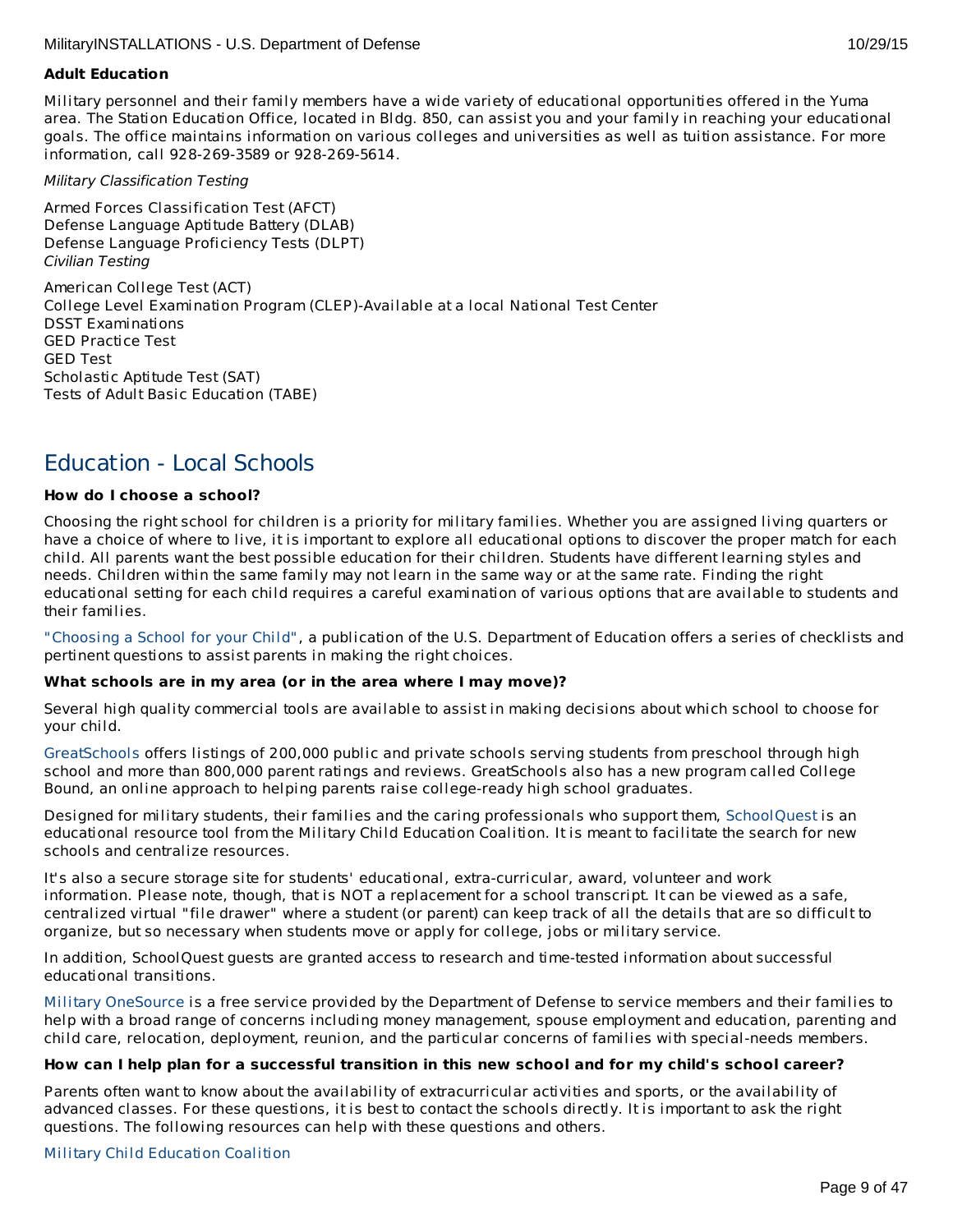Military Impacted Schools [Association](http://militaryimpactedschoolsassociation.org/)

# Education - Local Schools/Overseas

# **Overseas Schools -- What You Should Know**

Moving your family from one installation to another in the U.S. can be challenging enough; but moving your family overseas presents an even more complex situation. One of the most important challenges can be summed up by this question, "Where are my children going to go to school?"

This article will provide resources to help guide military families through the many questions and decisions regarding local schools abroad.

# **Where do I start?**

Start with the information on your new installation. Visit [MilitaryINSTALLATIONS](http://www.militaryinstallations.dod.mil) and review the installation's Education - article. All of the overseas installations have dedicated a portion of the Education article to discussing the education options available in the local community as well as the DoD schools located on the installation, if available. Most installations overseas that allow accompanied family travel have one or more DoD schools.

#### **What is the difference between a DoD school and an international or national school?**

[DoDEA](http://www.dodea.edu/) is the Department of Defense Education Activity. DoDEA operates DoD schools in 12 foreign countries, Guam and Puerto Rico. All DoDEA schools are fully accredited by U.S. accreditation agencies and maintain high academic standards with well-rounded educational programs. Visit the DoDEA School Report Card [website](https://webapps.dodea.edu/SRC) to find a detailed discussion of each DoD School.

In addition to DoDEA, the U.S. [Department](http://www.state.gov/m/a/os/) of State's Office of Overseas Schools mission is to promote quality educational opportunities for dependents of American citizens overseas at the elementary and secondary level. If a DoD school is not available on your installation there may be a school in the local community that is an American-Sponsored Elementary and Secondary School.

International schools are English-language schools whereas National schools are schools where courses are taught in the native language. The curriculum and grading system of an International school tends to be similar to the traditional American education system. This is a consideration if your family will be returning to the U.S. prior to your child or children graduating high school. Remember, when choosing a school it is best to try to match the school with your child's needs and expectations.

# **Where can I find a list of International schools in the country where my family is moving?**

The Internet can be an excellent resource for finding International Schools overseas. You can find a complete directory of overseas schools on the [International](http://www.iss.edu/) Schools Services' website.

In addition, the World Wide [Schools](http://www.english-schools.org/index.htm) website is an excellent resource. From the homepage you can select the country. Once you have done this, a list of schools will appear and you can then choose which one you are interested in researching. All of the information appearing on this website is provided by the schools directly. Some of the information you may find on a school includes: a background summary about the school, the school's address, phone number, website, and even the email address of the director of the school. This information should be explored so that you can make comparisons with other International schools in the area to determine the best place for your child/children.

#### **How do I decide what school is best for my child?**

This process is much the same as it would be in the U.S. You may not have as many choices but it is important to make a list of possible schools and then begin to ask around. This is a daunting task since it is likely that there will be a language barrier. However, talk to the Relocation Personnel in the Family Center and your sponsor at your new installation who may be able to put you in touch with other families with children around the same age as your child/children. Always contact the school directly and ask for references.

Once you have narrowed down your options, interview the school or schools directly. This is best done in person, if possible. Ask about: attendance, atmosphere, curriculum; grading system, tuition, accreditations, the staff and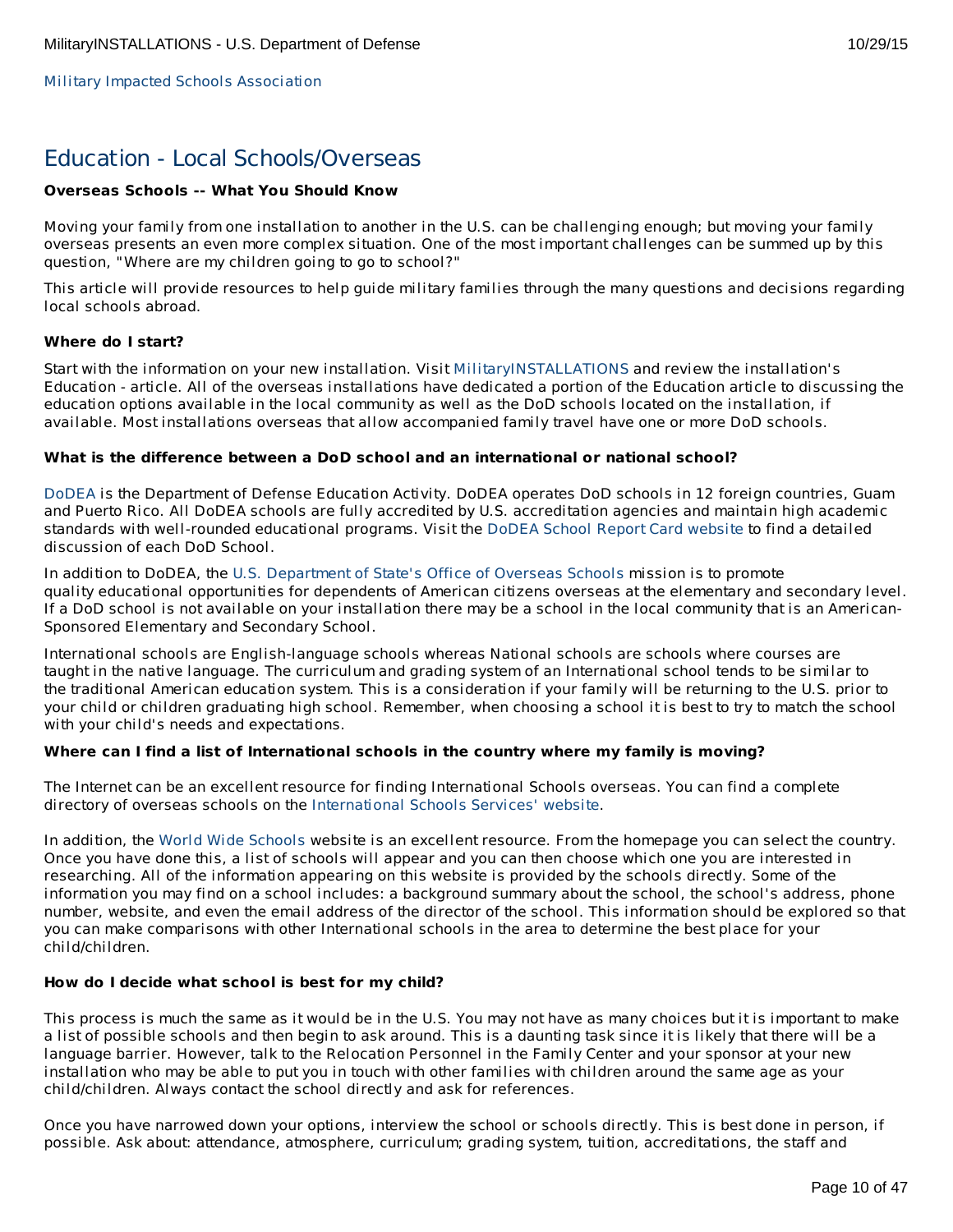administration; as well as other practical details such as, does the school provide meals, what types of extra curricular programs are available, is there transportation, holidays and schedule, sports programs, before and after school care programs, and how is the facility maintained.

# **Now that I have chosen a school, how do I successfully facilitate the transition for my child?**

A successful transition should be a priority during planning the move and once the move has been completed. The more knowledge you provide your child with, the more confident he/she will feel once he/she arrives at the new school. Allow your child to be a part of the decision making process, if he/she is old enough, and take his/her opinions into account.

[MilitaryStudent](http://militaryk12partners.dodea.edu/) provides several valuable tools to facilitate the transition process. Although many of these tools are not geared specifically to an international move the resources provided do apply to any military student transitioning to a new school in the U.S. or overseas.

# Education - Training (College/Technical)

# **Lifelong Learning Program**

Military personnel and their family members have a wide variety of educational opportunities offered in the Yuma area. The Education Center's trained education staff can assist you and your family in reaching your educational goals. We are opened Monday-Friday 7:30 a.m. - 4:00 p.m. and are located Bldg. 850. For assistance, please call 928- 269-3589, 928-269-5614 or 928-269-3248.

# **Continuing Education**

The U.S. Marine Corps Voluntary Education Program provides active-duty service members the opportunity to pursue their educational goals. The Education Center assists clients in enrolling in post secondary education programs that lead to Associates, Bachelors, and Graduate and Post Graduate degrees. We also assist those who need to complete their high school education, earn an equivalency diploma (GED), improve their academic skills or level of literacy, and enroll in vocational and technical schools. Additionally, service members can receive recommended college credit for military training and experience based on the American Council on Education (ACE).

# **Education Center's Services:**

Academic and Career Counseling Tuition Assistance up to \$4500 per fiscal year for active-duty service members College 101 Brief \*required for first time tuition assistance users Fridays at 10:00 a.m. -11:00 a.m. in building 850 Montgomery GI Bill®/Post 9/11 GI Bill® Brief Offered monthly Spouse Education and Employment Brief 1st Wednesday of each month from 10:00am-11:30am in building 850 MYCAA (Military Spouse Career Advancement Accounts Program) information Scholarship/Financial Aid Assistance Joint Services Transcripts (JST) Proctoring Services United Services Military Apprenticeship Program (USMAP) Earn certification from the Department of Labor for skills learned through documented work experience and related technical instruction. Online Academic Skills Course (OASC) Designed to help build math and verbal skills. Career Assessments KUDER Journey [O\\*NET](http://www.onetonline.org) **Tuition Assistance Program**

Tuition Assistance (TA) is the military's financial assistance program and helps cover tuition costs for courses taken at an accredited college, university, or vocational/technical institution leading to a certificate, associate, bachelors, masters, doctoral, or professional degree. TA pays up to \$4500 per fiscal year towards college and vocational courses that do not exceed \$250 per semester hour, or \$166.67 per quarter hour, or \$16.67 per clock hour. Tuition assistance also pays 100% of tuition costs for courses applicable to the completion of a high school diploma or equivalency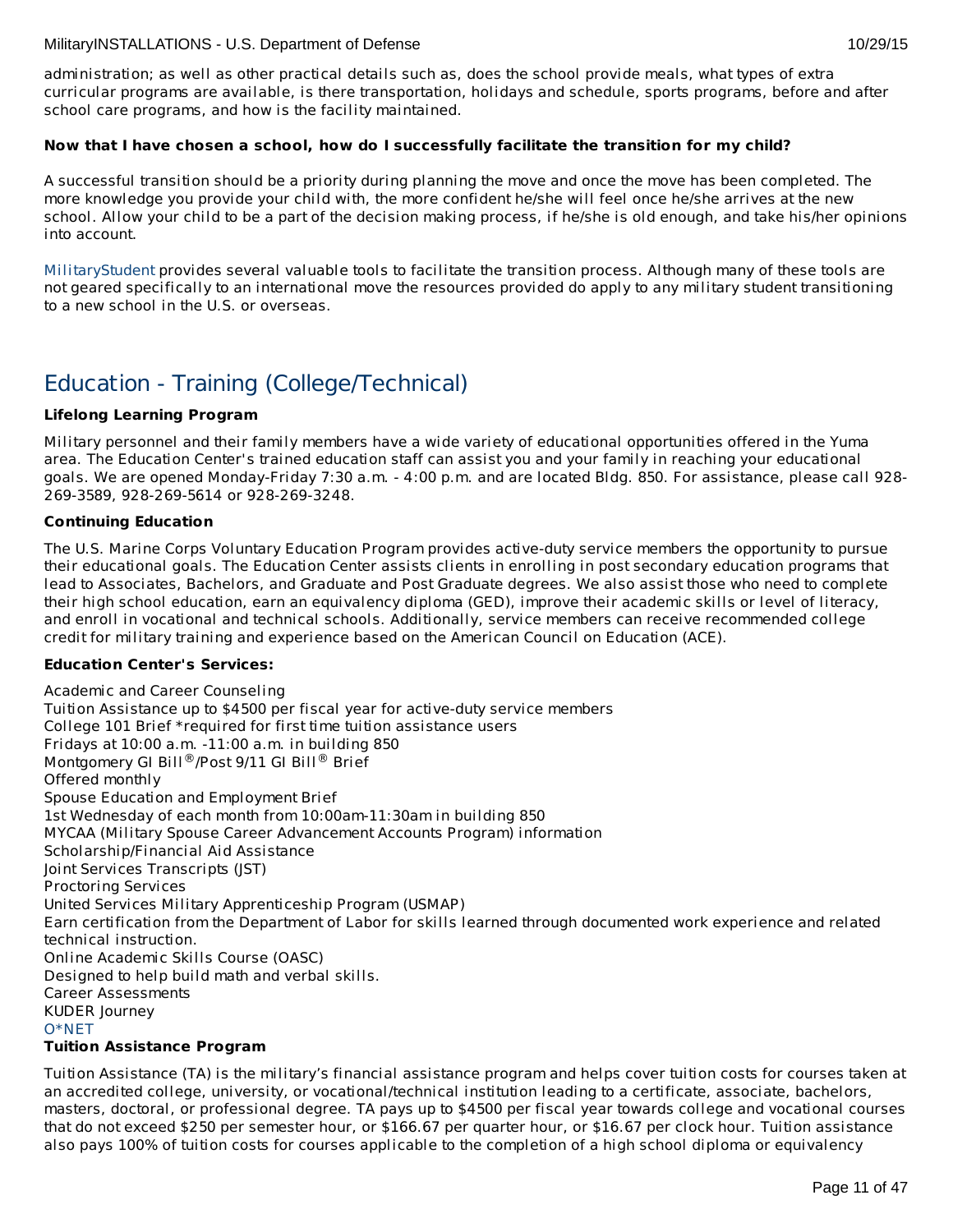certificate. For more information on these programs, call the Education Center at 928-269-3589 or 928-269-3248.

# **Testing Services**

The Education Center is able to proctor the following exams to active-duty military members.

American College Test (ACT) GED Practice Test Scholastic Aptitude Test (SAT) Tests of Adult Basic Education (TABE) PRAXIS College Exams\* Armed Forces Classification Test (AFCT) Defense Language Aptitude Battery (DLAB) Defense Language Proficiency Tests (DLPT) \*We also are available to proctor college exams to adult family members and authorized civilians (civil Service and contracted base employees). Please contact (928)269-3248 for more information.

# **Colleges**

Arizona Western College, Northern Arizona University, University of Arizona and University of Phoenix provide college courses for the local community. Arizona Western College, Embry Riddle Aeronautical University, Northern Arizona University, and Yuma Truck Driving School representatives are available on station for counseling and enrollment. Arizona Western College currently offers classes on station at MCAS Yuma, at AWC's Main campus, throughout Yuma County and online.

# **Yuma Area Colleges and Universities Contact Information**

# **Arizona Western College**

**Website:** www.azwestern.edu **Phone:** 928- 317-7605 or 928-317-6000 **Location:** AWC's MCAS Yuma's office is located at the Education Center in building 850. AWC's Main Campus is located at 2020 S. Avenue 8E Yuma, AZ 85365. **Degree's offered:** Occupational Certificates and Associates degrees.

# **Northern Arizona University-Yuma Campus**

**Website:** www.yuma.nau.edu **Phone:** 928- 317-3067 **Location:** NAU's MCAS Yuma's office is located at the Education Center in building 850. NAU-Yuma's Main Campus is located at 2020 S. Avenue 8E Yuma, AZ 85365. **Degree's offered:** Bachelor and Master degrees

# **University of Arizona-Yuma Campus**

**Website:** http://uayuma.arizona.edu **Phone:** 928-317-6418. **Location:** 2020 S Avenue 8E Yuma, AZ 85365 \*AWC's Main Campus in the Ag Science Building in Rooms 137, 138 and 106A **Degrees offered:** Bachelors, Graduate Certificate, Masters and Doctorate

# **University of Phoenix-Yuma Campus**

**Website:** www.phoenix.edu **Phone:** 928-341-0233 **Location:** 899 E. Plaza Circle Yuma, AZ 85365 **Degrees offered:** Bachelor and Master degrees

# **Apprenticeship Program**

The United Services Military Apprenticeship Program (USMAP) is a formal military training program that provides active duty Marine Corps, Navy and Coast Guard service members the opportunity to improve their job skills and to complete their civilian apprenticeship requirements while they are on active duty. Members benefit by getting the same credit for military work experience and training as their civilian counterparts in the civilian industry. The U.S. Department of Labor (DOL) provides the nationally recognized "Certificate of Completion" upon program completion. To view a list of approved MOS's and to apply for the program online visit USMAP's website at

<https://usmap.cnet.navy.mil/>. To complete the program, service members document their work hours and have their supervisors approve their hours. Once they have completed the required hours of training, they will earn a certificate in their MOS from the Department of Labor and move from the apprenticeship level to journeyman level. This helps when a service member gets out and wants to work in a trade. Brochures on this program are available at the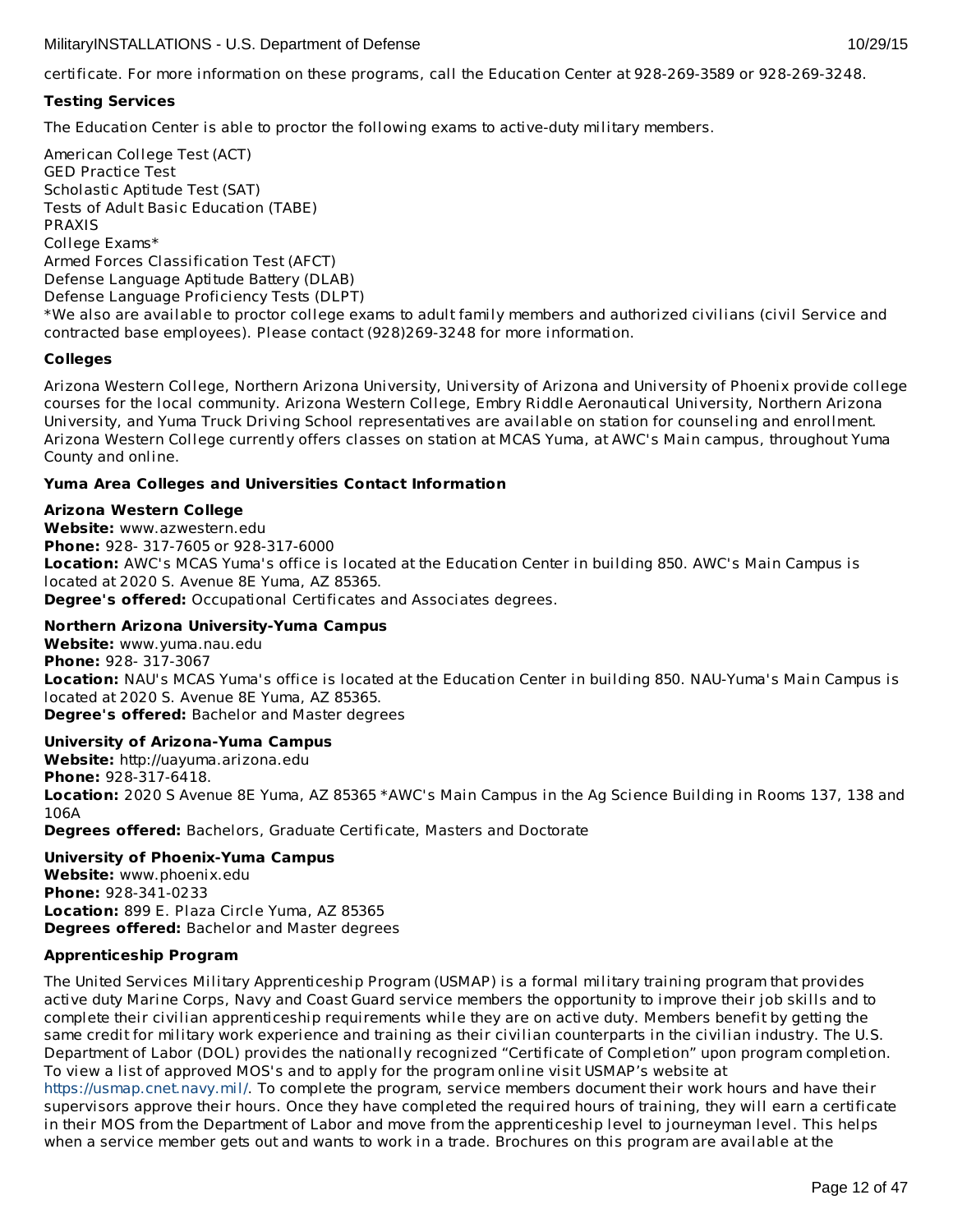Education Center. Note - this program is only available to active duty members.

**Off-Duty Education Websites**

Voluntary [Education](http://apps.militaryonesource.mil/MOS/f?p=VOLED:Home:0) MCAS Yuma Station [Education](#page-23-0)

# **Library**

# **Marine Corps Library Programs**

The United States Marine Corps General Library program supports the quality of life and well-being of Marines and their families amidst diverse circumstances. Lifelong Learning Headquarters (LLHQ) extends library services to remote Marines, coordinates policy, and manages reporting requirements for the installation General Libraries. Sixteen General Libraries and 11 branch libraries provide collections of 60% professional and academic materials and 40% leisure reading to eligible patrons. An Integrated Library System and General Library websites provide online access to additional resources and services.

On installations, General Libraries play an important role in the professional life of Marines and the family life of their dependents. Collections include academic and professional research resources so that Marines can readily locate professional reading titles, earn college degrees or certifications, update their promotion package, prepare for retirement, and expand future career opportunities. Several on-base colleges offer orientation classes in library research skills at installation libraries. Voluntary Education and General Libraries work in cooperation to meet the needs of Marines receiving tuition assistance. Materials for Marines preparing for CLEP and DANTES tests are in high demand, and library computers are often used to take practice tests. An Inter Library System (ILS) extends the use of each General Library's collection. The system supports remote access to databases and the General Libraries' electronic catalogs. It provides an online public catalog for locating and delivering interlibrary loan materials that meet a scholar's demands, a historian's needs, or a hobbyist's interests.

On-base General Libraries extend opportunities for community sharing, learning environments, and entertainment for single Marines, families on base, and families of deployed Marines. A thematic summer reading program has been standardized to support mobile military children. Library events that vary by base have included science experiments, multicultural activities and refreshments linked to book displays, or a private webcam meeting with a family member in combat.

Lifelong Learning Headquarters procures online databases to provide academic research, professional resources, and recreational material that is available anytime, anywhere for Marines and their families. On the General Library's website, GALE resources offer five full text newspapers and over eighteen collections of databases that cover needs such as academic research, health, criminal justice, and elementary through high school interests. [Tutor.Com](http://www.tutor.com/military) Live Homework Help provides online tutors for students from elementary grades through introductory college courses for a broad range of subjects including writing, mathematics though calculus, science, and history. General Librarians support cultural awareness and OCONUS families by registering library patrons for Transparent Languages, webbased foreign language lessons. Links to NKO, MilitaryOneSource, and websites provide access to Tumblebooks, ebooks and additional databases.

Marine Corps General Libraries are award winning. More than half a dozen Librarians in the General Library program have won prestigious National Parks and Recreation Association - Armed Forces Recreation Society awards. Three of the Marine Corps General Libraries have been awarded Premiere General Library certificates from DoD and are the only Premiere Libraries within DoD. One of those libraries was elected the 2006 Federal Library/Information Center of the Year (large library category) by the Federal Library and Information Center Committee of the Library of Congress. Every success of the program is the outcome of dedication to sustaining and improving the quality of life for Marines and the Marine Corps community.

# **Military OneSource On-Line Library**

Our mobile military members often don't have the resources of a brick and mortar library on hand to provide entertainment, learning or solace. The Online Library provides those resources while the members are in transit or deployed. One-stop shopping for all library resources in print, electronic and downloadable format are available online, 24/7. The library provides recreation, lifelong learning, reference, and career resources for all ages and interests. **All resources including audio and eBooks are free. Resources are available anywhere in the world where there is access to the internet.**

Military [OneSource](http://www.militaryonesource.mil) On-Line Library provides 24/7 access to library materials that include:

Ability to download free books from thousands of fiction and non-fiction titles, including animated children's books, or request a free paperback or digital Playaway book from Military OneSource.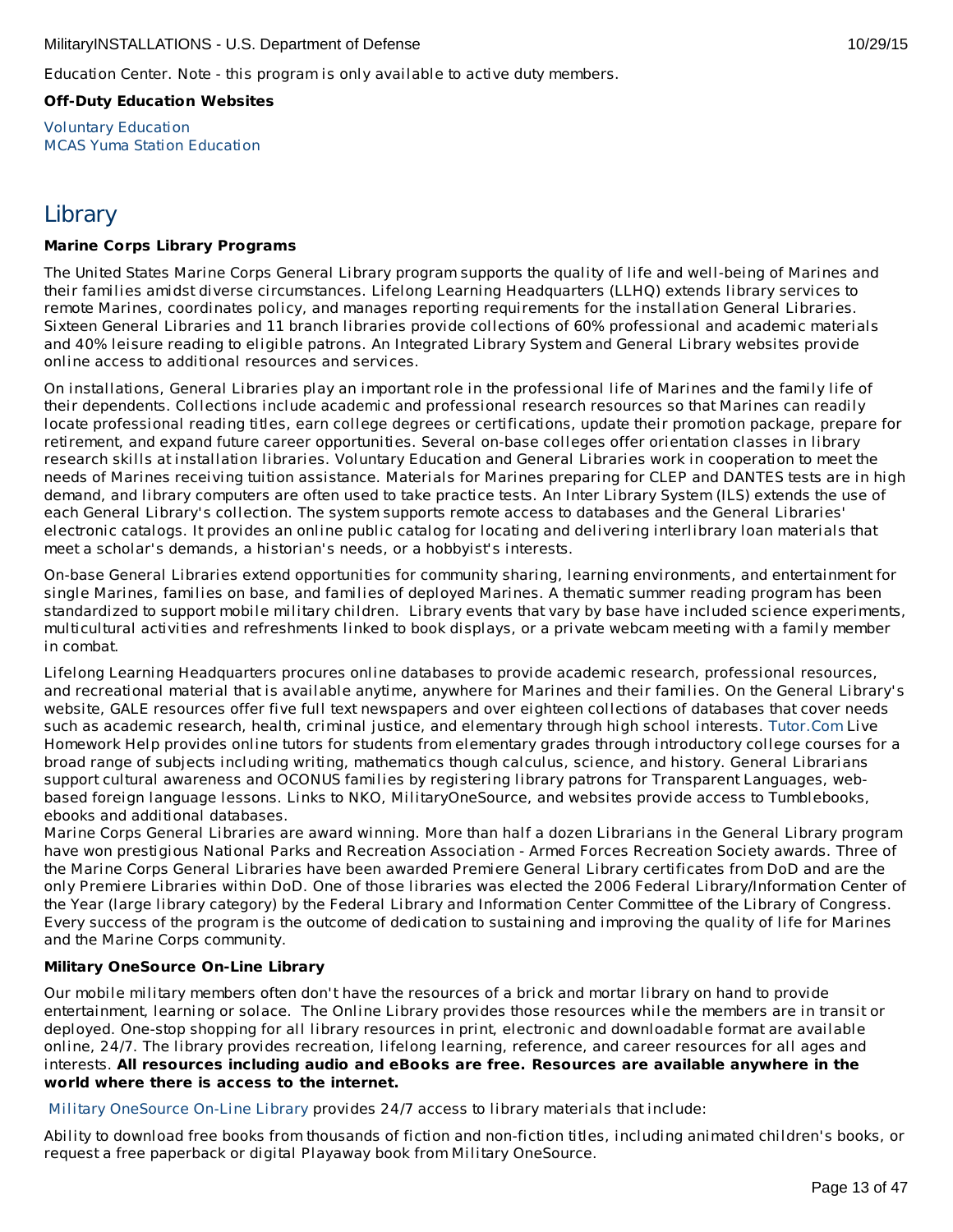Access to data bases to pursue education, research careers, fix cars or home appliances, maintain or remodel apartments or homes, and more.

# Housing - Overview

# **Government Housing**

Family housing consists of 821 units. Of these, 747 are designated for enlisted personnel and 74 for officers.

# **Non-Government Housing**

Housing Referral Office (HRO) -- Your contact for any problems you may encounter (discrimination complaints, tenant/landlord disputes, or any questions/problems about off base housing) is the HRO. Staff are available to assist you on a person to person basis to make your move to this installation an easy and pleasant one. They can provide a list of rentals with corresponding locator maps and give you information regarding the area in which rentals are located.

Automated Housing Referral Network (AHRN) is a website dedicated to assisting Military Member locate housing in the local community around military installations. Visit <http://www.ahrn.com>

AHRN allows military members and families to:

Search listings and pictures of available rentals near military installations Find out about sharing rentals List their own properties for rent to other military families Rental/Purchase Options

When seeking to rent in the local community the average:

One-bedroom apartment is \$465 - \$750 Two-bedroom apartment is \$600 - \$830 Three-bedroom apartment is \$700 - \$925 Three-bedroom house is \$1,000 -1,400 Security deposits are often equal to one month's rent The average cost of a single-family home in Yuma County starts at around \$129,000 Housing updates a list of all apartment rentals available in the local area approximately every 6 months. Stop by Bldg. 1080, MCAS Yuma to receive an updated list.

Housing in the local area can become scarce during Oct-Apr time frame. The Winter Visitors come to Yuma during this time and rental availabilities decrease.

When renting out in town, ask for a military clause within your leasing agreement. There are two kinds of military clauses: one which allows you to break the lease if in receipt of PCS Orders and: second, allows you to break the lease if Base Housing becomes available. The majority of most but not all rental places require a 30 day notice before vacating a rental. Please ask about the military clause prior to signing a lease, so you are clear on what is required if you need to break your lease.

It is also recommended that you ask for a Base Housing clause that would allow you to break the lease if housing becomes available. Rental companies or private home owners are not required to agree to a break lease clause for base housing but it is worth it to ask. Please ask about any break lease clauses prior to signing a lease, so you are clear on what is required if or when you need to break your lease.

The majority of rental places require a 30 day written notice prior to the 1st of the next month that rent is due before vacating a rental.

The average cost of a single-family home in Yuma County starts at around \$135,000.

Mobile Homes

There are numerous RV and Mobile Home parks in Yuma and the surrounding area.

# Housing - Temporary

# **Temporary Lodging Facility**

Dos Rios Inn is the Marine Corps' premier, state-of-the-art lodge in the desert Southwest. The modern lodge combines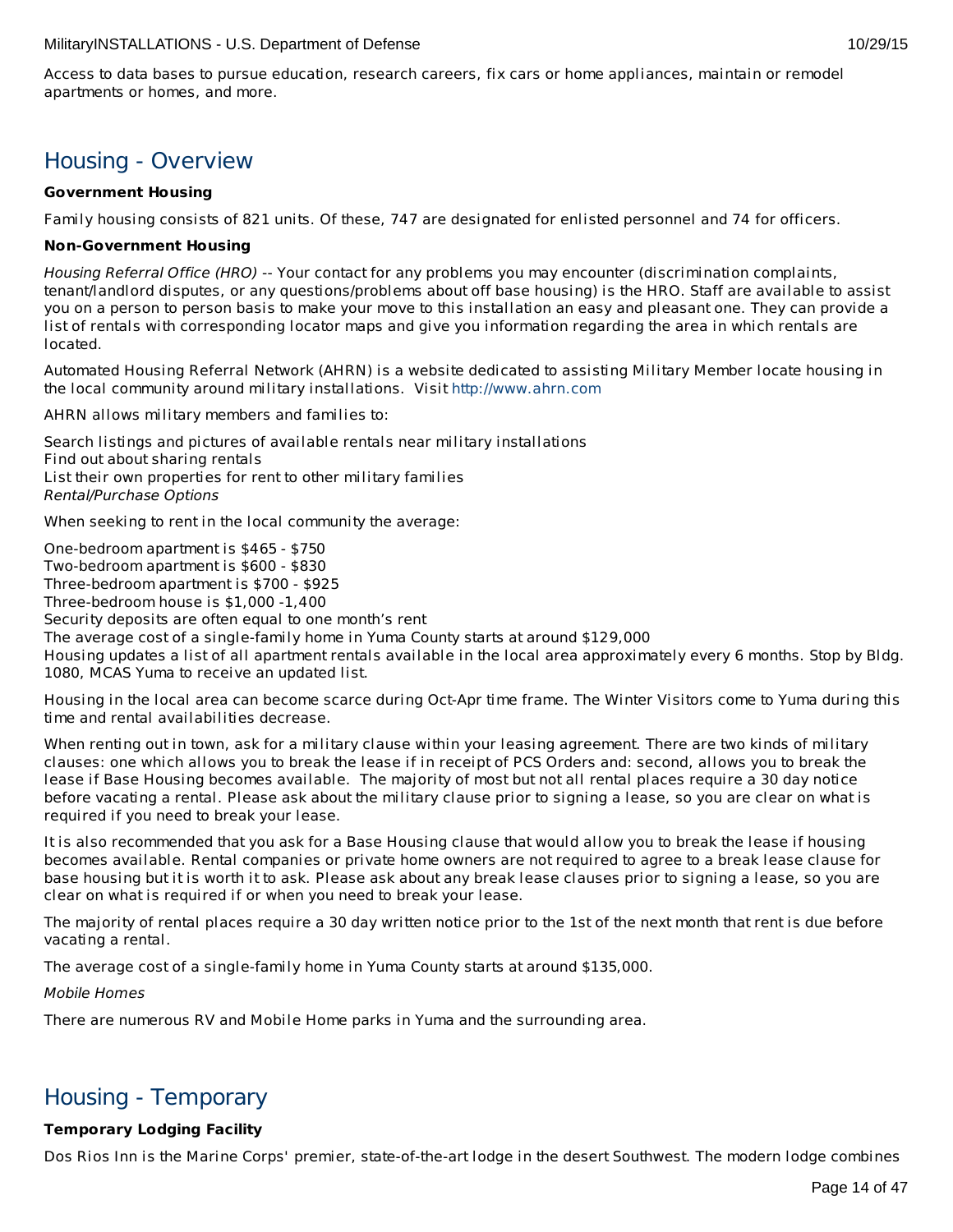spacious rooms and beautifully landscaped courtyards.

You will find the comfort of home in every room offered. Kitchenettes come loaded with a refrigerator, two-burner stove, microwave, coffee maker and sink. Each room has a 27" cable television with over 60 stations including HBO, a DVD and on/off base phone system. The rooms are between 363 and 475 square feet, larger than the standard Navy and Marine Corps Lodges. These large rooms feel even larger with their vaulted ceilings and rear sliding glass door looking into the courtyard. Free Wireless in every room.

King Room: \$60.00 (sleeps 2) Handicapped Accessible Room: \$60.00 Double Queen Room with Kitchenette (sleeps 4): \$70.00

For reservations call 928-269-2262.

**Room Amenities:** Complimentary Internet access, health & beauty aids, 27" TV with premium cable channels, all kitchenettes feature a microwave oven, refrigerator, twoburner stove and cooking and dining utensils. Wheel chair accessible rooms are available.

**TLF Amenities:** Laundry facility, book exchange, FedEx/UPS/USPS pickup drop off are available, and fax & copy machine are all on site. The swimming pool, children's playground, BBQ grills, and fitness center are nearby.

All common areas around the base, library, education center, Single Marine Recreation Center, MCX Food Court, etc., all have Wi-Fi access.

**Cancellation/Deposit Policy:** 24 hour cancellation policy, first night's room charges will apply. No deposit required.

# Housing - Government

# **Government Housing**

MCAS Yuma housing became privatized on October 10, 2004. Housing aboard MCAS Yuma is managed by a private partner, Lincoln Military [Housing](http://www.lpcmil.com/lmh/installations/yuma/). A full time government staff is also available to serve members on issues pertaining strictly to the military including: applications for housing, wait lists, BAH issues, etc., as well as providing an off station referral program. Lincoln Military Housing is located at Bldg. 1080, Martini Avenue. For Lincoln Military Housing call 928-344-1240. For assistance with housing applications, waitlists, BAH issues and referrals for renting out in the Yuma community, call 928-269-2826.

Assignment to housing is not mandatory at MCAS Yuma. Quarters are diverse in size, shape and style. All housing units have been renovated and upgraded, or newly built in the 2005-2007 timeframe. Annual upgrades are completed to include landscaping, dog parks and other improvements. We continue forward with improvements that boost morale and lead to happy residents and productive service members.

Military personnel who are authorized Basic Allowance for Housing (BAH), assigned to this activity with Permanent Change of Station (PCS) orders, and have one or more bona fide family members residing with them on a full time basis, are eligible to apply for base housing. Eligible service members can apply for housing prior to arrival by faxing or emailing a DD 1746 (Housing Application) along with supporting documents. Applications are made through the Base Housing Office. Once the application is approved, the Wait List is handled by Lincoln Military Housing. Application may be made in person or submitted by fax at 928-269-3284, DSN 312-269-3284, or [emailed](mailto:Yuma.housing@usmc.mil.). Those not submitted in person must be confirmed within 30 days of reporting to MCAS Yuma in order to meet the local move entitlement.

Documents Needed to Apply for Housing

# **Housing [Application](http://www.yuma.usmc.mil/services/housing/documents/housingapp.pdf)**

# **Additional Required Housing [Documents](http://www.yuma.usmc.mil/services/housing/documents/housingdoc.pdf)**

Housing application package may be emailed to [Yuma.housing@usmc.mil](mailto:Yuma.housing@usmc.mil) or faxed to (928) 269-3284. It is not necessary to return the second page (instructions) of the application (DD Form 1746).

Plus: Below are other documents that may be needed, depending on your individual situation. Please contact the housing office to inquire about all the necessary required documents if you are not sure what paperwork is required.

Incoming Orders or Pg. 3 if you are already attached to MCAS Yuma

Dependency Application from (NAVMC 10922), from IPAC, Page 2 for Navy personnel, or DEERS Enrollment form for all other services.

Custody paperwork/Divorce Decree (if applicable)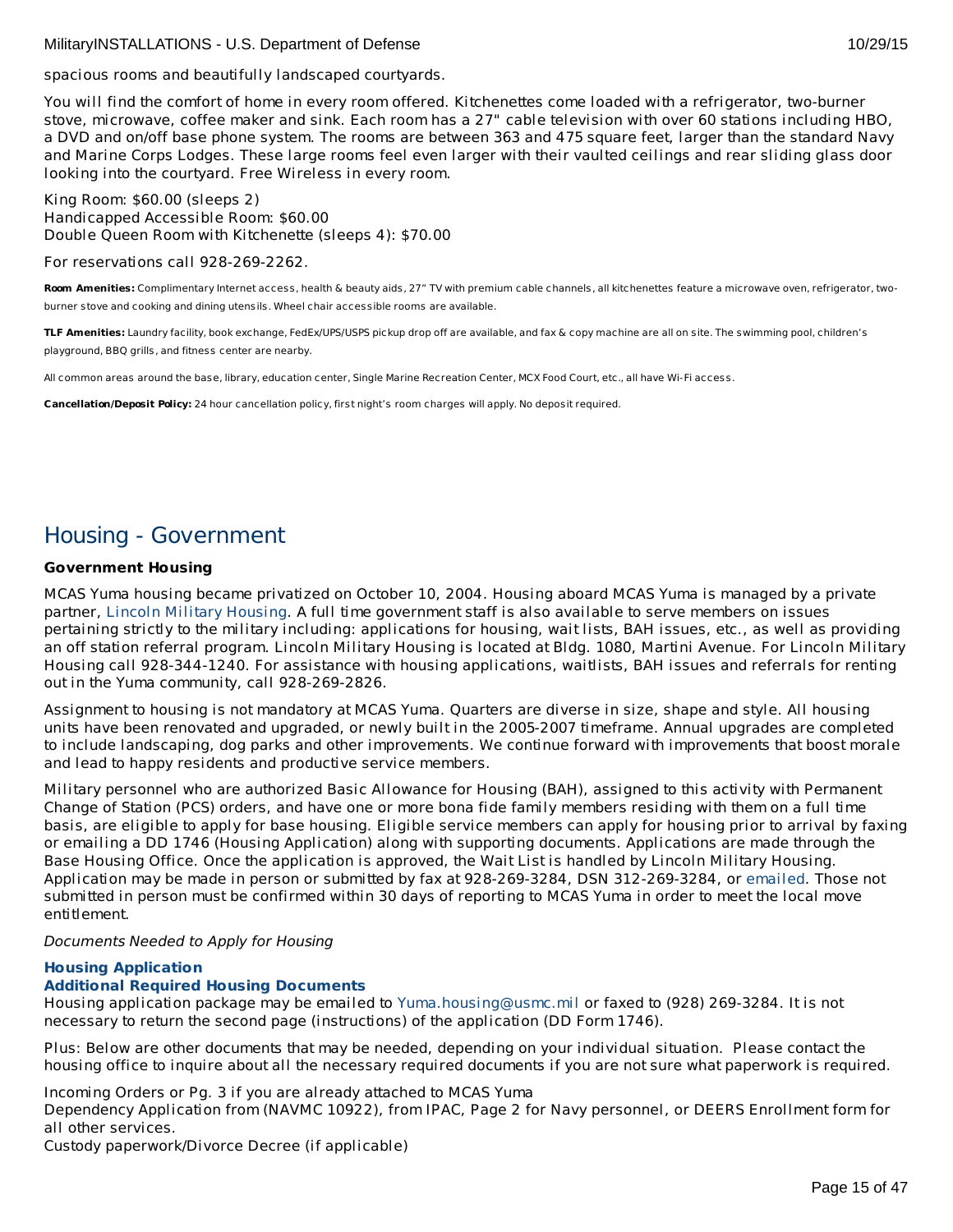# Selection/Reenlistment documentation (if applicable) OBGYN Statement (if expecting) \*Fax Housing Application to 928-269-3284 with Supporting Documentation. Be sure to include any contact information so that we can reach you when necessary.

# Housing Units

There are 693 on station houses, separated by rank and bedroom entitlement, and 128 off station apartments (3100 W. 16th St.). 16th Street apartments are 2 bedroom apartments, and only E1-E5 personnel with 0-1 children are qualified for these apartments/wait list. Two pets are allowed in base housing. Dogs are only permitted in downstairs apartments at 16<sup>th</sup> St. Housing. Cats are permitted in the up or downstairs apartments. Pit Bulls, Rottweilers, canid/wolf hybrids or any breeds with dominant traits of aggression present an unreasonable risk to the health & safety of personnel in family housing areas and are prohibited aboard all Marine Corps installations.

# EFM Housing

EFMP Manager in close coordination with Family Housing and Lincoln Military Housing work together to meet the needs for military families with special needs. Priority assignment is determined on a case by case basis based on the letter issued to the member from Headquarters Marine Corps as part of the program requirements.

# Check-in for Housing

Once a service member has detached from his/her last command he/she may check in for housing purposes prior to the official check in to their unit. The service member with detachment orders can check in with the Office-In-Charge, Installation Personnel Administration Center (IPAC) located at Bldg. 507. The service member then can provide endorsement of orders to the housing office to place their name on the waiting list or accept housing. Advanced applications with web orders are also accepted. The Lincoln Military Housing Office is open Monday through Saturday, 8:30 a.m. - 5:30 p.m. The government Housing Office is open Monday through Friday, 7:00 a.m. - 3:30 p.m. Closed on holidays.

#### Wait Times

Your position is determined by an individual's control date on the waitlist. If you are just PCSing to MCAS Yuma, your Control Date is your detach date from your last permanent duty station if you apply for housing within 30 days of your report date. If you are already attached to MCAS Yuma, your Control Date would be your date of application. Wait times are subject to change without notice. Call the housing office before you detach your command to verify wait times or for assistance locating rental property in the local community. Generally, wait times range from 30 days to 12 months, based on occupancy/availability. While waiting for privatized housing, there are a limited number of short term/temporary lodging facilities in the local community that service members can rent weekly or month to month. Some of the short term lodging facilities accept pets, some with restrictions and some require a non-refundable security deposit. Families with two or more children, and/or a pet(s), may find it difficult to locate temporary (1 to 3 month) rentals, and may wish to consider alternate temporary arrangements.

#### 2-4 Months

| Rank               | <b>Bed</b>                         | <b>Estimated Wait</b>                        |
|--------------------|------------------------------------|----------------------------------------------|
| $E1-E5$<br>$E1-E5$ | 16th St<br>2 bed, off base housing | 1-2 months upstairs<br>1-2 months downstairs |
| $E1-E5$            | 2 Bed                              | 1-3 months                                   |
| $E1-E5$            | 3 Bed                              | 0-2 months                                   |
| $E1-E5$            | 4 Bed                              | No wait                                      |
| Newer SNCO         | 3 Bed                              | 3-6 months                                   |
| Newer SNCO         | 4 Bed                              | 6-12 months                                  |
| CG                 | 3 Bed                              | 6-12 months                                  |
| CG                 | 4 Bed                              | 6-12 months                                  |
| FG                 | 3 Bed                              | 1-3 months                                   |
| FG                 | 4 Bed                              | $6-12$ months                                |

These waits are subject to change without notice. Contact the Housing Office for updated wait times.

MCAS Yuma Housing Referrals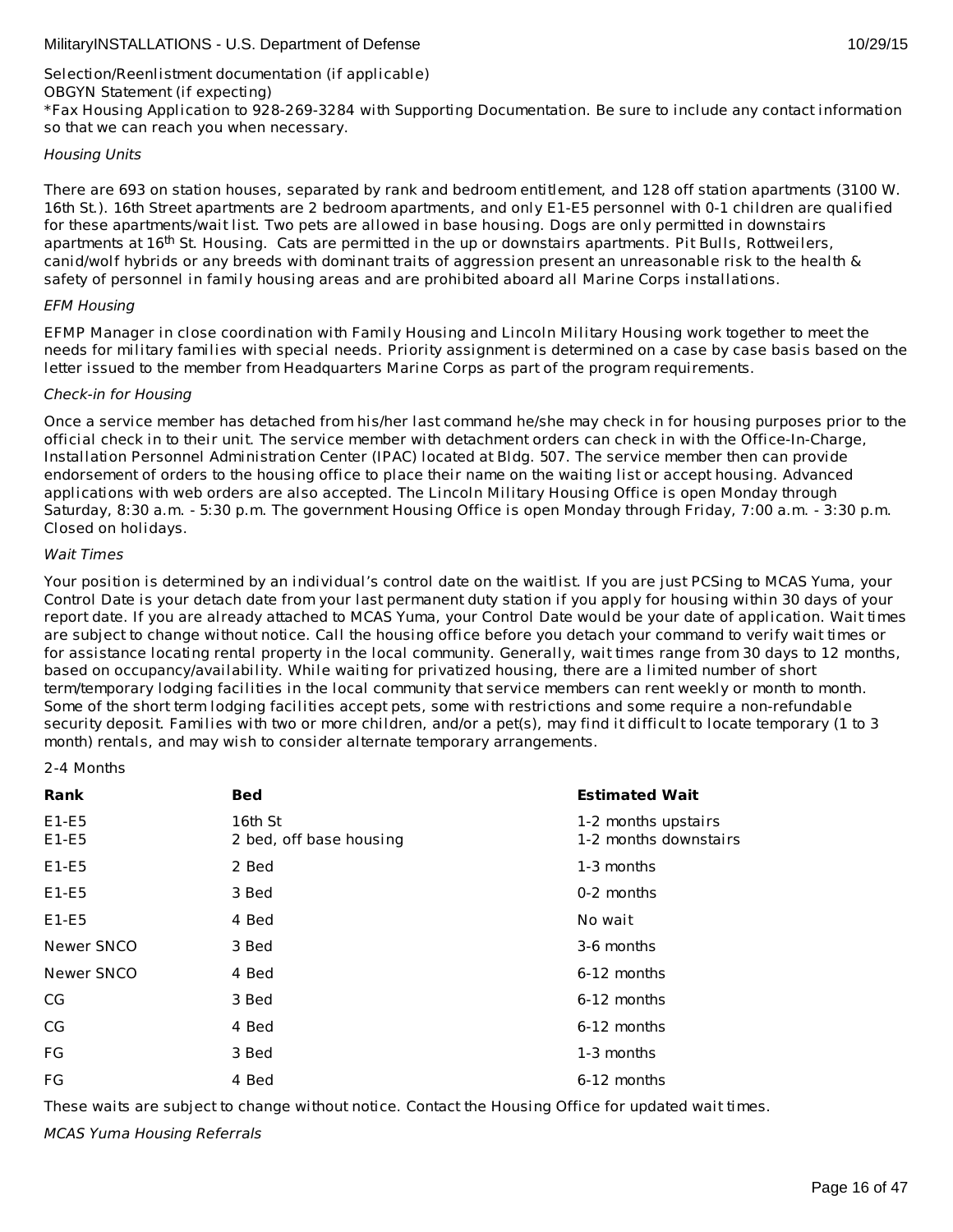The primary source of housing for military families is the civilian housing market in the local Yuma community. We understand that in many cases, on base housing is not the best option for some families. We offer a Referral Service to help with those circumstances that would require off base housing.

# **Housing [Referral](http://www.militaryonesource.mil/12038/MyDoD/MCAS Yuma Housing.pdf) Guide** (2MB PowerPoint) (updated as changes occur)

#### Find a Listing

We have a rental listing for apartments. We can also assist you with locating houses, condos, and town-homes out in the local community. Please call the Housing Referral Office at 928-269-2826 for more information.

**[Apartment](http://www.yuma.usmc.mil/services/housing/documents/apartments.html) Complex Listing** (updated every 6 months or as changes by Property Manager occur).

# **Single Service Member Housing**

Please contact Bachelor Housing, Enlisted Quarters (BEQ): Reservations at 928-269-2591.

BEQ's have Wi-Fi access in the lounge areas.

Please contact Bachelor Housing, Officers Quarters (BOQ): Reservations at 928-269-3578.

BOQ's have Wi-Fi access.

# Household Goods - Overview

# **Arranging Household Goods Shipments**

As soon as you are alerted to your upcoming Permanent Change of Station (PCS) move, you can start getting your house and family ready. Clean up and get rid of junk. Hold a yard sale or take serviceable items you no longer need to a thrift shop or donate to charity. Get important family records together in one place.

If you are going overseas, you should begin to plan what items you will take in your unaccompanied baggage, in your household goods shipment, and what might need to go into permanent storage. Remember, in overseas areas, the electric current is different and houses are generally much smaller than U.S. standards and cannot handle large furniture.

# Household Goods Shipping Process

The Defense Personal Property System (DPS) is the online system you will use to manage your household goods shipment. [Move.mil](http://www.move.mil/) explains this new process and provides access to DPS.

# Shipping Pets

Planning for shipment of your pet includes researching airline requirements and quarantine restriction laws in your new location. You will need to check with the airlines on the requirements for size, weight, number of animals, kennel construction, documentation and season of the year limitations. Occasionally, small pets can be shipped on military flights but availability and regulations are always changing, as well as fees. Search [Move.mil](http://www.move.mil/dod/travel_information/pets.cfm ) for general information on shipping pets.

Many international locations have strict importation laws including extended quarantines and restrictions on breeds or types of animals that can be brought into the country. Carefully research these rules as they could impact your moving schedule. Not only do overseas locations have strict rules but many locations in the United States have restrictions on certain breeds as well. Review your destination installation's Shipping Pets article for details found on the left hand tool bar on [MilitaryINSTALLATIONS](http://www.militaryinstallations.dod.mil/).

# "It's Your Move" Armed Forces Members

Review "It's Your Move" Armed Forces Members, Part IV, [Attachment](http://www.transcom.mil/dtr/part-iv/dtr_part_iv_app_k_1.pdf) K1 for detailed information on weight allowances, valuable tips, household goods shipping process, storage, shipping your automobile (POV - Privately Owned Vehicle), arrival and delivery of household goods shipments, claims process, and the customer satisfaction survey.

# Household Goods - Shipping Pets

**Marine Corps Official Pet Policy**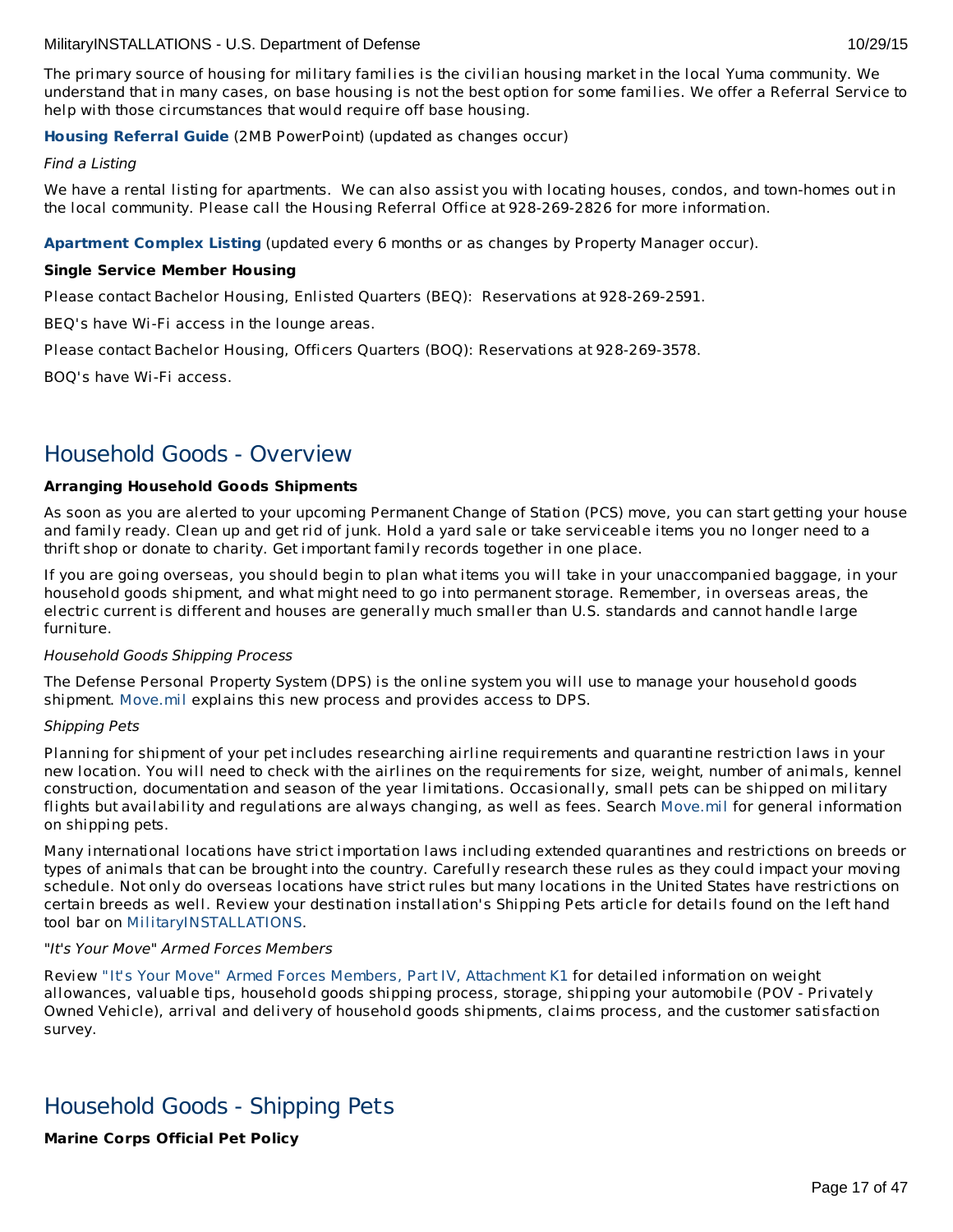The United States Marine Corps has set official policy on types of dogs allowed in installation housing and other rules surrounding pets on base. You must read this [policy](http://www.militaryonesource.mil/12038/Plan My Move/USMC pet policy 8 09.pdf) before you plan your move, if you plan to live in government housing.

#### **Apartments and Pets**

The majority of apartments and homes for rent will allow a small animal (under 15 lbs), with a pet deposit. No apartment complex will accept animals over 15 lbs. Rental homes are also limited to large animals. We recommend pets stay in another location until adequate arrangements can be made.

# **Boarding**

There are currently no kennels for boarding aboard MCAS Yuma. However, the city of Yuma offers several boarding services to choose from. The prices are determined on the size of the animal and can range from \$10/day up to \$27/day. There are several boarding locations that do offer a 10% discount for military, so always be sure to ask when making reservations or inquiring about prices.

#### **Registration and Vaccinations**

Pets need to be registered at the Provost Marshal's Office, Bldg. 952 or call 928-269-6303. Your dog or cat will be issued an MCAS identification tag that is to be worn by the pet at all times. There is no cost for registration, but proof of rabies vaccination for cats and dogs and Humane Society registration for dogs must be presented. Dogs and cats living on station must be registered with MCAS Veterinary Service within five days of arrival. Arizona law requires that all dogs be vaccinated and licensed at age four months. New residents of Yuma County have 30 days to comply with this regulation.

Dogs should also be vaccinated against distemper, parvo and corona viruses and cats be vaccinated against distemper and leukemia.

#### **Licensing**

All dogs three months or older residing in the county must be licensed by Yuma County Humane Society located at 285 N. Figueroa. The license verifies that your dog is current with his/her rabies vaccination. Cost per dog is \$25.00 per non-neutered and \$7 per neutered, per year. Oct - May hours of operation are 9:00 a.m. - 5:00 p.m., Tues - Sat. Appointments can be made at 928-782-1621.

All dogs and cats over three months of age in the City of Yuma are required to be licensed and wear collars with the license tag attached. Effective August 1, 2011, the City of Yuma began administering its own dog licensing program. Cats must be micro chipped if they do not wear a collar. For more information, call 928-373-5000. Licenses already issued by the Humane Society of Yuma will continue to be valid.

# **Veterinary Services**

MCAS Veterinary Service is located in Bldg. 591, adjacent to the commissary. The veterinarian comes from Army's Yuma Proving Ground once or twice a month depending on the number of appointments. To make an appointment, call the YPG Veterinary Services at DSN 312-328-2064. You may also have your pets vaccinated by a civilian veterinarian, but need to show proof to Pass and Registration office upon registering your pet(s).

# **Quarantine**

There are no quarantine regulations.

#### **Pet Travel**

If you will be shipping your animal via airplane, call around to the various airlines for the lowest rates.

# Special Needs

As many as 15 percent of military families have members with special needs. These include spouses, children, or dependent parents who require special medical or educational services. These family members have a diagnosed physical, intellectual or emotional condition. The Exceptional Family Member Program (EFMP) serves these families in several ways.

These four articles will provide families with special needs helpful information and points of contact:

[Enrollment/EFMP](http://apps.militaryonesource.mil/MOS/f?p=MI:CONTENT:0::::P4_INST_ID,P4_CONTENT_TITLE,P4_CONTENT_EKMT_ID,P4_CONTENT_DIRECTORY:295,Enrollment/EFMP,30.90.180.30.190.0.0.0.0,15) – This article discusses the Exceptional Family Member Program enrollment, which is mandatory for all military personnel who have a member of their family with a medical or educational disability. The article discusses the purpose of enrollment, the process and provides Service-specific differences.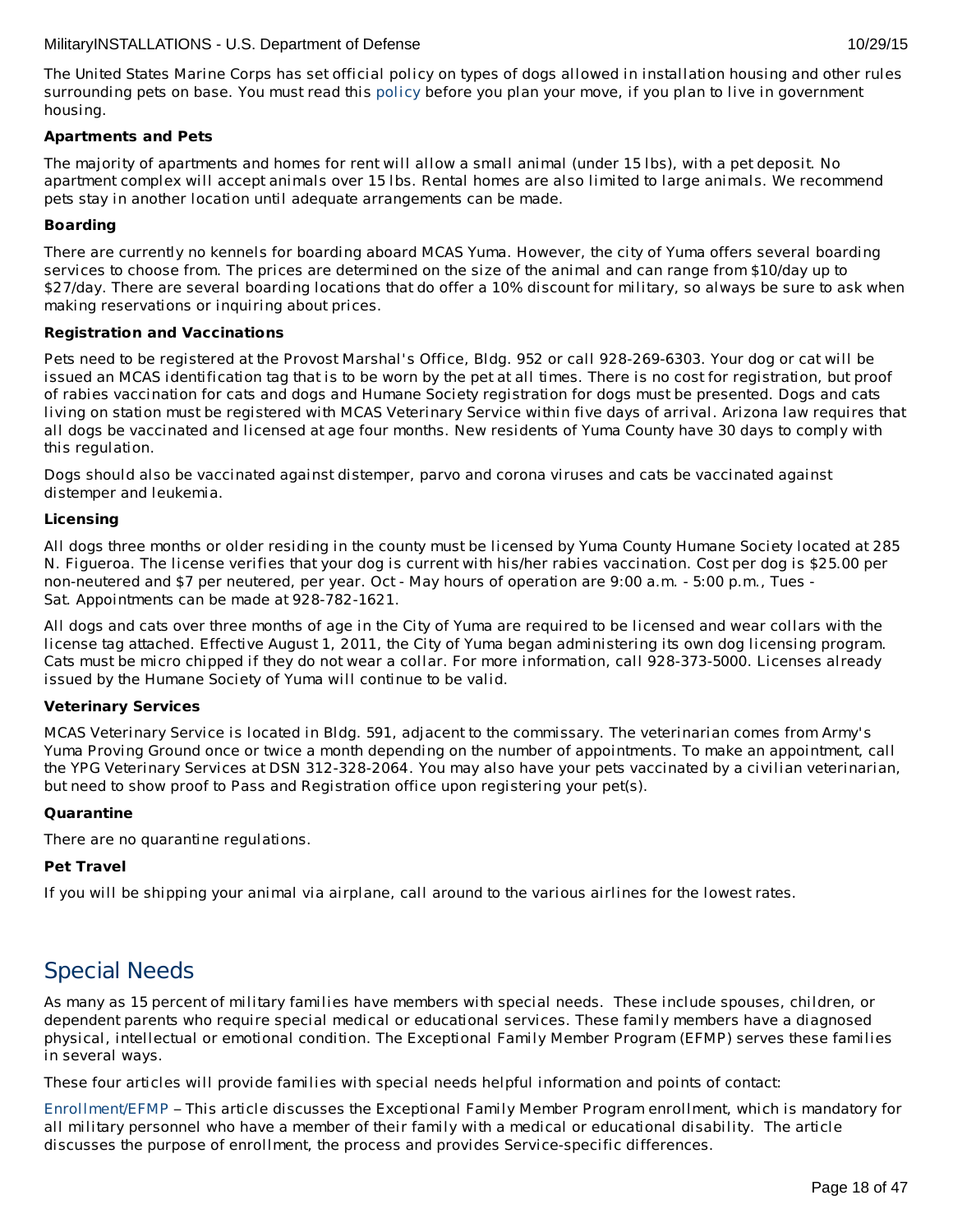Family [Support/EFMP](http://apps.militaryonesource.mil/MOS/f?p=MI:CONTENT:0::::P4_INST_ID,P4_CONTENT_TITLE,P4_CONTENT_EKMT_ID,P4_CONTENT_DIRECTORY:295,Family Support/EFMP,30.90.210.30.65.0.0.0.0,16) – This article discusses the family support function of the EFMP, which may include information and referral support (to military and community resources), financial management assistance, relocation assistance, and for some families, case management. The article provides Service-specific differences and identifies the point of contact at each installation.

Health [Care/Special](http://apps.militaryonesource.mil/MOS/f?p=MI:CONTENT:0::::P4_INST_ID,P4_CONTENT_TITLE,P4_CONTENT_EKMT_ID,P4_CONTENT_DIRECTORY:295,Health Care/Special Needs,30.90.180.30.180.0.0.0.0,61) Needs - The military health care system supports families with special needs in a number of ways. This article describes the special services and provides the point of contact at the Military Treatment Facility. Special [Education/EIS](http://apps.militaryonesource.mil/MOS/f?p=MI:CONTENT:0::::P4_INST_ID,P4_CONTENT_TITLE,P4_CONTENT_EKMT_ID,P4_CONTENT_DIRECTORY:295,Special Education/EIS,30.90.120.30.240.0.0.0.0,12) – Describes two programs that provide educational intervention for children with disabilities who are from birth to three (early intervention services) or are school aged (3-21) (special education).

# Special Needs - EFMP Enrollment

# What is the EFMP?

The EFMP supports military families with special medical and educational considerations. The program has three components:

Identification and enrollment of a family member with special medical and/or educational considerations. Assignment coordination to determine the availability of services at the projected duty station. Family support to help families identify and access programs and services. Identification and Enrollment Who should enroll?

Family members with special medical or educational considerations, including a spouse, child, or a dependent adult, should enroll in the program. This includes family members who:

require special medical services for a chronic diagnosed condition such as asthma, attention deficit disorder, diabetes, multiple sclerosis, etc.

receive ongoing services from a medical specialist

have significant behavioral health concerns

receive early intervention or special education services through an individualized education program (IEP) or individualized family service plan (IFSP)

Why enroll in the EFMP?

EFMP enrollment ensures a family member's diagnosed medical and educational needs are considered during the assignment process. It also allows families to receive the support and assistance they need to navigate medical and educational systems.

# How to enroll in the EFMP?

Enrollment in the EFMP is mandatory for active duty military members; members of the Guard or Reserves may enroll according to Service-specific guidance. Paperwork required for enrollment in the EFMP is available from the EFMP medical point of contact at the installation military treatment facility (MTF) or, in the Marine Corps, from local installation's EFMP offices, Marine and Family Services. The forms are also available through the EFMP MCCS website. The forms for enrollment are:

DD Form 2792, Family Member Medical [Summary](http://www.dtic.mil/whs/directives/forms/eforms/dd2792.pdf). In order to document medical needs, the service member, spouse, or adult family member completes the demographic information on pages 1-3. The remainder is completed by the family member's physician or other qualified medical professional, and includes the diagnosis, frequency of care, medication, and any special accommodations required by the family member (pages 4-7). Addendums (pages 8-11) are included and completed as applicable.

DD Form 2792-1, Special [Education/Early](http://www.dtic.mil/whs/directives/forms/eforms/dd2792-1.pdf) Intervention Summary. In order to document educational needs, the sponsor, parent, or legal guardian completes items 1 - 7 of the first page, as well as 1 and 2 on the second page. The remainder of the form is completed by school or early intervention program personnel. The form includes the child's educational diagnosis and is accompanied by a copy of the IEP or individual family service plan (IFSP)

After the appropriate medical and/or educational provider completes the form, they must be returned to the EFMP medical point of contact.

# **Assignment Coordination**

# What is assignment coordination?

The military mission is the driving force behind the assignment process, but the EFMP enrollment ensures that a family member's special needs are considered in the process. Assignment coordination occurs when the personnel command requests medical and/or educational professionals to review a family member's documented needs to determine the availability of services at a projected location.

Why is assignment coordination important?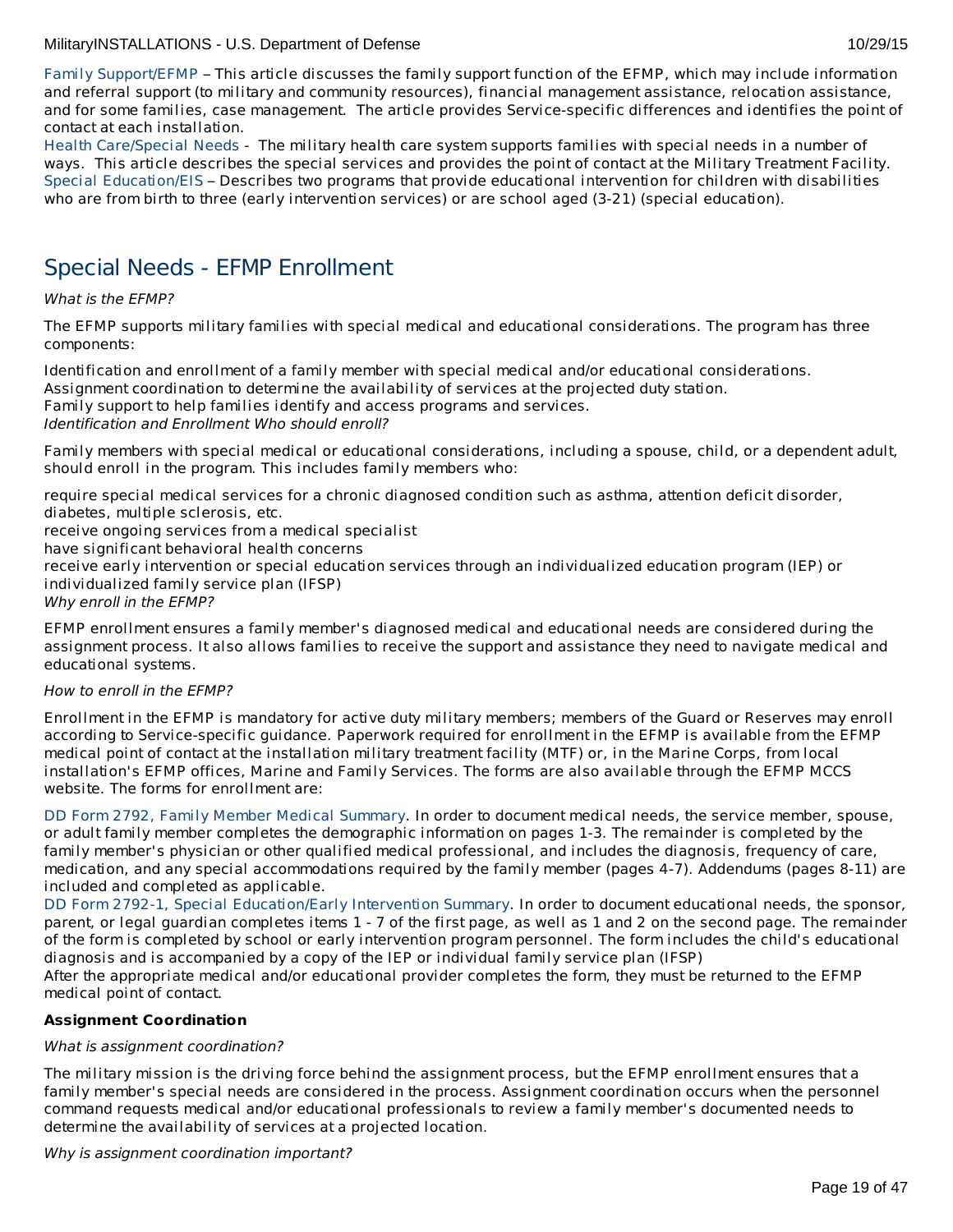Assignment coordination is important because access to appropriate medical and educational services may be limited in some locations, especially in overseas and remote locations. When assignment coordination occurs, family members receive the care and support they require and the service member can focus more clearly on mission-related responsibilities.

# Special Needs - EFMP Family Support

# What is the EFMP?

The EFMP supports military families with special medical and educational considerations. The program has three components:

Identification and enrollment of a family member with special medical and/or educational considerations. Assignment coordination to determine the availability of services at the projected duty station. Family support to help families identify and access programs and services.

# **Family Support**

# What is Family Support?

EFMP family support helps families identify and access programs and services. Family support includes, but is not limited to, the following:

information and referral for military and community services education and training about issues related to the special considerations referral to other family support center providers promotion of self-advocacy local school and early intervention services (EIS) information warm handoffs to the EFMP at the next location non-clinical case management, including individualized services plans Where are EFMP family support providers located?

EFMP family support providers are primarily located at installation family support centers. For families who are not located near an installation, consult your Service website for more information about accessing services or call Military [OneSource](http://www.militaryonesource.mil/) at 1-800-342-9647.

# Special Needs - Health Care

# **Exceptional Family Member Program**

The [Exceptional](http://www.militaryhomefront.dod.mil/MOS/f?p=MHF:HOME1:0::::SID:20.40.500.570.0.0.0.0.0) Family Member Program (EFMP) is mandatory for all family members who have been identified with a special medical or educational need. Enrolling in the EFMP ensures that the family member's medical needs will be considered during the assignment coordination process.

# **Military Treatment Facility**

The clinics and services available at Military [Treatment](http://tricare.mil/mtf/main1.aspx) Facilities vary by location. Before you move, identify the MTF that will serve you, visit the MTF's website to learn about the clinics and services available and to get relevant contact information.

# **Moving to a New TRICARE Region**

If you anticipate a move to another [TRICARE](http://www.tricare.mil/mhshome.aspx) region, work with your local TRICARE Service Center (TSC) or case manager before your move to ensure the transition is as smooth as possible. On arrival at the new duty location, your sponsor should contact the Beneficiary Counseling and Assistance Coordinator (BCAC)or TSC to ensure the transition plans are in place and to obtain authorizations for TRICARE [Extended](http://tricare.mil/mybenefit/ProfileFilter.do?puri=%2Fhome%2Foverview%2FSpecialPrograms%2FECHO) Care Health Option (ECHO) services, if applicable.

# **Beneficiary Counseling and Assistance Coordinator (BCAC)**

All TRICARE Regional Offices and most MTFs are staffed with [BCACs](http://www.tricare.mil/bcacdcao/) (formerly known as Health Benefits Advisors.) [BCACs](http://www.tricare.mil/bcacdcao/) provide information, guidance and assistance on benefit options, TRICARE Prime enrollment, special authorizations, status of claims and eligibility, plus assistance with referrals and appointments. If you or your family member has a more severe medical need, contact your assigned case [manager](http://www.militaryhomefront.dod.mil/tf/efmp).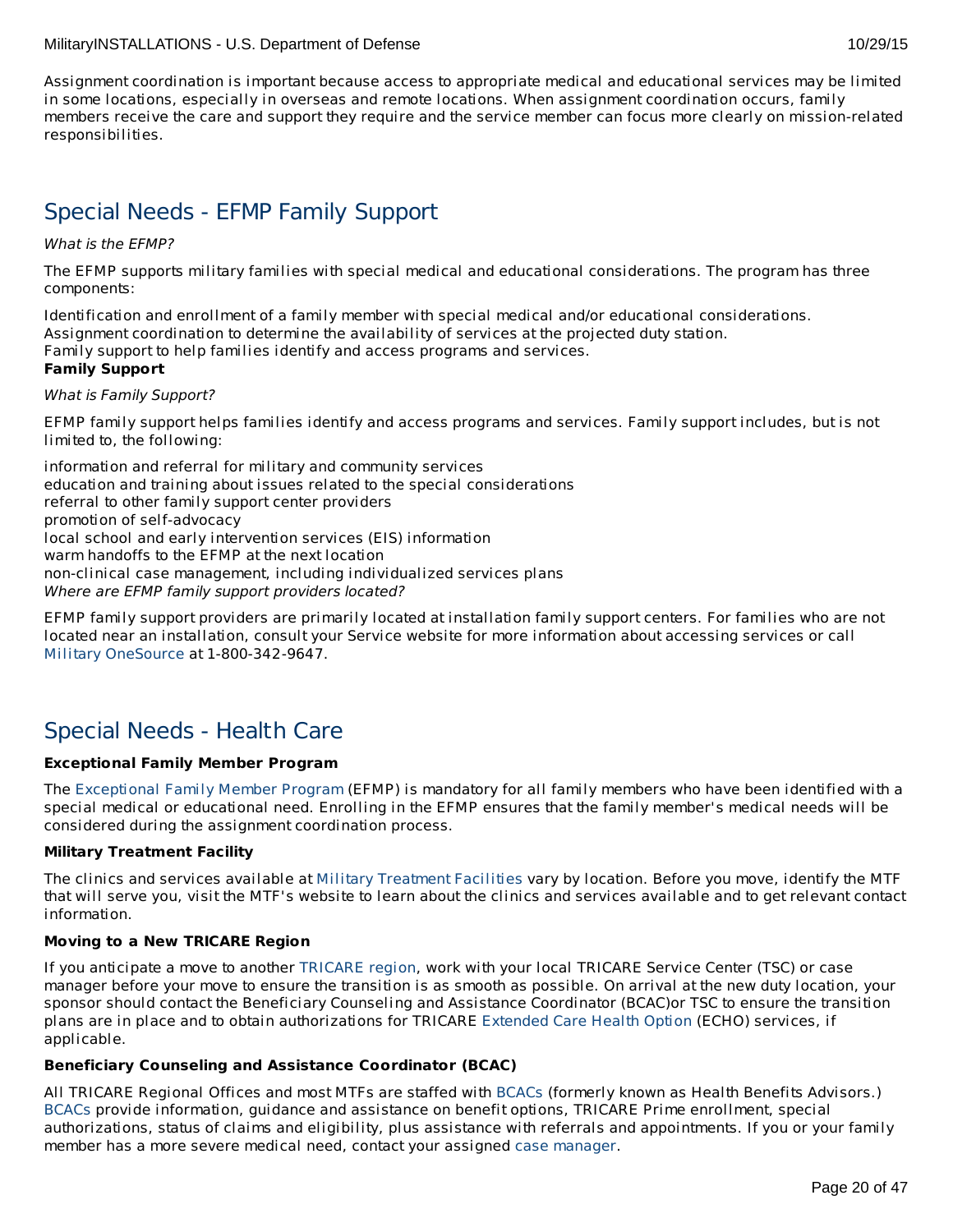#### **Case Management**

Case management involves a team of health care professionals who help you and your family to find solutions to complex health problems. It is important to inform your case manager if you are moving as he/she will connect you with the case manager at your new location.

# **Extended Care Health Option (ECHO)**

TRICARE [ECHO](http://tricare.mil/mybenefit/ProfileFilter.do?puri=%2Fhome%2Foverview%2FSpecialPrograms%2FECHO) provides financial assistance to beneficiaries of active duty service members who qualify based on specific mental or physical disabilities. ECHO offers an integrated set of services and supplies beyond the basic TRICARE program. ECHO is administered by regional contractors in the TRICARE North, South, and West Regions and by TRICARE Regional Offices in overseas locations.

# **Transporting Medical Equipment**

Your Installation [Transportation](http://www.militaryinstallations.dod.mil/) Office has special procedures to follow for the transportation of medical equipment that is necessary for medical treatment required by the sponsor or family member. Some types of medical equipment may be shipped in the same manner as Professional Books, Papers, and Equipment (PBP&E).

# **Federal and State Health Care Programs**

Medicaid - [Medicaid](http://www.militaryhomefront.dod.mil/tf/efmp/resources) pays for medical assistance for certain individuals and families with low incomes and resources. State Medicaid programs are usually administered by departments of social service or departments of medical assistance.

Supplemental Security Income (SSI) - [SSI](http://www.socialsecurity.gov/pgm/ssi.htm) is a cash assistance program intended to meet basic needs for food, clothing and shelter for those who are aged, blind or disabled. It provides cash to meet basic needs for food, clothing, and shelter. Families must reapply upon each move to another state.

Title V of the Social Security Act - Many states have services for children with special health care needs that are funded by the Maternal and Child Health Services Block Grant, or [Title](http://www.socialsecurity.gov/OP_Home/ssact/title05/0500.htm) V. State departments of health web sites and local health departments will provide information on state health benefits for children with special health care needs. The Maternal and Child Health Bureaus' web site has Title V [information](https://perfdata.hrsa.gov/mchb/TVISReports/ContactInfo/StateContactSearch.aspx) organized by State that provide you with Title V points of contact and other pertinent information.

# **Other Important Resources**

Debt Collection Assistance Officer (DCAO) - TRICARE has a [DCAO](http://www.tricare.mil/bcacdcao/) assigned to TRICARE Regional Offices and MTFs worldwide to help beneficiaries understand and get assistance with debt collection problems related to TRICARE. Individuals who have received a notice from a collection agency or a negative credit report because of a medical or dental bill should be referred to the nearest [DCAO](http://www.tricare.mil/bcacdcao/).

[Family](http://www.familyvoices.org) Voices - Family Voices is a national, grassroots clearinghouse for information and education concerning the health care of children with special health needs. Family Voices also has State points of contacts with useful links to State programs and organizations.

# **Installation Specific Information**

# Exceptional Family Member Program (EFMP)

MCAS Yuma cannot accommodate all medical needs. You may research available information, resources and referrals through the EFMP Education, Training, and Outreach Coordinator at 928-269-2949.

# Provider Availability

There is a limited number of Adult and Child Psychiatric care providers in Yuma.

Yuma is a major agricultural area. For that reason, there are airborne pesticides and herbicides, along with high winds which may exacerbate many asthmatic conditions.

# Education - Special Education/EIS

# **Exceptional Family Member Program**

The [Exceptional](http://www.militaryhomefront.dod.mil/tf/efmp) Family Member Program (EFMP) is mandatory for all family members who have been identified with a special medical or educational need. Enrolling in the EFMP ensures that the family member's medical needs will be considered during the assignment coordination process.

# **Children from Birth to Three Years of Age**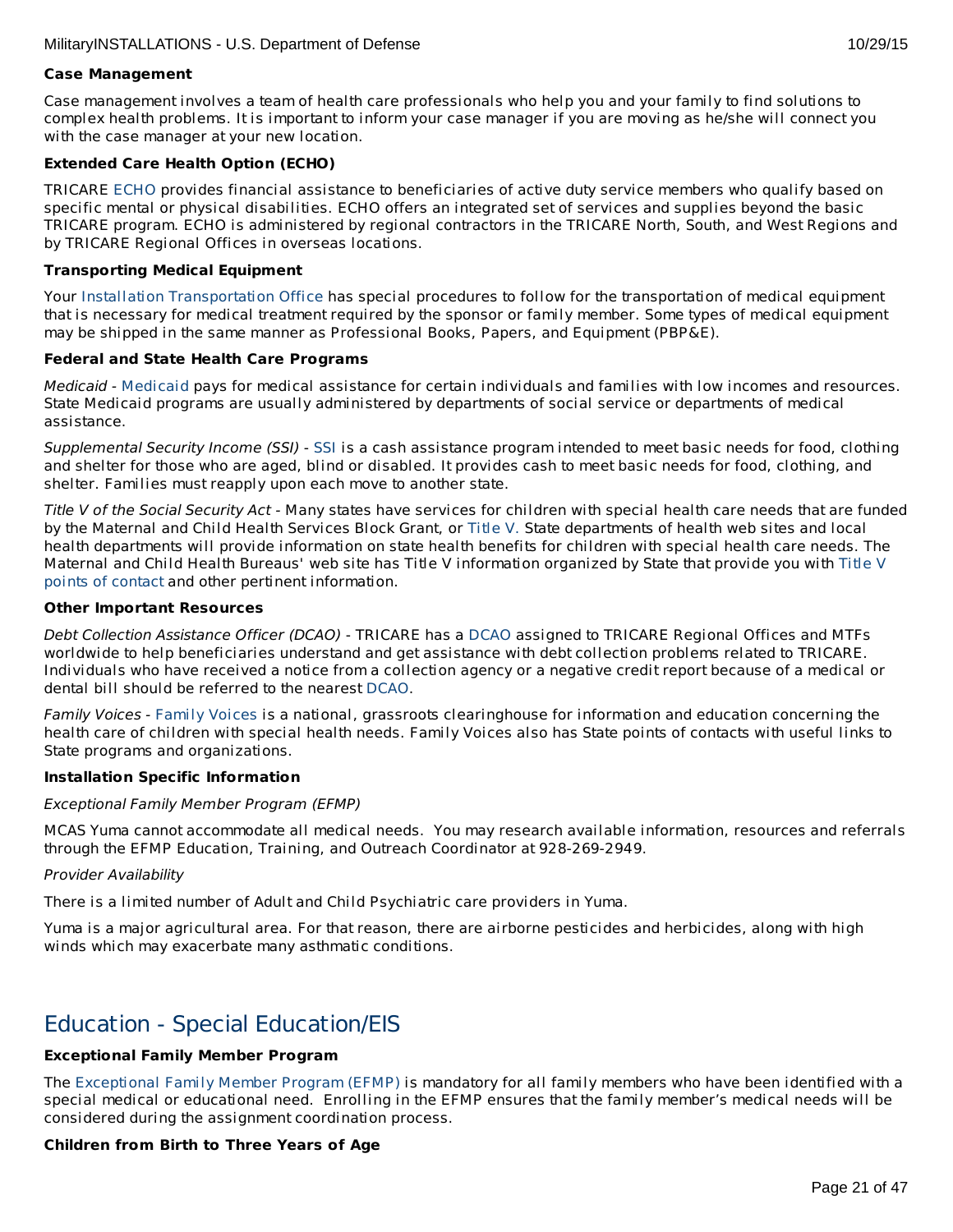The Individuals with Disabilities Education Act (IDEA) requires all States and territories to provide early intervention services to children from birth to age three who are [developmentally](http://www.militaryhomefront.dod.mil/tf/efmp) delayed, or who are at high risk of being developmentally delayed. Early intervention services may be provided by local school districts or health departments. There is no common name across States for the programs, but you may hear them referred to as Part C programs (because Part C is the section of the IDEA that pertains to early intervention).

The National Early Childhood Technical [Assistance](http://www.nectac.org/) Center provides a list of State Part C directors and funded programs at their web site. Military [OneSource](http://www.militaryonesource.mil/) can identify local early intervention programs for you.

Parents of children who receive early intervention services should hand-carry a copy of the Individual Family Service Plan (IFSP) and most current evaluation reports to the new location.

# **Children from 3 through 21 Years of Age**

The Individuals with [Disabilities](http://www.militaryhomefront.dod.mil/tf/efmp) Education Act (IDEA) requires all States and Territories to provide special education services to children who are from 3 through 21 year of age. Each local school district has a special education director, and each school should have a case study committee or school based committee (terms differ) that attends to special education students' needs.

Parents of children receiving special education and related services should hand-carry all pertinent school and medical documents to include their children's Individualized Education Program (IEP) and current testing and evaluation reports to the new school.

The IDEA requires that if a child transfers to a district in the same state, the receiving school must provide comparable services to those in the child's IEP from the sending district's until the new school develops and implements a new IEP. If a child transfers to another State, the receiving district must provide comparable services to those in the child's IEP from the sending district until the receiving district completes an evaluation and creates a new IEP.

# **Others who can help you:**

Parent Training and Information Centers Each state is home to at least one Parent Training and Information Center (PTI). PTIs serve families of children and young adults from birth to age 22 with all disabilities: physical, cognitive, emotional, and learning. They help families obtain appropriate education and services for their children with disabilities; work to improve education results for all children; train and inform parents and professionals on a variety of topics; resolve problems between families and schools or other agencies; and connect children with disabilities to community resources that address their needs. The Technical [Assistance](http://www.taalliance.org) Alliance for Parent Centers provides addresses and phone number of the centers in your state.

STOMP (Specialized Training of Military Parents) is a federally funded Parent Training and Information (PTI) Center established to assist military families who have children with special education or health needs. The staff of the [STOMP](http://www.stompproject.org/) Project are parents of children who have disabilities and have experience in raising their children in military communities and traveling with their spouses to different locations.

Washington PAVE STOMP Project 6316 So. 12th St. Tacoma, WA 98465 253-565-2266 (v/tty) 1-800-5-PARENT (v/tty) Fax: 253-566-8052 [Email](http://www.militaryinstallations.dod.mil/MOS/f?p=108:5:0::NO::P5_APP_NAME,P5_MSG_TYPE,P5_EID:STOMP Project,Consultant,1000001266)

# **Installation Specific Information**

For early intervention assistance, school districts request individuals contact them for specific information. You may obtain additional information by contacting:

National Information Center for Children & Youth with Handicaps at P.O. Box 1492 Washington, D.C. 20010, Telephone 1-800-695-0285

Other services and assistance can be provided at the Child Development Center, New Parent Support Group, and Navy Marine Corps Relief Society Visiting Nurse.

Each school district provides Exceptional Student Services provides services for students between the ages of three and fourteen who have special needs. All students with disabilities categorically eligible under the Individuals with Disabilities Education Act regardless of severity may receive services. These include students with impairments in speech and language, hearing, health, and vision; orthopedic impairments; emotional and learning disabilities; mental retardation; autism; and multiple disabilities.

Educational services are available across the continuum from full inclusion in the general education classroom to offcampus alternative setting to homebound or residential placement. A team of individuals familiar with the student's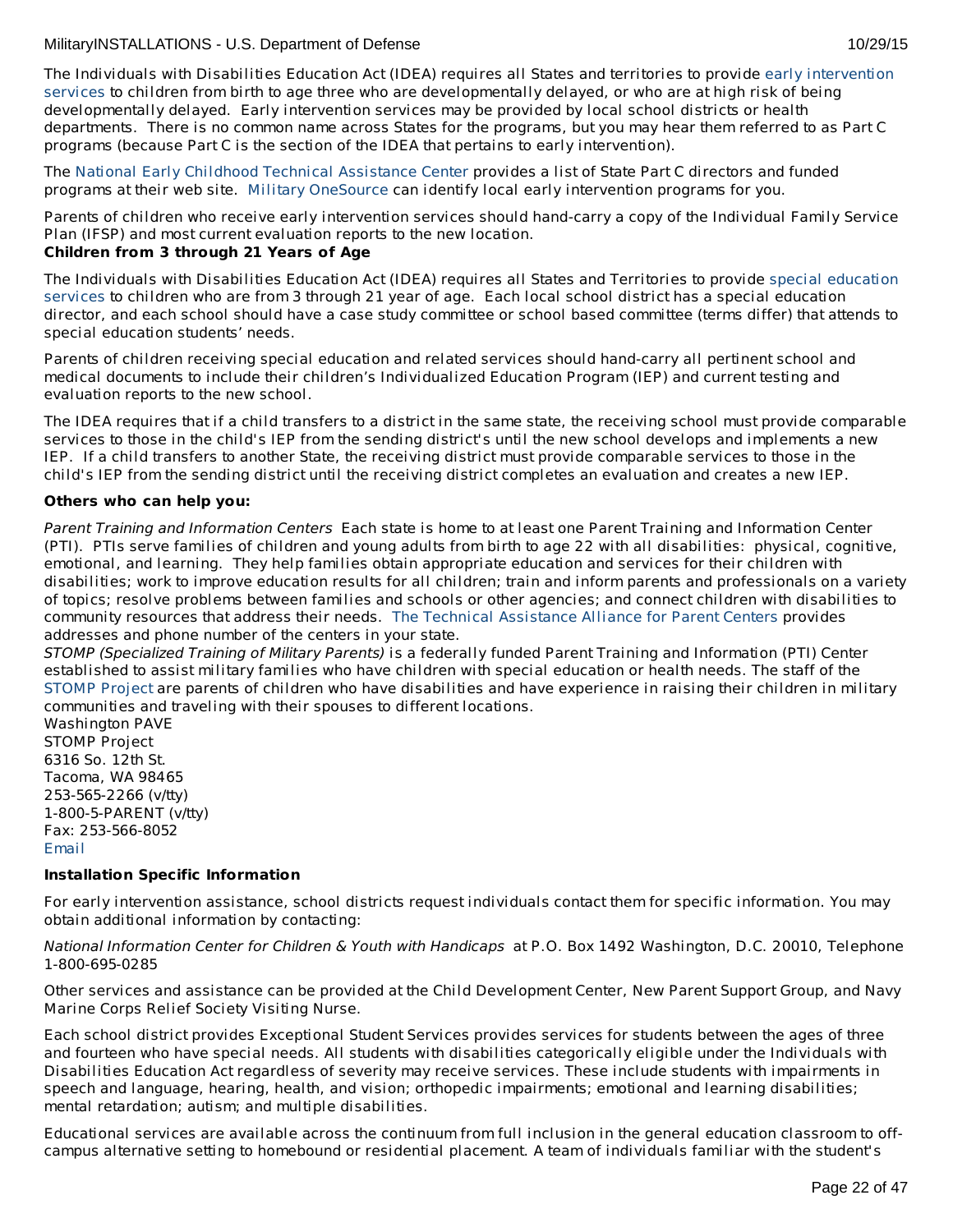Approximately 50 special education teachers and their aides provide exceptional student services. School psychologist and psychologist's assistance offer a variety of services to the students. Speech therapists, occupational therapists, a physical therapist, an adaptive physical education teacher, and a teacher of orthopedic impairments are also available for related services. Extended school year services are provided for students for whom it is appropriate.

# Special Programs

Preschool classes are offered for eligible students from their third birthday to age five (prior to kindergarten). Preschool students may be found eligible for services if they have significant speech or language delays, moderate developmental delays, or severe developmental delays.

Technology is important for student with special needs, computers are used for many skills. Additionally, some students for communication and literacy acquisition use highly specialized equipment. Cooking and laundry facilities are include in some classrooms for student who need to learn basic independent living skills.

# Program Information Contacts

Information regarding specific programs may be obtained by contacting the school in your residence area or by contacting the Exceptional Student Services office at 928-502-7800. For more information about the Preschool programs, please call 928-502-8140.

# Health Care - Overview

# **Moving With TRICARE**

Whether moving stateside or overseas, active duty families can now switch their TRICARE Prime enrollment by phone! Before you start your move, contact your losing TRICARE health care contractor to see if you need to switch to a new region. TRICARE does the rest! You must update DEERS (Defense Enrollment Eligibility Reporting System) with your new address so you do not have any disruptions in service and your enrollment moves with you. Get contact information, and more TRICARE [moving](http://www.tricare.mil/moving) tips on the TRICARE website.

Your [TRICARE](http://www.tricare.mil/) coverage is completely portable-meaning it moves with you. You are covered worldwide-both in-transit to your new duty location and once you arrive-but depending on where you go, you may use a different TRICARE health plan option. Additionally, you may have different enrollment steps depending on which health plan option is available in your new area.

# When Enrolled in a TRICARE Prime Option

The TRICARE Prime options include TRICARE Prime and TRICARE Prime Remote for stateside and TRICARE Prime Overseas and TRICARE Prime Remote Overseas for overseas. Follow these simple steps to set-up Prime coverage in your new location without a break in coverage.

Do not disenroll from your TRICARE Prime option before you move.

2. Call your losing contractor and provide information about your upcoming move; new duty station, expected date of arrival, cell phone number, valid email address, and eligible family members moving to the new location. Your losing contractor passes the information along to your new contractor.

Within five days of your anticipated arrival, your new contractor will try to call/contact you to confirm your arrival and enrollment choices.

Once you agree to the transfer, the process is complete. It could take up to four days, but you never lose TRICAREPrime/Prime Remote coverage.

There are other ways to set-up Prime in your new area:

Before moving, visit your local TRICARE Service Center to complete an enrollment change form.

Go online and set-up your new enrollment via the [Beneficiary](https://www.dmdc.osd.mil/appj/bwe/indexAction.do;jsessionid=7962ecfc6b86dfb33476ab70607f4835a6bef5c6f4af875ca0a4ac0a6b3b2fe3) Web Enrollment website.

3. Download and complete a TRICARE Prime Enrollment [Application](http://www.tricare.mil/Forms/Enrollment/Prime.aspx) and PCM Change Form. Mail it to the new contractor or drop it at a local TRICARE Service Center.

Enroll when you in-process at your new duty station.

Enrollment and assignment of a new primary care manager (PCM) should occur within 30 days when moving within the same region, a new region or overseas.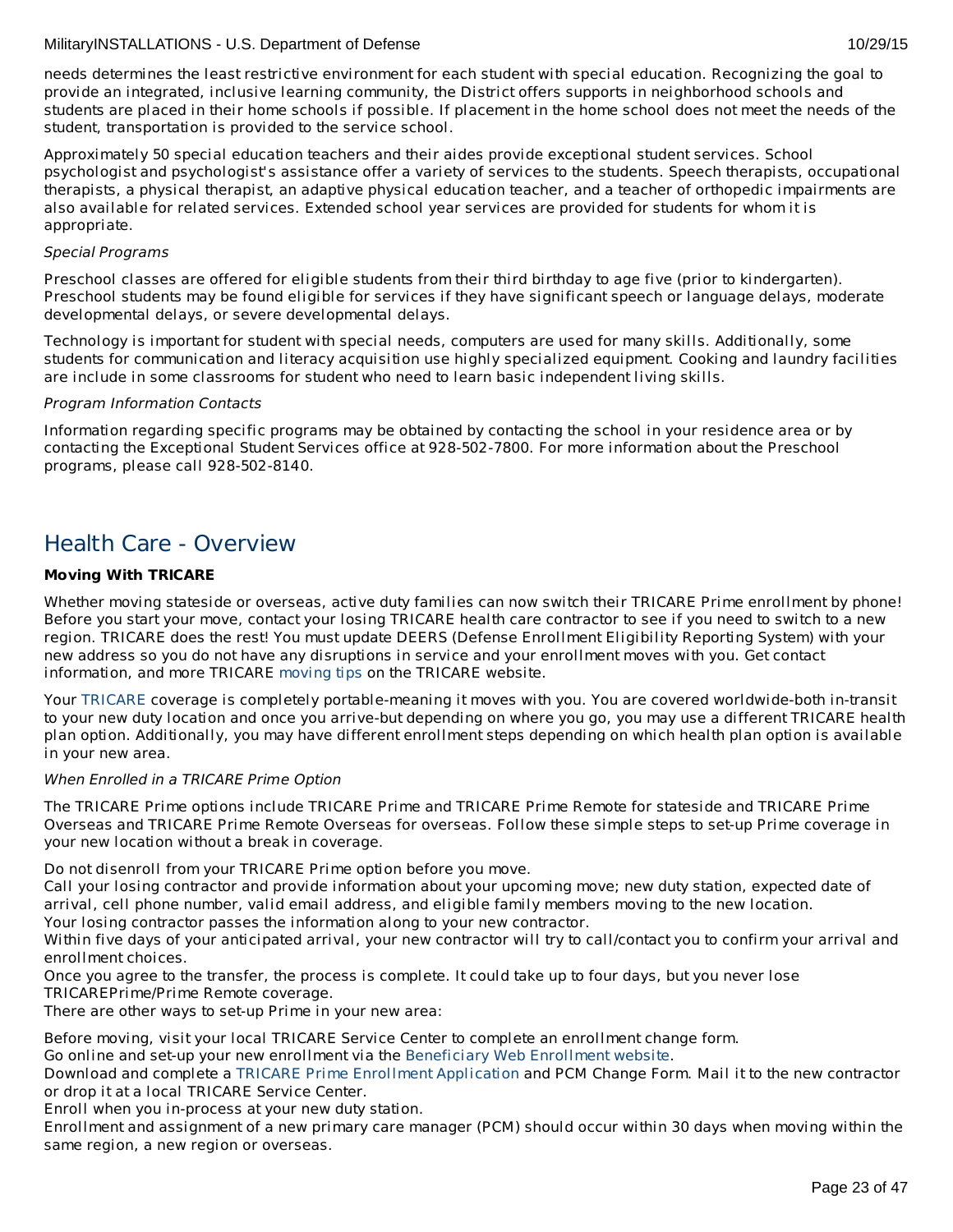<span id="page-23-0"></span>Update your personal information in the Defense [Enrollment](https://www.dmdc.osd.mil/self_service/rapids/unauthenticated;jsessionid=5DgBRmXRqGc3NBSmDVTbTrDzTH3Pcz9QSnKjGsXnGSYnw3n5gGHL!-250999068?execution=e1s1) Eligibility Reporting System (DEERS) immediately, as your new location reflected in DEERS is the key to transferring enrollment.

Where you are moving determines which Prime option is available.

# **Prime Options in the United States**

# TRICARE Prime

TRICARE Prime is offered in Prime Service Areas-geographic areas typically located around a military treatment facility-throughout the country.

# **TRICARE Prime Remote**

In non-Prime service areas, which are generally 60 minutes (one hour) drive-time or 50 miles from the nearest MTF, TRICARE offers TRICARE Prime Remote. Enrollment is normally with a network provider when available; otherwise, enrollment is with a TRICARE authorized provider who manages all of your care. Any TRICARE-eligible family members living with you in a TRICARE Prime Remote area can enroll in TRICARE Prime Remote for active duty family members. Be sure to include them on the enrollment form.

| <b>TRICARE</b> | <b>Managed Care Support Partner</b>       | <b>Call Toll-Free</b> | Website                         |
|----------------|-------------------------------------------|-----------------------|---------------------------------|
| Region         |                                           |                       |                                 |
| North          | Health Net Federal Services, Inc.         | 877-874-2273          | www.hnfs.com                    |
| South          | Humana Military Healthcare Services, Inc. | 800-444-5445          | www.humana-military.com         |
| West           | UnitedHealthcare Military & Veterans      | 877-988-9378          | http://www.uhcmilitarywest.com/ |

# **Prime Options Outside the United States**

TRICARE Prime Overseas (TOP)/TRICARE Prime Remote Overseas

TRICARE Prime Remote Overseas is a Prime option offered in designated remote overseas locations. Commandsponsored family members who reside with you are eligible for TRICARE Prime Overseas. Be sure to include all family members who wish to use TRICARE Prime Overseas.

Before you move to another overseas area or to an area within the United States, contact the nearest TRICARE Service Center or managed care contractor for assistance.

| <b>TRICARE - Eurasia - Africa</b>                             | <b>TRICARE - Latin America and Canada</b>                                  | <b>TRICARE - Pacific</b>                    |
|---------------------------------------------------------------|----------------------------------------------------------------------------|---------------------------------------------|
|                                                               |                                                                            | <b>TOP Regional Call Center (1)</b>         |
|                                                               |                                                                            | Singapore: +65-6339-2676                    |
|                                                               | <b>TOP Regional Call Center (1)</b><br>$+1-215-942-8393$<br>1-877-451-8659 | 1-877-678-1208                              |
|                                                               |                                                                            | (Toll-free from the U.S.)                   |
| <b>TOP Regional Call Center (1)</b><br>+44-20-8762-8384       |                                                                            | http://www.tricare-overseas.com/            |
| 1-877-678-1207                                                | (Toll-free from the U.S.)                                                  | Sydney: +61-9273-2710                       |
| (Toll-free from the U.S.)<br>http://www.tricare-overseas.com/ | http://www.tricare-overseas.com/                                           | 1-877-678-1209<br>(Toll-free from the U.S.) |
| <b>Medical Assistance (2)</b>                                 | <b>Medical Assistance (2)</b><br>$+1 - 215 - 942 - 8320$                   | http://www.tricare-overseas.com/            |
| +44-20-8762-8133                                              |                                                                            | <b>Medical Assistance (2)</b>               |
|                                                               |                                                                            | Singapore: +65-6338-9277                    |
|                                                               |                                                                            | Sydney: +61-2-9273-2760                     |
| <b>TRICARE Area Office</b>                                    |                                                                            | <b>TRICARE Area Office</b>                  |
|                                                               | TRICARE Auge Office                                                        |                                             |

+81-6117-43-2036 315-643-2036 (DSN)

Toll Free (If calling from U.S.): Singapore: 1-877-678-1208 Sydney: 1-877-678-1209

[tpao.csc@med.navy.mil](mailto:tpao.csc@med.navy.mil)

<http://www.tricare.mil/pacific>

# +49-6302-67-6314

314-496-6314 (DSN)

Toll Free: 1-888-777-8343, option #1

[teoweb@europe.tricare.osd.mil](mailto:teoweb@europe.tricare.osd.mil)

[www.tricare.mil/eurasiaafrica](http://www.tricare.mil/eurasiaafrica)

# **TRICARE Area Office**

+1-210-292-8520 312-554-8520 (DSN)

Toll Free: 1-888-777-8343 option #3

[taoloc@tma.osd.mil](mailto:taoloc@tma.osd.mil) [www.tricare.mil/tlac](http://www.tricare.mil/tlac)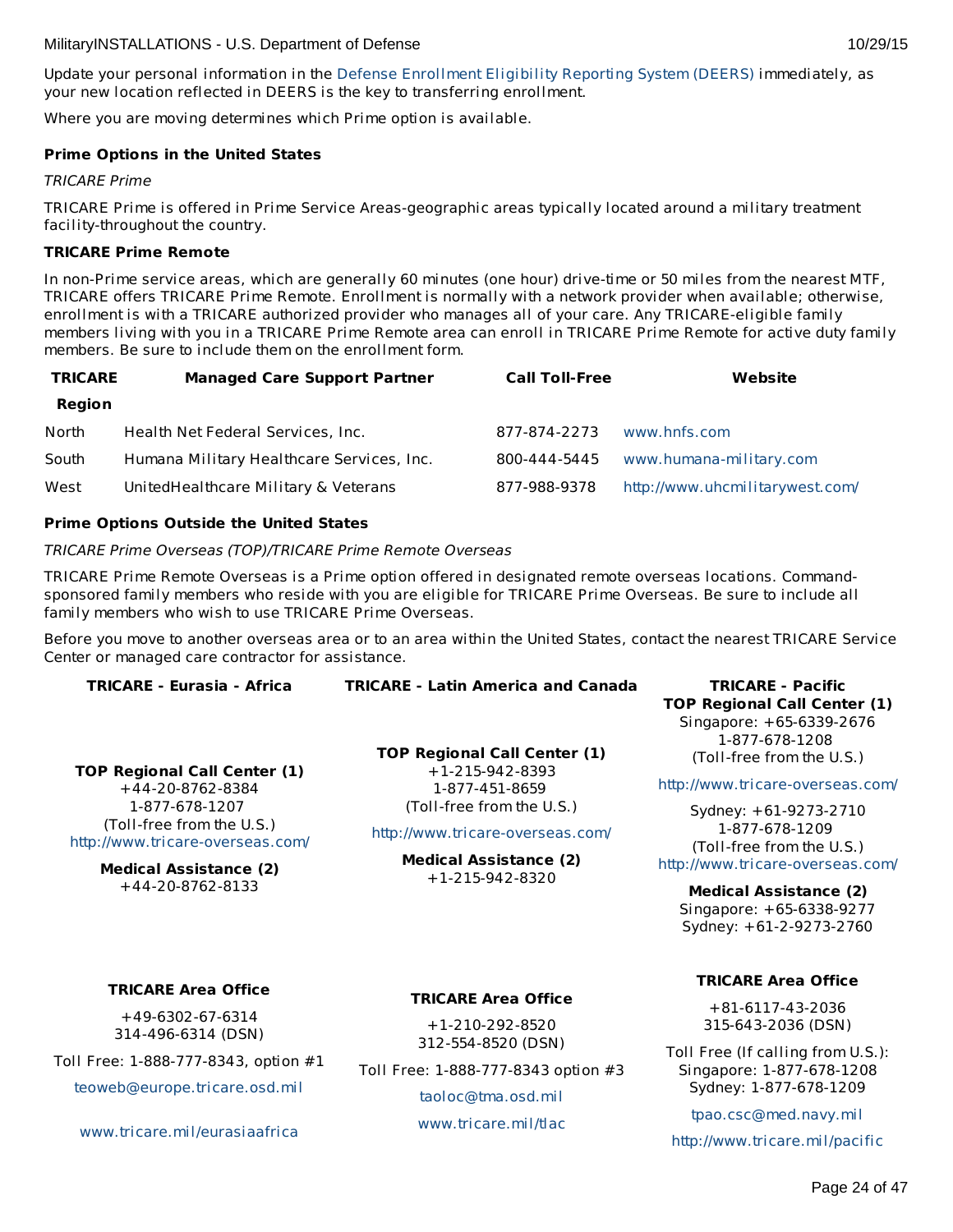# **Health Care Claims (Active Duty)**

TRICARE Active Duty Claims PO Box 7968 Madison, WI 53707-7968 USA

> **Health Care Claims (Non-active duty)**

TRICARE Overseas Program P.O. Box 8976 Madison, WI 53708-8976 USA

# **Health Care Claims (Active Duty)**

TRICARE Active Duty Claims P.O. Box 7968 Madison WI 53707-7968 USA

# **Health Care Claims (Non-active duty)**

TRICARE Overseas Program PO Box 7985 Madison, WI 53707-7985 USA

# **Health Care Claims (Active Duty)**

TRICARE Active Duty Claims PO Box 7968 Madison, WI 53707-7968 USA

# **Health Care Claims (Non-active duty)**

TRICARE Overseas Program PO Box 7985 Madison, WI 53707-7985 USA

(1) For toll-free numbers contact www.tricare-overseas.com

(2) Only call Medical Assistance numbers to coordinate overseas emergency care

# **When Using TRICARE Standard and Extra**

TRICARE Standard and Extra are available to family members only. Active duty service members are required to enroll in one of the Prime options described above.

TRICARE Standard and Extra are available throughout the United States and enrollment is not required. Any eligible active duty family member who is registered in DEERS may use these programs by seeing any network (Extra) or nonnetwork TRICARE authorized provider. In areas outside of the United States, active duty family members who do not want to use a Prime option may use TRICARE Standard Overseas by seeing qualified host nation providers.

If you are already using TRICARE Standard and Extra, moving is easy.

Once you arrive at your new location, update your personal information in the Defense Enrollment Eligibility Reporting System (DEERS) immediately.

Find TRICARE-authorized providers in your new area.

Here are a few things to remember about using TRICARE Standard and Extra in a new region

In the U.S.: Visit your new regional contractor's website for a list of network providers. Remember, if you see network providers, you will be using the Extra option and pay lower cost shares.

Outside of the U.S.: Contact International SOS or the MTF Service Center for help locating a qualified host nation provider. The TRICARE Extra option is not available in overseas areas.

If you move to a new region, you will have a new claims address for submitting your TRICARE claims.

Learn your new region's prior authorization requirements because these requirements can differ by region. **When Using TRICARE For Life**

TRICARE For Life-TRICARE's supplemental coverage for those who are eligible for Medicare **and have purchased Medicare Part B** - requires no enrollment and you will have a smooth transition when you move. TRICARE for Life contact information: WPS [TRICARE](https://www.tricare4u.com/apps-portal/tricareapps-app/static/) For Life, P.O. Box 7889, Madison, WI 53707-7889; 1-866-773-0404; TDD 1-866- 773-0405.

Once you arrive at your new location, update your personal information in the Defense Enrollment Eligibility Reporting System (DEERS) immediately.

Find Medicare providers in your new area.

# Visit [Medicare's](http://www.medicare.gov/) website.

If you move overseas, your TRICARE For Life coverage may change depending on where you move. In U.S. Territories such as Guam, Puerto Rico and the U.S. Virgin Islands, TRICARE For Life coverage works the same as the stateside program. But, in all other overseas locations, TRICARE For Life Overseas works differently because Medicare does not provide coverage in most overseas locations. Therefore, TRICARE is the primary payer. You can get care from any host nation provider and may have to pay up front for care received. You will be responsible for TRICARE deductibles and cost shares.

Contact International SOS, or the TRICARE Area Office for the overseas area where you are moving, or the nearest American Embassy Health Unit for assistance finding a host nation provider.

# **Note\*\*\* Active Duty and Active Duty Family Members are not required to purchase Medicare Part B until** the sponsor is ready to retire or during the special enrollment period. However, it is highly encouraged to **purchase it once eligible to avoid loss of TRICARE coverage.**

# **Getting Care Along the Way**

Routine Medical and Dental Care-Get it before you go.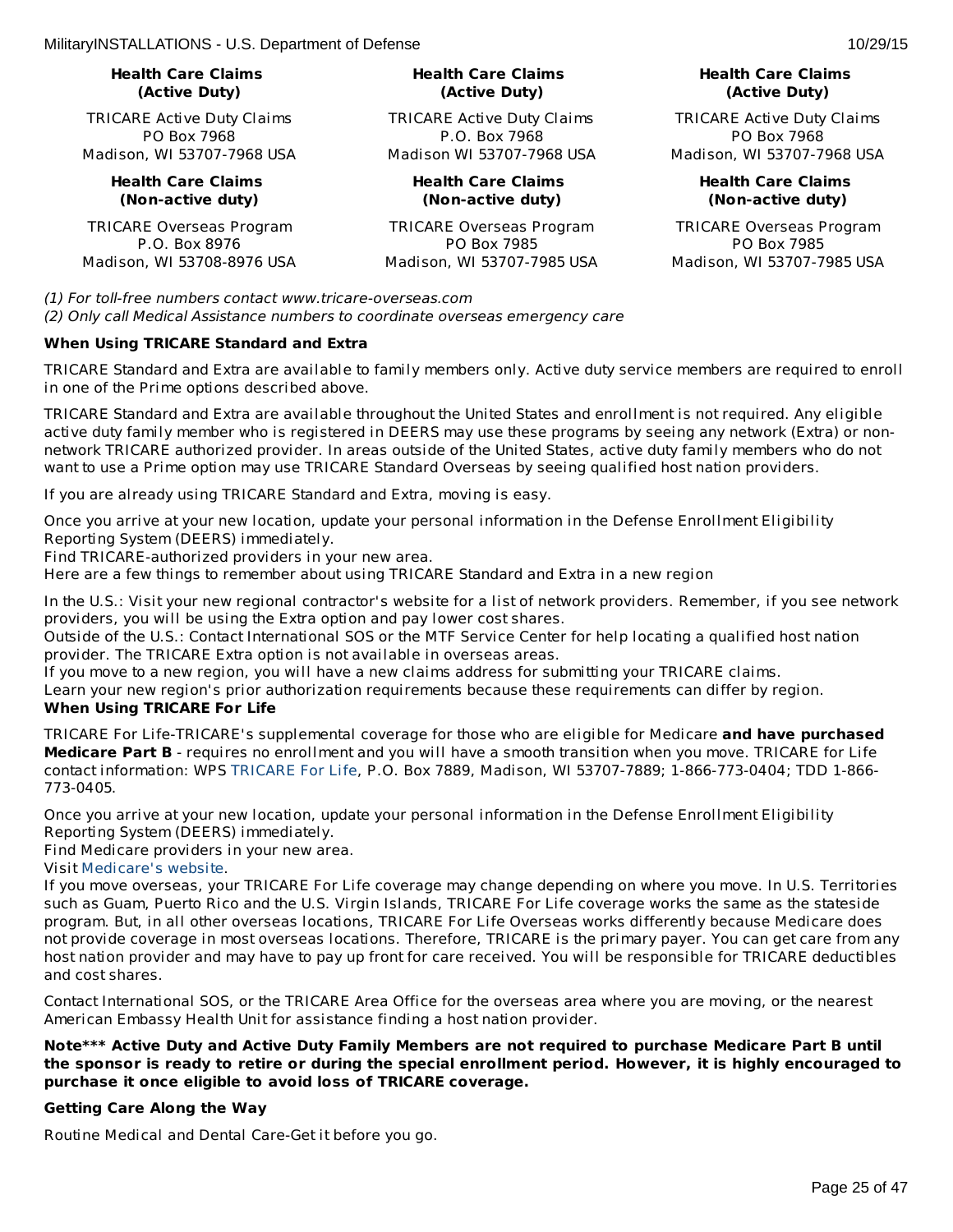Before you move, make sure you have received any routine medical or dental care you think you might need during the time you will be traveling. Or, delay the care until you get to your new duty location. Check supply of all prescription medications and get refills/new prescriptions until you can make an appointment with your new Primary Care Manager (PCM) at your new duty site.

# Emergency Care in the United States-Call 911 or go to the nearest emergency room.

TRICARE defines emergency care as medical services provided for a sudden or unexpected medical or psychiatric condition, or the sudden worsening of a chronic (ongoing) condition that is threatening to life, limb, or sight and needs immediate medical treatment, or which has painful symptoms that need immediate relief to stop suffering. If you are near a military treatment facility (MTF), you should go to the MTF or military dental treatment facility for emergency services. If you are seen in a civilian facility, contact your PCM or regional contractor within 24 hours.

# Urgent care in the United States-Coordinate with your PCM and/or regional contractor.

TRICARE defines urgent care as medical care for a condition that will not result in disability or death if not treated immediately but should be treated within 24 hours to avoid further complications. If you are in a Prime program, you must coordinate urgent care with your primary care manager and/or regional contractor before receiving the care. If you are in TRICARE Standard and Extra or TRICARE For Life, you can receive care as you normally would. You should, however, contact your contractor as soon as possible to coordinate any prior authorizations that are needed.

# Emergency or Urgent care Overseas follow these steps

AD and ADFM enrolled in TRICARE Prime and travelling outside the United States:

Contact the TRICARE Area Office, or go to their [website](http://www.internationalsos.com/en/) for assistance finding Emergency or Urgent care. AD and ADFM stationed overseas:

For Urgent care coordination, contact your MTF PCM, or

Contact the closest TRICARE Area Office, or

Contact the TRICARE Overseas Regional Call Center, or

Go to their [website](http://www.internationalsos.com/en/) (internationalsos.com)

You do not need prior authorization for emergency or urgent care but the TRICARE Area Office or TRICARE Global Remote Call Center will help you find the best care available in the overseas area in which you are traveling.

# **Filling Prescriptions on the Road**

You should have all your prescriptions filled before you leave, but if you need a prescription filled while you are traveling in the United States, you have several options:

If near an MTF, fill the prescription at the MTF pharmacy.

Find the closest TRICARE network pharmacy.

If a network pharmacy is not available, you can visit a non-network pharmacy. In this case, you may have to pay up front for your medications and file a claim with Express Scripts, Inc., for reimbursement. For more details, visit the [TRICARE](http://www.tricare.mil/) website.

The TRICARE home-delivery is not recommended for a prescription you need right away, but if you'll be away for a long time, you can arrange for any regular prescriptions to be filled via the mail-order pharmacy. Your pharmacy coverage is limited overseas:

TRICARE network pharmacies are only located in the United States, Puerto Rico, Guam and the U.S. Virgin Islands. You can have prescriptions filled at host-nation pharmacies, if necessary. Host-nation pharmacies are treated the same as non-network pharmacies. If you have prescriptions filled at a host-nation pharmacy, you should expect to pay for the total amount up front and file a claim with Wisconsin Physicians Service for partial reimbursement. To learn more about pharmacy claims, visit the [TRICARE](http://www.tricare.mil/) website.

To use the mail-order pharmacy overseas, the prescription must be from a U.S. licensed provider and you must have an APO or FPO address.

# **If You Have Questions**

Your regional contractors and TRICARE Area Offices are available to answer your questions. These offices are listed above. Find even more information about moving, updating DEERS, the TRICARE regions and much more at the [TRICARE](http://www.tricare.mil/) website.

# **Installation Specific Information**

# Medical Care

The Branch Health Clinic's mission is to provide general practice outpatient medical care to active duty members of the uniformed services. Additionally, subject to the availability of medical staff, space and other resources, an array of general medical care is provided to family members of active duty and retirees and their family members on an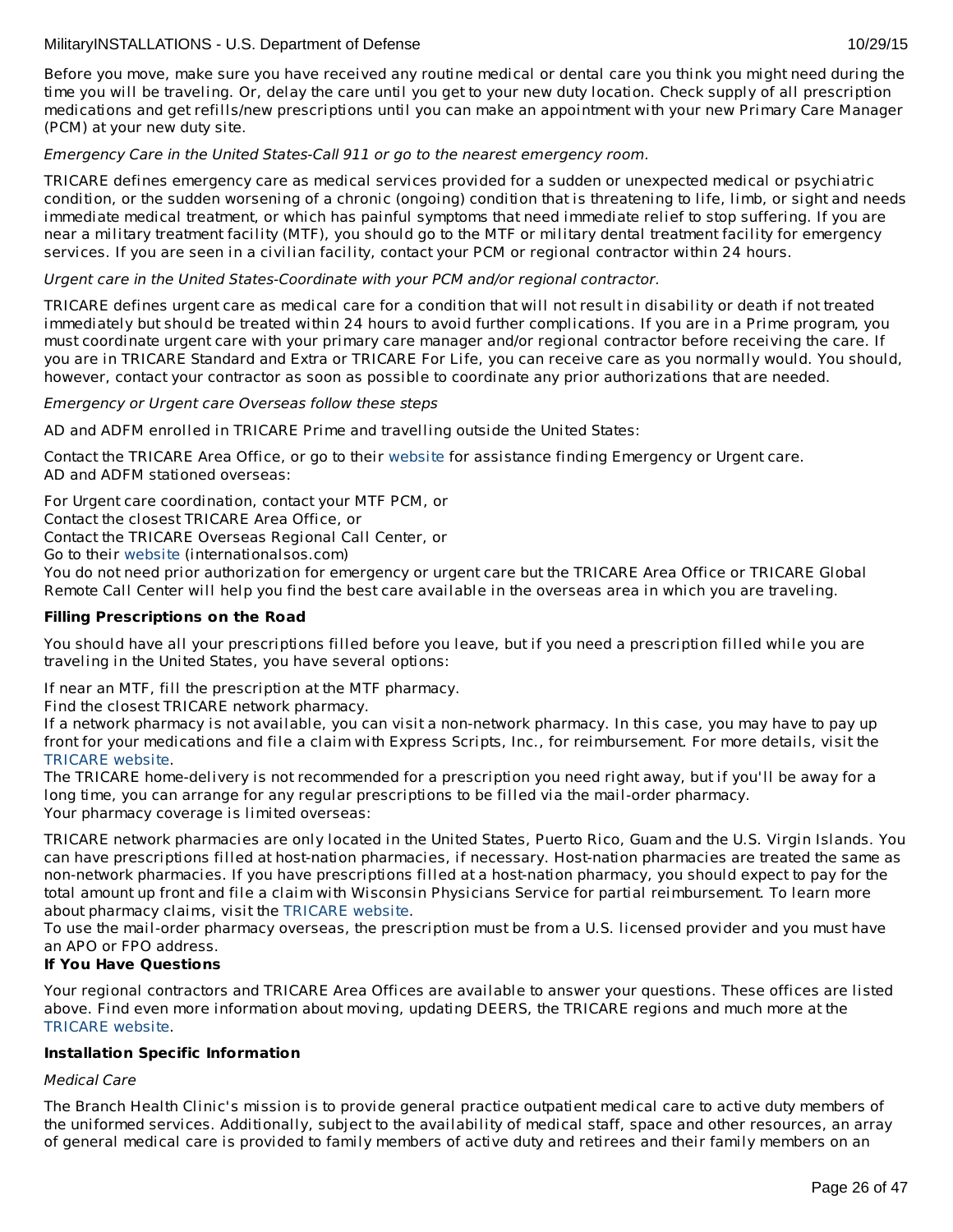enrollment basis.

Inpatient care for active duty members is provided in the local community or through the Naval Hospital at San Diego and Camp Pendleton. Family members and retirees requiring inpatient and outpatient medical care not available at the clinic are referred to local civilian medical sources under TRICARE.

TRICARE is an enrollment based system devised to provide beneficiaries with a Primary Care Manager who will assess each patient's medical needs and provide appropriate medical care. The TRICARE Service Center, located next to the Branch Health Clinic, provides medical benefit and enrollment information for family members and retirees.

Clinic hours are 7:30 a.m. to 4:30 p.m., Mon, Tues, Wed and Fri., and 7:30 a.m. to Noon on Thursday. For clinic appointments, call the appointment line at 928-269-2700.

After Hours Care -- After hours and weekends when the clinic is closed, all routine medical care will be deferred until the next working day. Contact the Clinic Mate of the Day (MOD) at pager 928-502-2160 (TRICARE Prime beneficiaries enrolled with the MTF only) for urgent medical care questions.

Emergencies -- All emergencies are handled by the local civilian hospital.

Dental Care

The Dental Clinic is available for use by active duty military only.

# Child and Youth Programs

# **General Information**

The Department of Defense (DoD) and the Military Services take great pride in the variety and quality of services provided to children and youth on installations worldwide. While the services provided depend on the size of the location, the standards and quality of services are consistent and meet established regulations. The network has hundreds of locations worldwide serving over 1.3 million children.

# **Child Development Centers (CDC)**

These facilities generally offer child care for children ages six weeks to 5 years old. Care is typically available weekdays. CDCs vary in size; the average CDC cares for about 200 children. All programs must be certified by the DoD and accredited by a national accrediting body such as the National [Association](http://www.naeyc.org/) for the Education of Young Children.

# **Family Child Care (FCC)**

With FCC, children receive their care in the private home of a certified provider living in government-owned or leased housing or in state-licensed homes in the community. Family child care provides accommodating child care arrangements, including night, weekend, and flexible hourly care for shift work.

In-home childcare programs offer comparable care to a CDC. Providers must be certified by the DoD, and some seek additional accreditation from the National Association of Family Child Care (NAFCC). Regulations limit the number of children that may be cared for at one time: no more than six children under age eight, and no more than two children under two years old.

# **School-Age Care (SAC)**

DoD SAC programs are offered for children, kindergarten through 12 years of age before and/or after school, during holidays, and summer vacations. Emphasis is placed on SAC programs which meet community needs, reinforce family values, and promote the cognitive, social, emotional, and physical development of children. SAC may be provided in DoD Youth Centers, Child Development Centers or other suitable facilities. To expand school-age care program spaces, DoD policy encourages use of youth centers; on-and off-base schools, and other suitable facilities such as community centers. Accreditation of DoD SAC programs is a requirement. Accreditation sets the professional standards for after school programs and helps families identify high-quality programs.

# **Waiting List**

Due to a high demand for care, you may be placed on a wait list. Your position on the wait list depends on many factors that are at the discretion of the installation and may include your spouse's military status, the date you apply, deployment and your employment. If these factors change while you are on the wait list, your position will be changed accordingly, so it is important that you keep your information up-to-date.

Childcare is not an entitlement, and fees are income-based. Fees throughout the child development system of care fall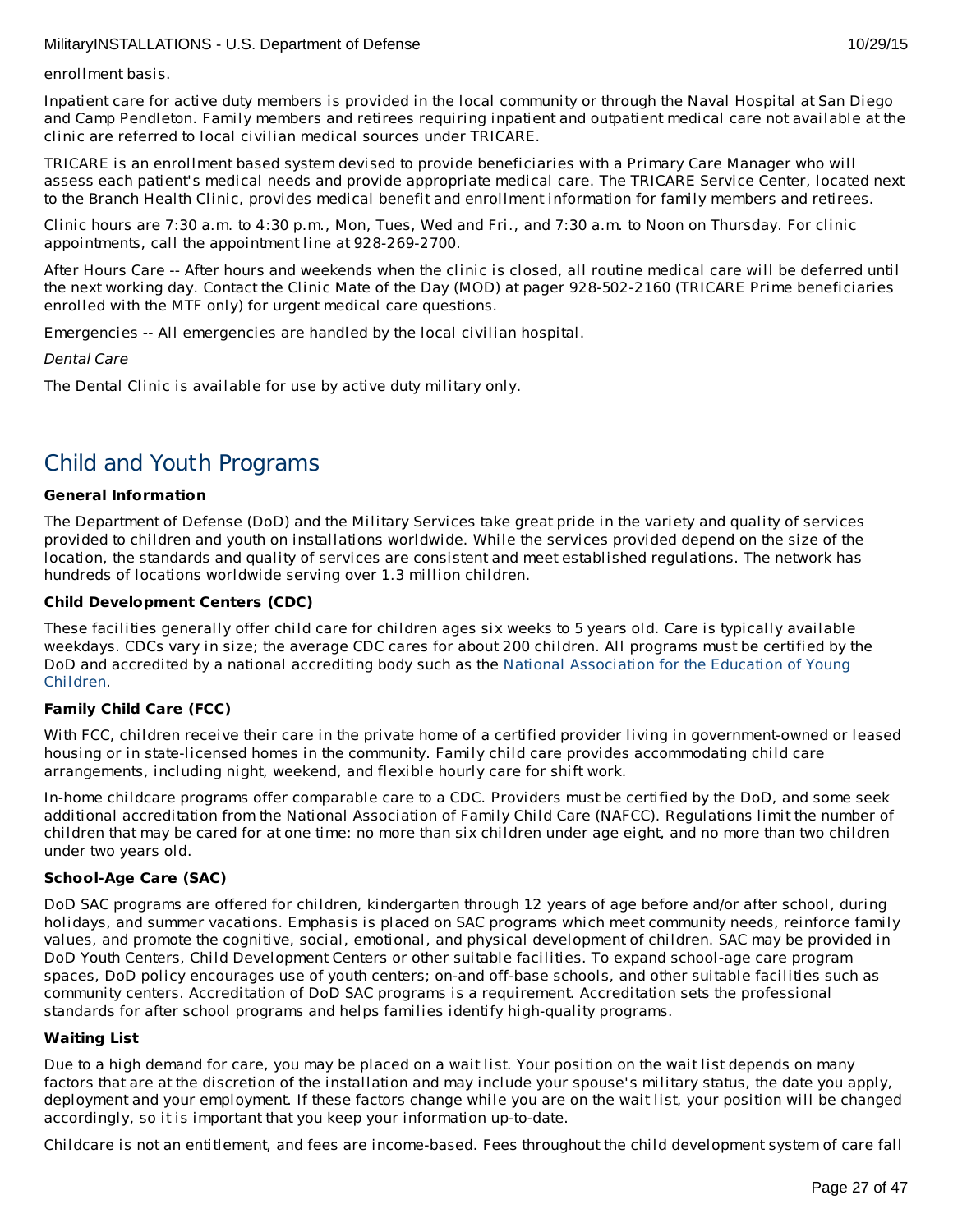into fee ranges set by DoD.

To apply for child care, fill out DD Form 2606, the Department of Defense Child [Development](http://www.dtic.mil/whs/directives/forms/eforms/dd2606.pdf) Program Request for Care Record and return the paperwork to Parent Central Services at your installation.

The Department of Defense has a long history of providing positive youth programs that focus on alternative activities for youth during out-of-school hours. Today, DoD continues to be committed to youth by providing consistent guidance and stable and dynamic programs in more than 350 youth programs worldwide. DoD promotes positive youth development by designing programs to recognize the achievements of youth and by developing partnerships with other youth-serving organizations like the Boys & Girls Clubs of America and 4-H that offer a variety of resources. Programs for teens and pre-teens vary from one base to another, but are governed by a consistent DoD instruction. Programs prepare young people to meet the challenges of adolescence and adulthood through a coordinated, progressive series of activities and experiences that help them become socially, emotionally, physically and cognitively competent. Programs usually include physical fitness and sports, arts and recreation, training in leadership, life skills and career/volunteer opportunities, mentoring, intervention and support services.

# Child Care

# **Child Development Services**

The MCAS Yuma, Children Youth and Teen Program (CYTP) offers programs to the military community for children ages 6 weeks to 18 years. There are five components to this organization that consist of Resource and Referral/Supplemental Programs and Services (R&R), Child Development Center (CDC), Youth Center (YC) and Family Child Care (FCC) and the School Liaison (SL). All programs offering childcare/youth services provide meals/snacks and participate in the Child and Adult Care Food Program through the Arizona Department of Education. We are an equal opportunity employer/provider.

Comprehensive inspections of all CYTP programs occur twice annually; once by Headquarters Marine Corps and again in a Multi-disciplinary Inspection from Marine Corps Air Station. Other inspections occur monthly and quarterly. Background checks are completed on all CDC and YC staff and on FCC providers to ensure children are in the best environment. Staff and providers in the CYTP receive training and can earn their Child Development Associate while working with the CYTP.

# Registration

Central registration is required for all CYTP Services. For registration information call 928-269-3251 or 928-269- 3234 or 269-2349.

# **Resource and Referral Supplemental Programs and Services (R&R)**

Registration and enrollment for all programs within CYTP is taken at the R&R office to include the maintenance of the waiting list for classrooms and providers that are full. All children requiring care on MCAS Yuma must be registered with the R&R. To apply for child care, fill out DD Form 2606, the Department of Defense Child Development Program Request for Care Record and return to the R&R office. Active duty personnel not assigned to MCAS Yuma may submit a letter of hardship outlining their need to have children cared for at MCAS Yuma instead of their assigned duty station. These will be reviewed on a case-by-case basis for determination of placement at MCAS Yuma. R&R also contracts for the after-hours childcare needs of the units on the installation for events like dining ins, deployment and return briefs, Marine Corps balls, etc.

# **Child Development Center and Annex**

The MCAS Yuma Child Development Center is accredited through the National Association for the Education of Young Children. This accreditation is only given to programs that can demonstrate standards of excellence for high quality, developmentally appropriate early childhood programs. The CDC is open from 0600-1800 Monday through Friday, except on federal holidays, and provides full day, part day and hourly care. In addition to high quality programs offered, children are served breakfast, lunch and an afternoon snack. Full and part day fees are based on total family income and determined on a sliding fee scale. Pay stubs or LESs for both working parents must be provided. There is a 10% second child discount for children in the same family enrolled in full day programs. Hourly rates are \$4.00 an hour per child.

# Programs Offered

The CDC offers the following programs for patrons of the MCAS Yuma community:

Full Day Program - This is for children ages 6 weeks through kindergarten and is designed to assist parents needing up to 12 hours of daily childcare between the hours of 0600 and 1800, Monday through Friday.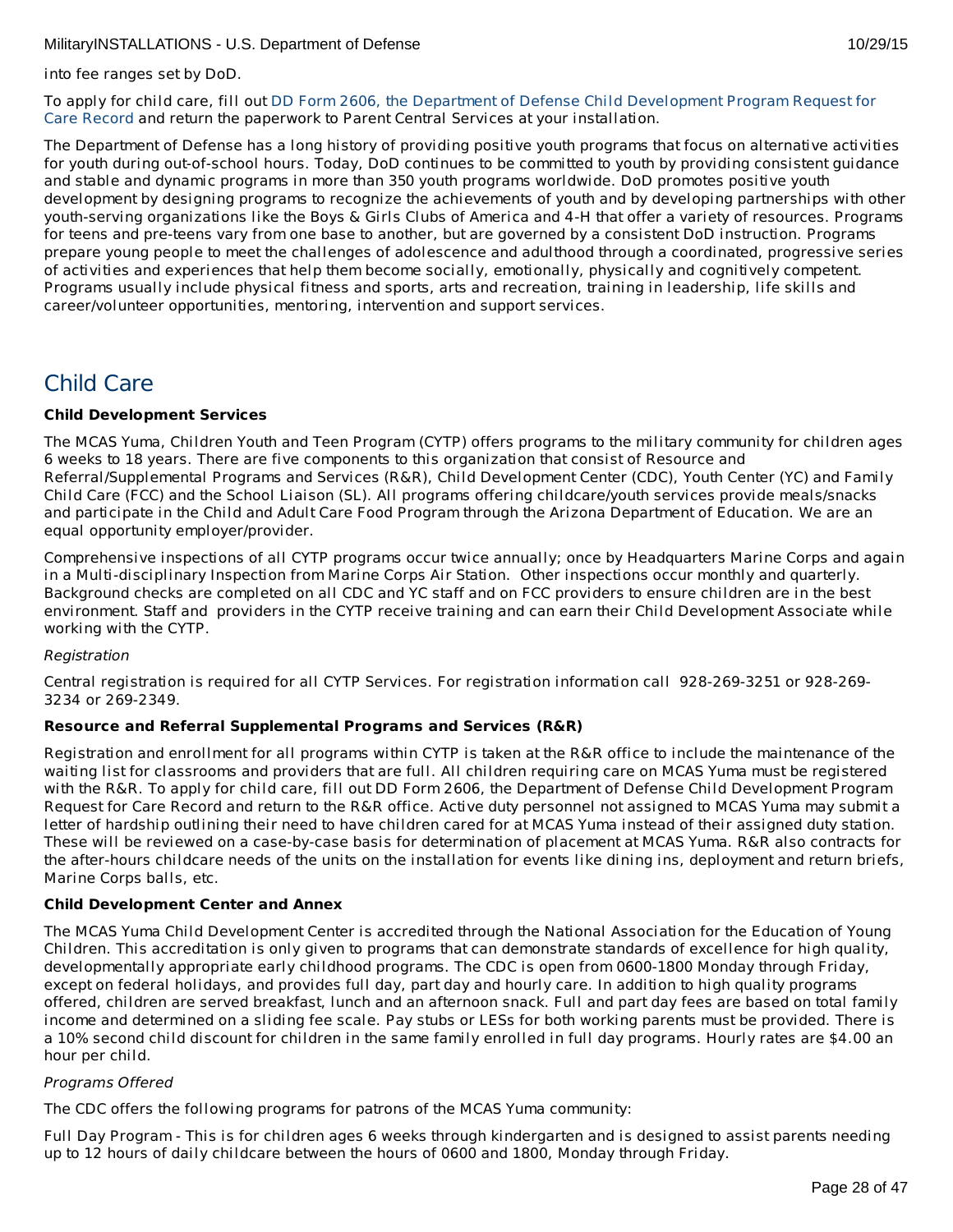Part Day Preschool - This program is open from September through May for children ages 3 to 5 years old. Children attend Monday through Thursday either from 0900 to 1200 or from 1330 to 1630.

| <b>Age Group</b>        | Age              |
|-------------------------|------------------|
| Infant                  | 6 wk. to 12 mo.  |
| Pre-toddlers            | 12 mo. to 24 mo. |
| Toddler                 | 24 mo to 36 mo.  |
| Pre-school              | 3 yr. to 5 yr.   |
| School Age              | 6 yr. to 12 yr.  |
| Family Child Care (FCC) | 6 wk. To 12 yr.  |

# Eligibility

Eligibility requirements are children of active duty military, DoD civilian personnel paid from appropriated funds (APF's) and non-appropriated funds (NAF's), active duty Coast Guard, reservists on active duty or during inactive duty for training, and DoD contract personnel who are performing mission related duty on the installation. Retirees may be eligible when a waiting list does not exist and space is available.

Registration occurs through the CYTP Resource and Referral office. All children requiring care on MCAS Yuma must be registered with the Child Development Center Annex, Bldg. 1071. Active duty personnel not assigned to MCAS Yuma may submit a letter of hardship outlining their need to have children cared for at MCAS Yuma instead of their assigned duty station. There will be reviewed on a case-by-case basis for determination of placement at MCAS Yuma.

# Costs

Full day and part day fees are based on total family income. Parents must provide pay statements for both working parents. Military parents must include their BAS, BAH (BAH equivalent if living on post). There is a 10% second child discount for children in the same family enrolled in full day programs. Hourly rates are available at \$4.00 an hour per child. A reservation is required to be made in advance.

# Availability

A waiting listed is maintained for all childcare programs and it is strongly advised for parents to place their child's name on the list as soon as possible. Parents who have Permanent Change of Station (PCS) orders to MCAS Yuma or expectant mothers are strongly encouraged to place their child's name on the "future needs" waiting list upon receipt of their orders to MCAS Yuma or confirmation of pregnancy.

# **School Age Care (SAC)**

School Age Care (SAC) is open to children who are kindergarten age through age 12. This program is officially accredited by Council on Accreditation (COA), a hallmark in quality care and programming. Youth enrolled in this program are offered fun activities and an opportunity to participate in a power hour (a homework program) when school is in session.

Before and After School Care hours are Monday through Friday from 0600 to 0800 and 1400 to 1800, with the exception of early release days (We follow the schedules of Yuma One School District and Desert View Academy.)Camps are offered during school breaks (winter, spring and summer) from 6:00 a.m.to 6:00 p.m.

# **Family Child Care (FCC)**

Family Child Care Homes are another option available to parents. FCC provides quality, certified care by military spouses operating in their homes. FCC is comparable to center based care yet offers a "home away from home" environment. Other benefits of using FCC include flexible hours, such as nights and weekends, lower child/adult ratios resulting in more one to one interaction, and siblings can be enrolled together in one FCC home.

FCC providers, like CYTP staff, are required to successfully complete background check prior to being a part of the program. Other requirements prior to certification are 40 hours of training, and inspections by fire, health, and safety departments. FCC providers create daily schedules, weekly activity plans, and nutritious menus for the children in their care. Contracts between the parent and provider are signed prior to enrollment, and fees are comparable to the fees charged elsewhere in the CYTP.

Orientation classes for New Providers are held monthly, and registration is required two weeks in advance. The fee for the 40 hour orientation is \$30, which includes a start-up kit, and free child care at the CDC, if space is available. A Lending Library is available to certified providers, which includes cribs, high chairs, sleeping mats, toys and other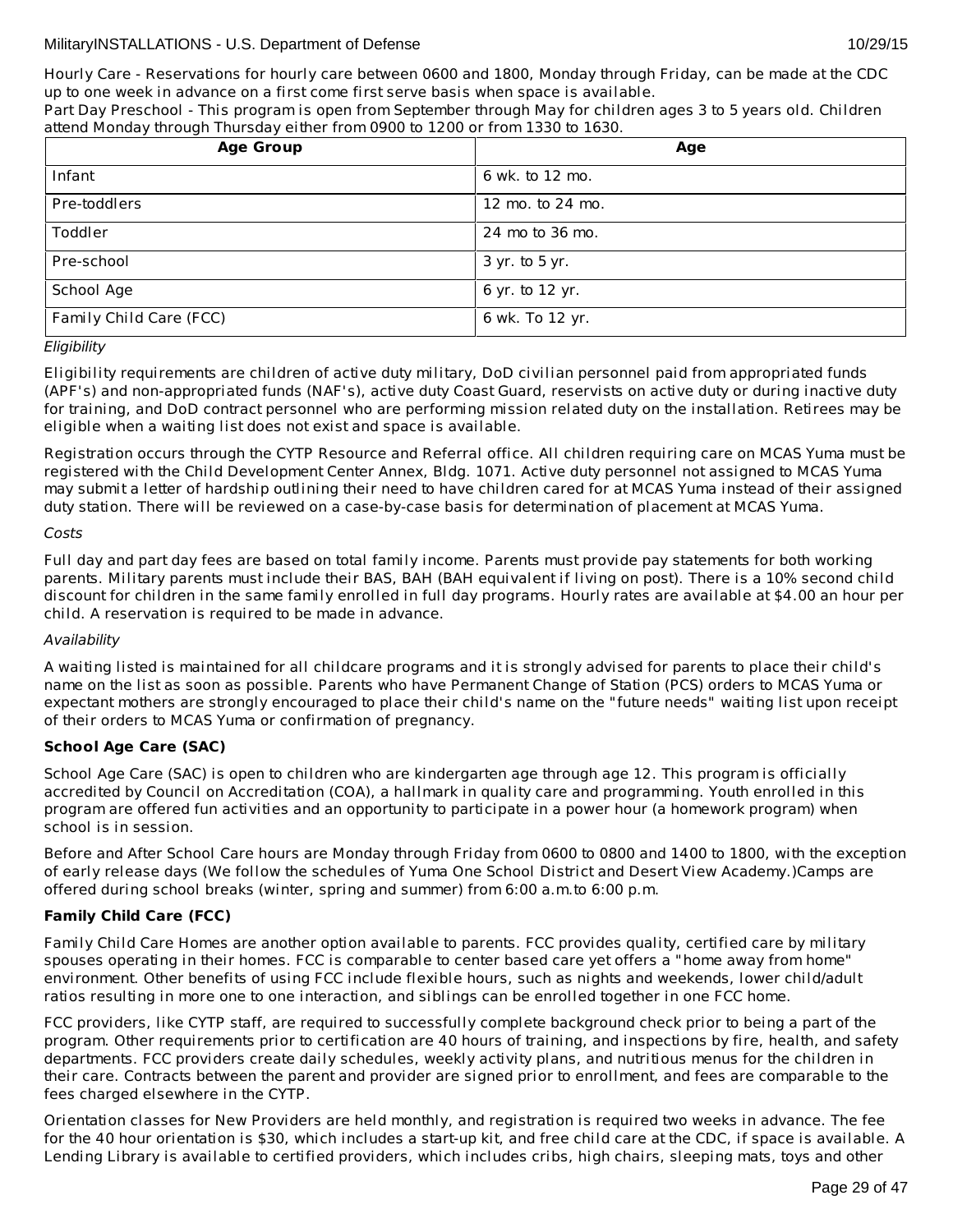materials necessary to open a child care home.

# Youth Services

# **Youth Services**

# Youth Sponsorship Program

Youth Sponsors are available for kids, age 7-17 years old. When a member desires the assignment of a youth sponsor, the relocation office makes an attempt to assign a sponsor who has children the same age as the children of the inbound member. This program assists youth in becoming acquainted with the opportunities awaiting them in the Yuma area. The youths correspond by mail or email in order to find out exactly what to expect upon their arrival here.

Contact Marine and Family Services, Relocation Office, for assignment of Sponsor or Support Organizations. You may reach them at 928-269-2425.

# **Youth Center (YC)**

Open Recreation is a free program for registered youth! Through the open recreation program,Youth can actively participate in a variety Boys & Girls Clubs of America (BGCA) programming/clubs that encourage out of town trips, community sports games, trivia nights, community involvement and much more!

# Offered to:

Open to youth ages 10 to 18 (still in high school) from 1400-1800, Monday through Friday. Youth ages 5 to 9 may also join in the open recreation program from 1600-1800 Monday through Friday. Every Friday night registered youth ages 10 and up are offered a different themed night with fun as the main focus: such as Mystery Night, Birthday Day Celebration, Girls'/Guys' Night Out and many more entertaining events. Youth ages 10 and up can hang out rom 1900-2200 unless otherwise stated!

Stop by the youth center for a calendar of events of the festive activities offered to the Youth or visit us on YC MCAS Yuma facebook!

# **Youth Sports**

Youth Sports activities are all inclusive and open to all dependants of active duty, military reservists, retired military and DOD employed civilians associated with MCAS Yuma, ages 5-12 unless specified otherwise.We offer Soccer, Basketball, T-Ball, Coach Pitch, and Flag Football.

Registration dates are announced prior to each program or clinic and are subject to change. Fees, schedules, and age divisions are also subject to change.

Youth Sports can be found at the Community Center in Bldg. 1093. Regular office hours are M-F, 7:30 a.m. - 4:30 p.m. The current cost for registration is \$49 per child. For further details or information, please call 928-269-2324.

# Click here to view the [Intramural](http://www.mccsyuma.org/MCCS YUMA(themed)/assets/File/2012 Youth Sports ch1 Calendar-william.pdf) Sports Calendar

# **Scouting**

# Boy Scouts

Local Boy Scouts provide a variety of fun and exciting programs for youth in 1st through 5th grades and older youth age 11 to 21 years old. These programs instill character, citizenship, and promote physical fitness. Programs offered are: Cub Scouts (male youth age 6-10 in 1st through 5th grade); Soccer Scouts (male and female youth in 1st through 6th grade); Boy Scouts (male youth age 11-18); Venturing (male and female youth age 14-21). Through the Learning for Life Division, we also offer a career exploration program called Exploring in a variety of career fields (male and female youth age 14-21). Boy Scouts of America Troop 95 MCAS Yuma serves children aboard the installation.

# Girl Scouts

There is no active Girl Scout Troop aboard the installation.

For more information on Yuma Scout activities, contact the Goldsmith Building located at 1950 West 3rd Street Yuma, AZ 85364, 928-782-9193.

# **Youth Religious Programs**

Nursery for toddlers through pre-school age children will be offered during all worship services and educational programs. The Chapel holds additional programs such as Bible studies, Vacation Bible School and seasonal activities. For additional information contact the Station Chapel at 928-269-2371.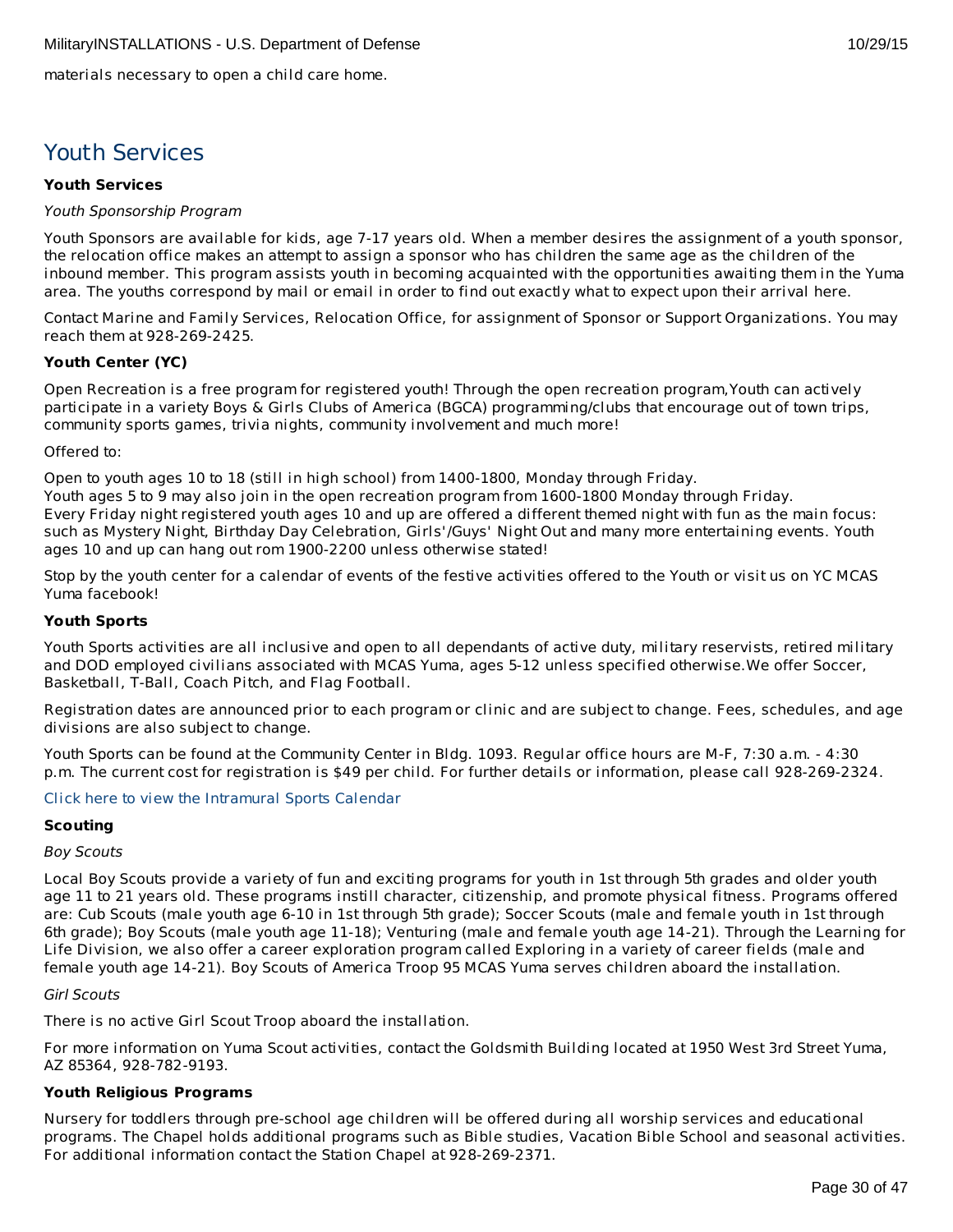# **School Age Care (SAC)**

# Programs Offered

School Age Care (SAC) offers before and after-school care while school is in session and both full day and 7 hour camps during school breaks serving children Kindergarten through age 12. School Age Care (SAC) before and after school operating on the Yuma School District #1 school calendar - from 6:00 a.m. to 8:30 a.m. before school and after school M, T, TH, from 2:00 p.m. to 6:00 p.m., Wednesday, 1:30 p.m. to 6:00 p.m. and Fridays 1:30 p.m. to 6:00 p.m. Yuma School District #1 provides bus transportation from Palmcroft Elementary School, Woodard Jr. High, and Kofa High School from the base to the schools and back. Desert View Academy (charter school) provides transportation with limited space. The SAC program is accredited by the National After-School Association providing high quality care and activities for school aged children. Fees for services are based on total family income and determined on a sliding fee scale. Current leave and earning statements from family members are required at the time of enrollment.

# **School Liaison (SL)**

The School Liaison provides a much-needed link between the Yuma Local Education Agencies (LEAs), military families and the Marine Corps Air Station. The SL is available to help parents and school age children with transition assistance into a new school environment, addressing issues or concerns regarding K-12 education, providing information about the local schools including school performance, assisting with graduation requirements, record transfer, and educational opportunities. The School Liaison is the key Resource and Referral for military families seeking assistance with K-12 education. The School Liaison may be reached at 928-269-5373.

# New Parent Support Program

# **Marine Corps New Parent Support Program**

The New Parent Support Program (NPSP) helps to build strong healthy families to cope with stress, isolation, deployment, post-deployment reunions, and the everyday demands of parenthood through a variety of programs including support groups and parenting classes. This program offers expectant parents, parents of newborns and young children the opportunity to learn new skills as parents and to improve old ones. The confidential services also offer you the opportunity to express your concerns and ask questions.

# **Programs Offered**

Programs and Services offered by NPSP include:

Dad's Baby Boot Camp and Mom's Basic Training -- Classes provide expectant parents and those with an infant an understanding of the infant's world and the basic skills necessary for loving, safe care.

Parent Classes -- Classes provide "hands on" information for parents to make informed, responsible decisions about their toddlers and young children.

Referrals -- Assistance with information and referrals provide help for finding the appropriate military and community services.

Play Morning -- An interactive play group designed to teach parents developmentally appropriate play and to help children improve their social, cognitive, and motor skills.

Home Visits -- Help with your concerns as a parent or parent-to-be in the privacy of your home by a warm, caring professional.

NPSP services are available to families regardless of whether they live on or off the military installation.

# **Staff Qualifications**

The New Parent Support Program (NPSP) is a professional team of licensed social workers and registered nurses who provide supportive and caring services to military families. All staff must complete a criminal background check.

Our trained, supervised home visitors have extensive knowledge of the issues encountered by today's parents. These home visitors are sensitive to the unique challenges facing military families.

# **Eligibility Requirements**

Marine families and sister service families, stationed at or near a Marine Corps installation, who are expecting a child or have a child under six years of age, are eligible to participate free of charge in all of the services offered by NPSP.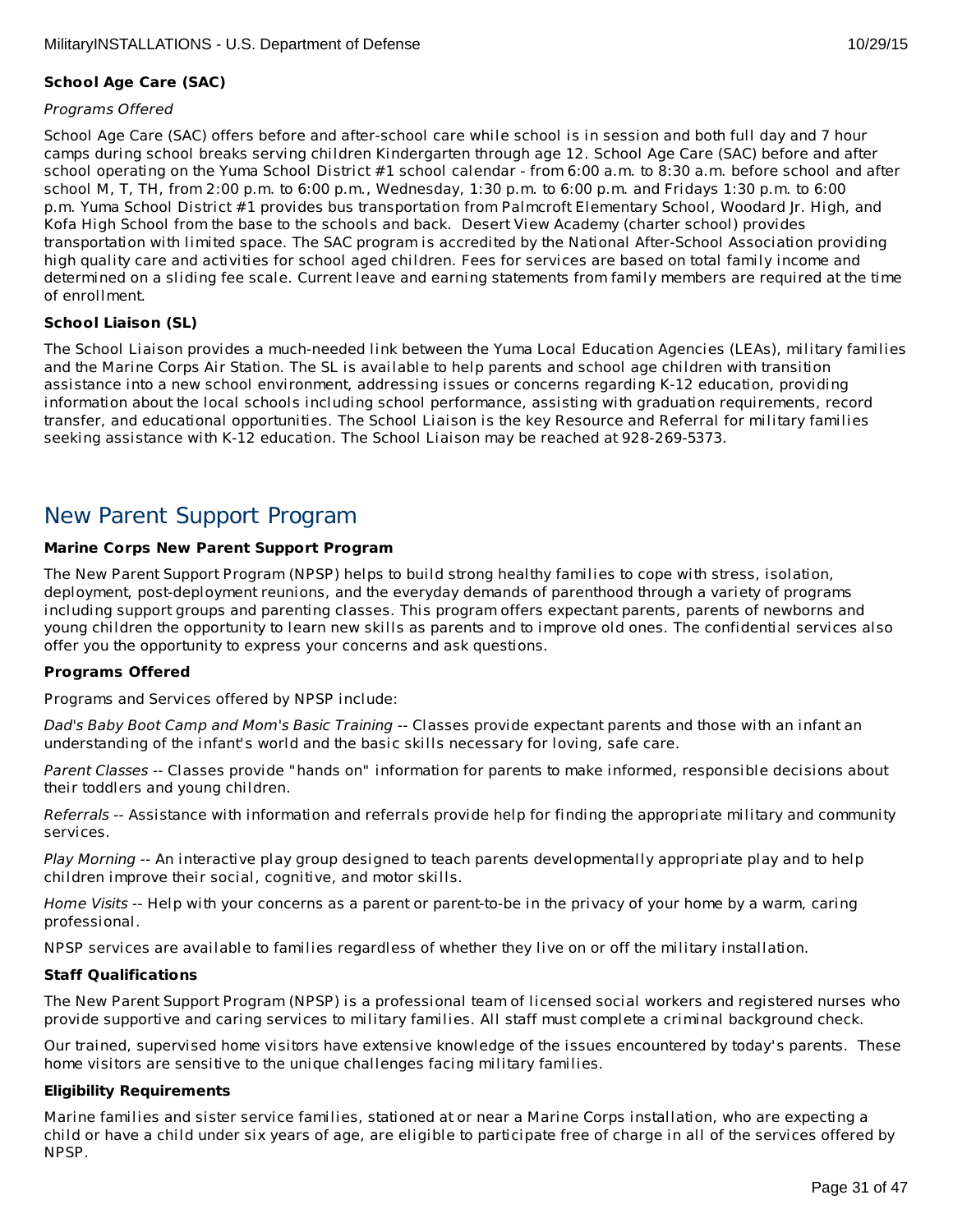# **Enrollment Criteria**

Families participating in Play Morning must provide documentation of your child's immunization record signed by a physician or a medical treatment facility.

# **How to enroll**

Enrollment is as easy as dialing our telephone number. Call the NPSP at your installation during regular business hours.

# **Installation Specific Information**

The MCAS Yuma New Parent Support Program supports expectant families and parents of children, birth to 5 years of age. The services include parenting classes, in-home visitation, support groups and interactive play groups. NPSP is available at Marine Corps installations worldwide. Eligible clients are not limited to first-time parents. The program encourages participants to learn and grow as parents with the goal of enjoying their role and feeling more confident as parents. Staff are able to offer linkage and referrals to appropriate community resources including school and libraries, play groups in the community and services for children with special needs. The confidential services also offer you the opportunity to express your concerns and ask questions. Participation is voluntary and available to families who live both on and off the installation.

# New Parent Support Program Class Offerings 2014

Daddy's Baby Boot Camp- Another 8 hour class that offers both partners information on caring for their infants and providing for their safe and healthy development. Emphasis is placed on Shaken Baby Syndrome and its prevention.

Mom's Basic Training -A childbirth preparation class for both partners. It is an 8 hours class offered once a month. It provides information to help the couple cope with the last trimester, learn about the birth experience, and prepare for the return home with the new baby.

#### Home Visitations

Provide parenting information and support in the privacy of your own home. Some of the topics covered are discipline, toilet-training, ages and stages, newborn care, developmental testing, child care issues, Shaken Baby Syndrome, SIDS, play and bonding, and provide information about community and military resources.

#### YRMC Hospital Tour

This is a tour provided by the Health Educator from the hospital to help expectant parents become aware of the hospital environment prior to delivery of their baby.

# Family Center

# **Programs and Services**

A key resource on your installation and a gateway to accessing all of the resources available to you, the Marine and Family Services provides support to help you balance the demands of family and the military lifestyle. The Marine and Family Services is one part of the overall installation family support system, which is the network of agencies, programs, services, partnerships and individuals that supports your personal and family life readiness, mobilization and deployment readiness, and mobility and economic readiness. The Marine and Family Services should be one of you first stops upon arriving at an installation; its programs and services will be an important resource for you and your family.

Marine Corps Family Team Building -- (MCFRB) provides educational resources and services to foster personal growth and enhance the readiness of Marine Corps families.

Deployment Support -- Assists you during all phases of the deployment cycle, providing workshops on deployment, as well as referral to deployment-related resources, to help you and your family manage the challenges of deployment. Also includes the MCFTB Readiness and Support Training, which offers assistance to units by connecting unit Family Readiness Officers (FROs) and commands, assisting with family readiness issues, and delivering pre-,during, and post-deployment presentations.

Family Readiness Program Training -- Family Readiness Program Training provides necessary training for Command Teams, FROs, Family Readiness Advisors, and Family Readiness Assistants on their roles and responsibilities in the Unit Family Readiness Program.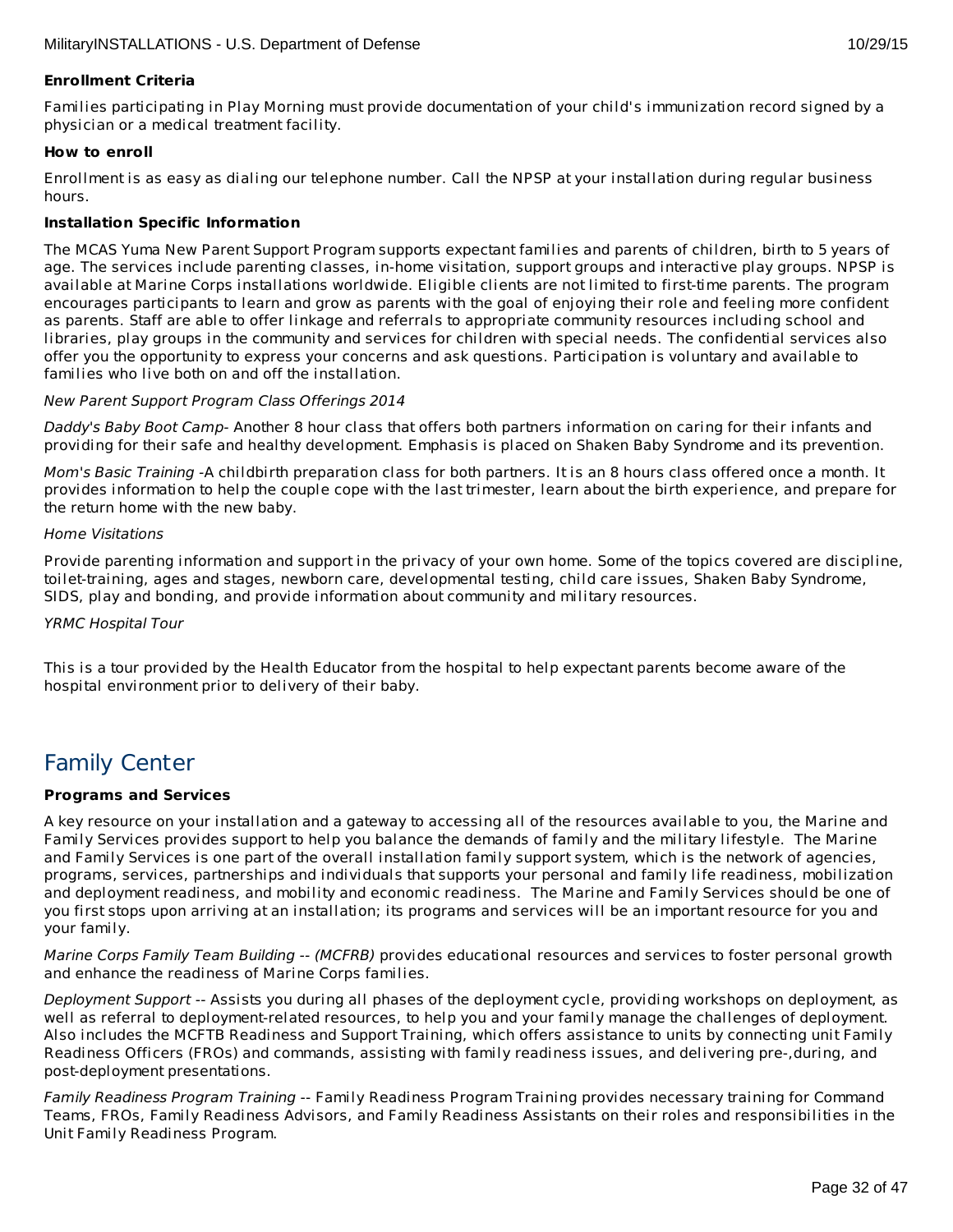Lifestyle Insights, Networking, Knowledge and Skills (LINKS) -- Provides information to all Marines and family members on the resources available and methods for meeting the challenges of the military lifestyle. Sessions are available for Marines, spouses, children/teens, and parents/extended family members of marines. Live, online, and printed versions are available.

Relocation Assistance -- Provides information, referral, resources and tools to help you with permanent change of station (PCS) moves. Services include a loan closet from which families may borrow basic household goods; assistance with in-transit emergencies; pre-departure classes called the PCS Move Workshop; arrival services to include a New Arrivals or Welcome Aboard Orientation, local community tours and other move-related topics such as buying or selling homes; sponsorship training and individual PCS planning.

Personal Financial Management Program -- This program provides financial education, training, counseling, and referral to military personnel and their family members. You can learn more about budgeting, credit management, mortgage counseling, and car buying.

Transition Assistance Management Program (TAMP) -- Provides career/employment assistance, vocational guidance, and transition information to separating Marines and their family members. The tools and information provided enable all separating Marines and their family members to make a successful transition from military to civilian life. Separating Marines are counseled and advised of the availability of these programs, services and their responsibility for attending prior to leaving the military.

Family Member Employment -- This program helps assist family members to achieve their goals through employment and education and/or volunteerism. The career counseling and information provided can help you identify your career development goals. The program will provide guidance on the current labor market, average salaries and wage trends in your area.

Information and Referral -- An integral function of Marine and Family Services, information and referral services can assist you in locating needed services and programs available on your installation, through civilian agencies in the local community, and via national resources.

Exceptional Family Member Program -- (EFMP) assists Marine families in managing the dual demands of a Marine Corps career and the special needs of a family member. An Exceptional Family Member (EFM) is a family member, enrolled in DEERS and residing with their sponsor, who may require special medical or educational services based upon a diagnosed physical, intellectual or emotional need.

Counseling Services -- Provides education, counseling services including Family Advocacy Program counseling, and workshops to individuals and families seeking self improvement or assistance dealing with domestic abuse.

Substance Abuse Program -- Provides policies and guidance to improve the capability of commanding officers and Marines in preventing and treating alcohol and drug abuse problems that detract from unit performance and mission readiness.

Lifelong Learning -- The Marine Corps Lifelong Learning Program provides personal and professional learning opportunities for Marines regardless of duty station. Lifelong Learning includes the Voluntary Education Program, which provides active-duty service members the opportunity to reach their educational goals.

Children, Youth, and Teen Programs -- Such programs focus on the needs of families in order to provide maximum access to useful, flexible, and affordable programs such as child development, social, recreational, and athletic programs. Children, youth and teens, ages 6 weeks to 18 years, are served in integrated, balanced, quality programs that support the continuum of the Marines family, on- and off base.

New Parent Support Program - Complementary to the Children, Youth and Teen Programs, the NPSP offers a wide range of support services to Marine families with children from birth through five years of age.

Marine and Family Services may also provide other services, such as counseling, family advocacy, fitness and recreation programs and exceptional family member support. Services vary by location.

# Employment - Overview

# **Employment Options**

# Local Economic Climate

Arizona is a right to work state, which typically means that wages are lower. The largest employers in Yuma and the surrounding area are Yuma Proving Ground (YPG), MCAS Yuma, and Yuma Regional Medical Center. There are approximately 14-17 federal agencies in Yuma. There is very little industry in Yuma and the surrounding areas. As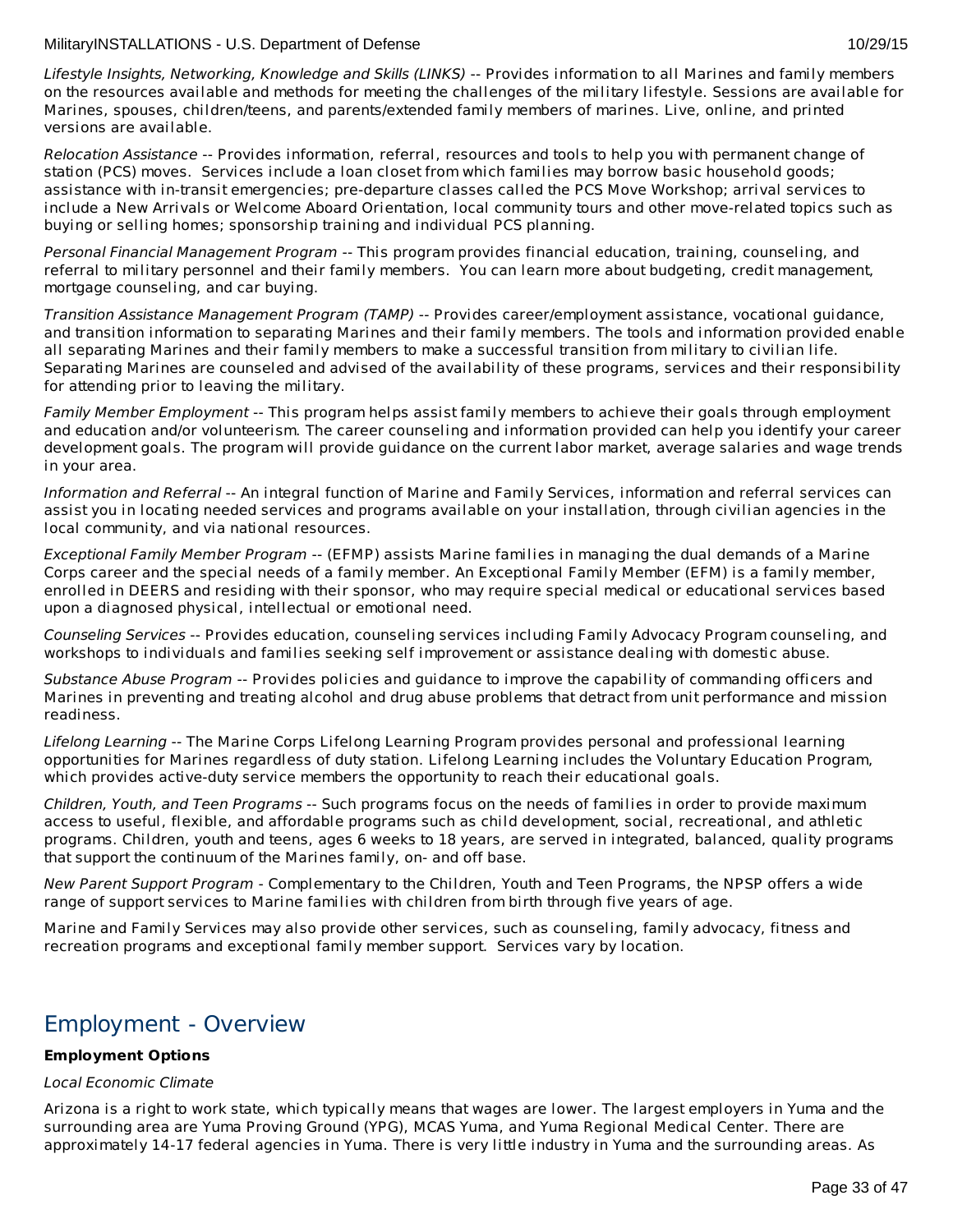new businesses come to Yuma wages and employment opportunities have increased. As is the case in most regions, there is a severe shortage of nurses and are still in high demand. With the poor economic conditions nationwide, Yuma has been especially hard hit. For information regarding Federal Employment (GS positions) at MCAS Yuma, visit their [website](http://www.yuma.usmc.mil/information/jobs.html ). For a list of current MCCS positions on base visit the MCCS Installations [website](http://www.usmc-mccs.org/installation/).

The Career Resource Management Center, 928-269-3159/5181, along with its Family Member Employment Assistance Program, 928-269-2680 is located in Bldg. 850, The NAFI Human Resources Office, located in building 633, (928-269- 2209), and the Human Resources Office (HRO), located at Avenue 3E, Trailer #1975, (928-269-2240) should also be early stops for those seeking employment.

Currently, unemployment figures are 31.9%, almost three times the national average. Wages in the agricultural industry and service sector start at minimum wage: \$7.90. Secretarial and clerical jobs earn about \$10.00 hourly, and food service workers start at \$7.90. Due to the general downturn in the economy, Yuma currently has limited employment opportunities. Part-time employment is very limited.

Good Prospects: Nursing, Clerical, Food Service, Sales, and Behavioral Health Professionals

Fair Prospects: Education, Social Services, Medical & Dental Front/Back Office, Veterinarian Assistants, Bookkeeping/Accounting

Poor Prospects: Computer Programming and Secretarial

Your Installation Family Member Employment Specialist can help you with:

Employment prospects in the new location

Career Counseling/Assessments: know yourself and focus on the type of work best suited for your aptitude, abilities, and temperament

Educational Workshops: resume writing, job interview techniques

Know how to prepare for an interview: dress for success, what to say, what to ask, and employer's commonly asked questions

Federal Application Information: 10 Steps to a Federal Resume Workshop, understand the complicated application process and learn about Federal employment opportunities

Spouse Preference

Executive Order 13473, dated September 28, 2008, authorized the noncompetitive appointment of certain military spouses to competitive service positions; this became effective September 11, 2009. Please contact your Family Member Employment Assistance Program Specialist for details or visit [FEDSHIREVETS](http://www.fedshirevets.gov/hire/hrp/qaspouse/index.aspx) for more information.

# Employment Documentation

For job hunting purposes, be sure to bring with you all employment records and information, resumes, transcripts, certificates, and licenses. Proof of eligibility to work in the United States is also required. These documents include but are not limited to a birth certificate issued by a U.S. state, jurisdiction or territory or the U.S. State Department, U.S. Certificate of Naturalization or Citizenship, U.S. passport, Social Security card and/or Alien Registration Receipt Card.

# **Unemployment Compensation**

Unemployment compensation may be available for the spouse of a newly assigned military member or civilian employee. For more information please contact the Arizona [Department](http://www.azdes.gov/esa/uibenefits/uibhome.asp) of Economic Security.

# **Transition Assistance Management Program**

The Career Resource Management Center/Transition Assistance Management Program (TAMP) provides career/employment assistance, vocational/educational guidance, and transition information to separating Marines and their family members. The tools and information provided enable all separating Marines and their family members to make a successful transition from military to civilian life.

# **Eligibility**

Transition services are available to all Marines and their family members who are within 12 months of separation or 24 months of retirement. Pre-separation counseling and the Transition Assistance Program (TAP) workshop are mandatory for all separating Marines.

The Transition Assistance Program aboard MCAS Yuma offers the following quality programs and services:

Mandatory Pre-separation Counseling Individual Transition Plan (ITP) Career Coaching Financial planning Instruction in resume preparation, cover letter, and job applications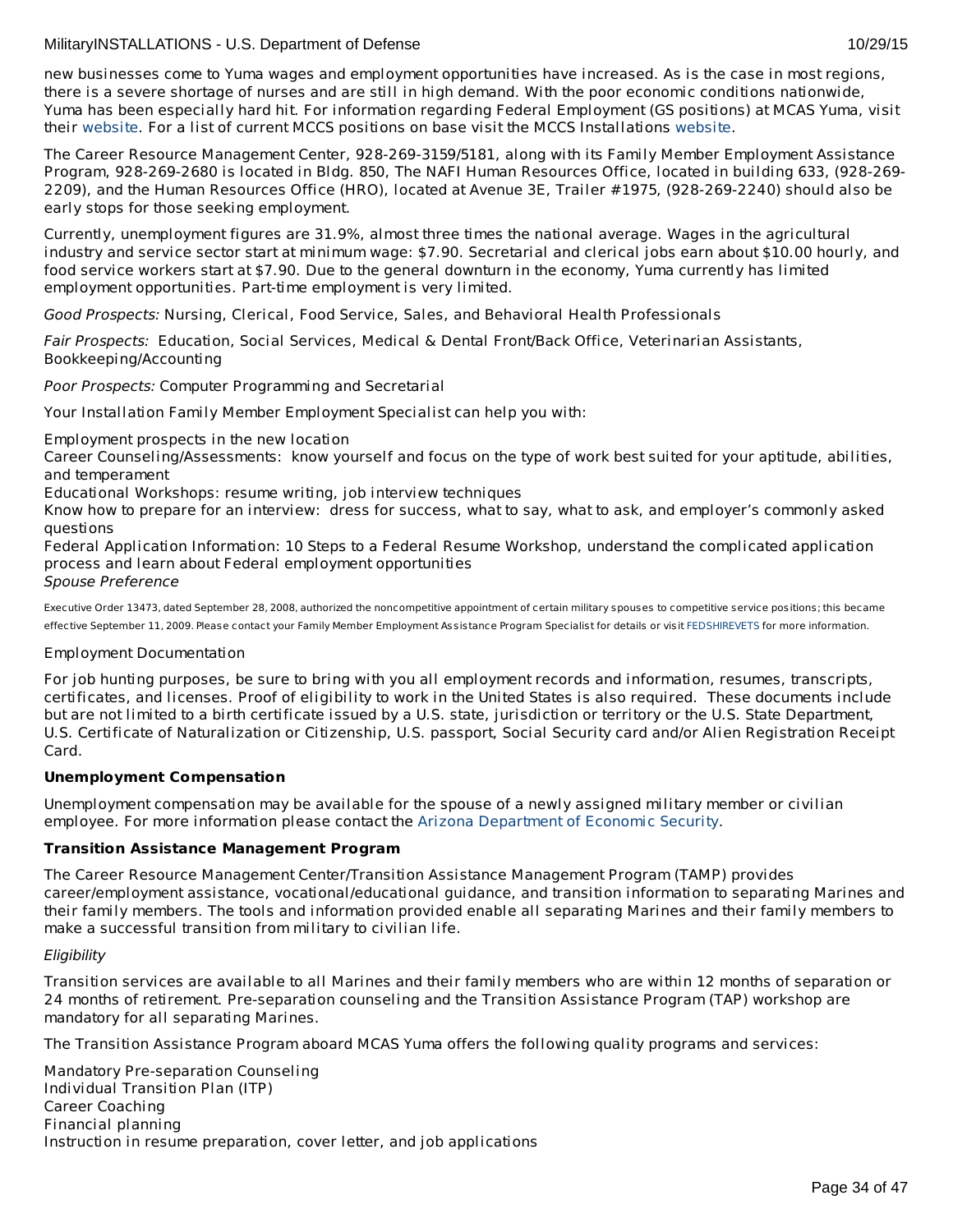Job analysis techniques Job search techniques and preparation Job interview techniques Mandatory Transition Readiness Seminar (TRS) Career assessment Employment and training assistance Information on Federal, State, and local programs providing assistance Veteran's benefits Disabled Transition Assistance Program Verification of Military Experience and Training (VMET) and Form (DD-Form 2568) Federal employment application information For additional information, contact your local Transition Assistance Management Program (TAMP) office at 928-269- 3159.

# **Tuition Assistance**

MyCAA

For information on MyCAA and Military Spouse Education and Career Opportunities, visit Military [OneSource](http://www.militaryonesource.mil/MOS/f?p=MOS:TOPIC:0::::SV,UT,LG,CID,TID:ArmyActive,Member,EN,23.50.40.0.0.0.0.0.0,23.50.40.10.0.0.0.0.0).

# Relocation Assistance

# **Programs and Services**

While moving is always stressful, your stress can be drastically reduced if you take full advantage of the information, education, and personal assistance provided to you by the Relocation Program. This is the place to find answers and get referral to other installation resources as well as assistance with in-transit emergencies. The most important thing you can do to ensure a smooth move is to start planning early using the many Relocation Assistance program services and tools available.

Individual PCS Planning -- Most relocation programs offer one-on-one consultation for anyone needing assistance. In particular those making their first military move, first overseas move, or those with challenging and complex situations such as special needs family members or financial problems should call the Relocation Program for an appointment.

Military Installations and Plan My Move -- For managing and planning your move, use these two DoD sponsored webbased relocation tools with information on over 250 installations worldwide. You can estimate expenses, find the forms necessary for housing and household goods, keep a calendar of events and take other necessary actions to ensure a successful move.

Loan Closet -- Basic household goods items are available to borrow while waiting for your personal property predeparture or upon arrival. The typical items in stock include: pots and pans, dishes, silverware, irons, ironing boards, pak-n-play, high chairs, and infant/toddler car seats. Generally, towels and bed linens are not available, so these should be packed in your hold baggage.

Workshops and Briefings -- The classes offered vary from installation to installation but you can generally find classes on buying, selling and renting smart, budgeting and finance, moving with children, general moving preparation and many other moving related topics.

Pre-departure Briefings -- Sometimes called Smooth Move or PCS Briefings, you and your spouse will want to attend for sure. These briefings provide essential information that can prevent you from making uninformed and costly decisions before your move.

Settling-in Services -- These may include welcome wagon services, local area tours with childcare often provided, or basic household items to use until your goods arrive. Overseas arrival services may include introductory language classes and cultural awareness training.

Deployment Support -- The Family Center assists unit family readiness groups and Ombudsman programs during the entire deployment cycle. Support includes services for special needs, classes on deployment preparation, managing finances, helping children adjust, family separation, return and reunion, and information on resources available locally and on-line.

Foreign Born Spouse Support -- Whether your question concerns immigration and naturalization, learning the English language or how to take local transportation, the Relocation Program provides assistance, classes and referrals.

Emergency Assistance -- From time-to-time emergencies occur while moving, the Relocation Program office has the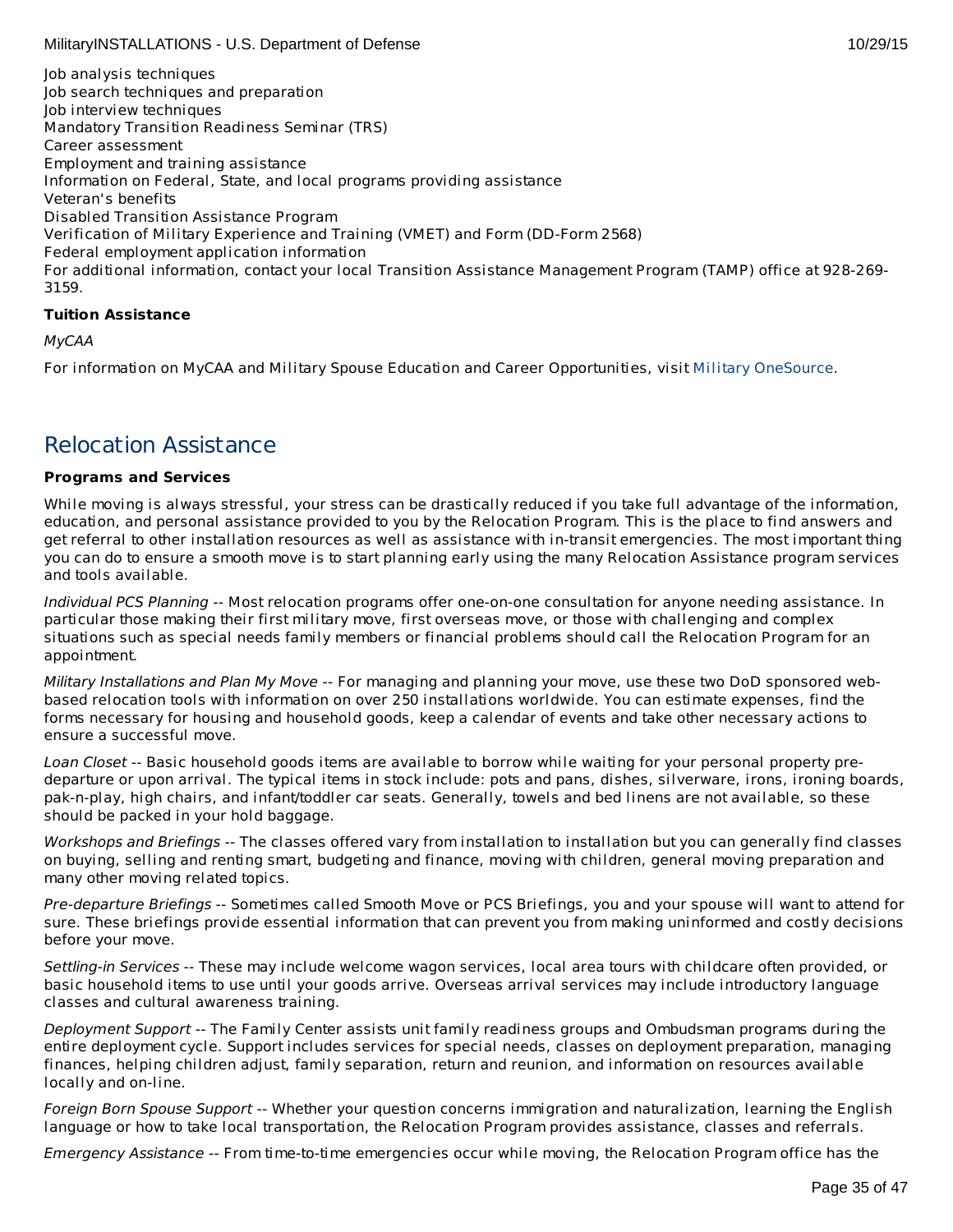resources to provide emergency financial assistance and referrals.

Transition Assistance -- This is a mandatory program available to assist personnel and family members when they separate from the military. The Relocation Assistance office will establish your individual transition plan and refer you to all the installation and community resources necessary to complete a successful transition.

#### **Installation Specific Information**

The Information & Referral Program and Relocation Services office can provide you with information on any military installation located in the States or Overseas. The types of assistance available are Welcome Aboard Packets, Loan Locker, Maps, Breakdown of Entitlements, Sponsorship and financial preparedness.

# Loan Closet

# **Items Available**

A temporary Loan Locker is available to active duty and families checking-in or checking out of the Air Station.

Sleeping Mats Card Table/Chairs Kitchen Kit Ironing Board Iron Coffee Maker Toaster Pak-n-Play High Chair **How to Borrow**

These items are available for 30-days, free of charge. Items may be checked out at the Relocation Assistance Program (RAP) office, located at T40 (Behind the Post Office), Monday-Friday from 7:00 a.m. - 4:30 p.m. Holiday hours may vary. For additional information contact, 928-269-2949.

# Financial Assistance

# **Financial Assistance**

An Accredited Financial Counselor is available (FREE) for any questions or assistance you need on any financial item. Are you living from payday to payday, debts are overwhelming, can't stick with a budget, manage your checkbook, or don't know what is on your credit report or how to dispute things, the PFM is here to help. Would you like to know how to start investing? Buy a car and not get ripped off? Make money with the Thrift Savings Plan (TSP)? Financial Planning for the future? Relieve that stress and take control of your finances today, instead of the finances taking control of you.

Other services provided by Personal Finance Management:

Investment Planning ROTH IRA's Traditional IRA's Government Securities Savings Bonds Money Management Pay/Allowances Budgeting/Cash Management Use of Credit Consumer Benefits and Rights Major Purchase Planning Financial Planning Goal Setting Transitional Challenges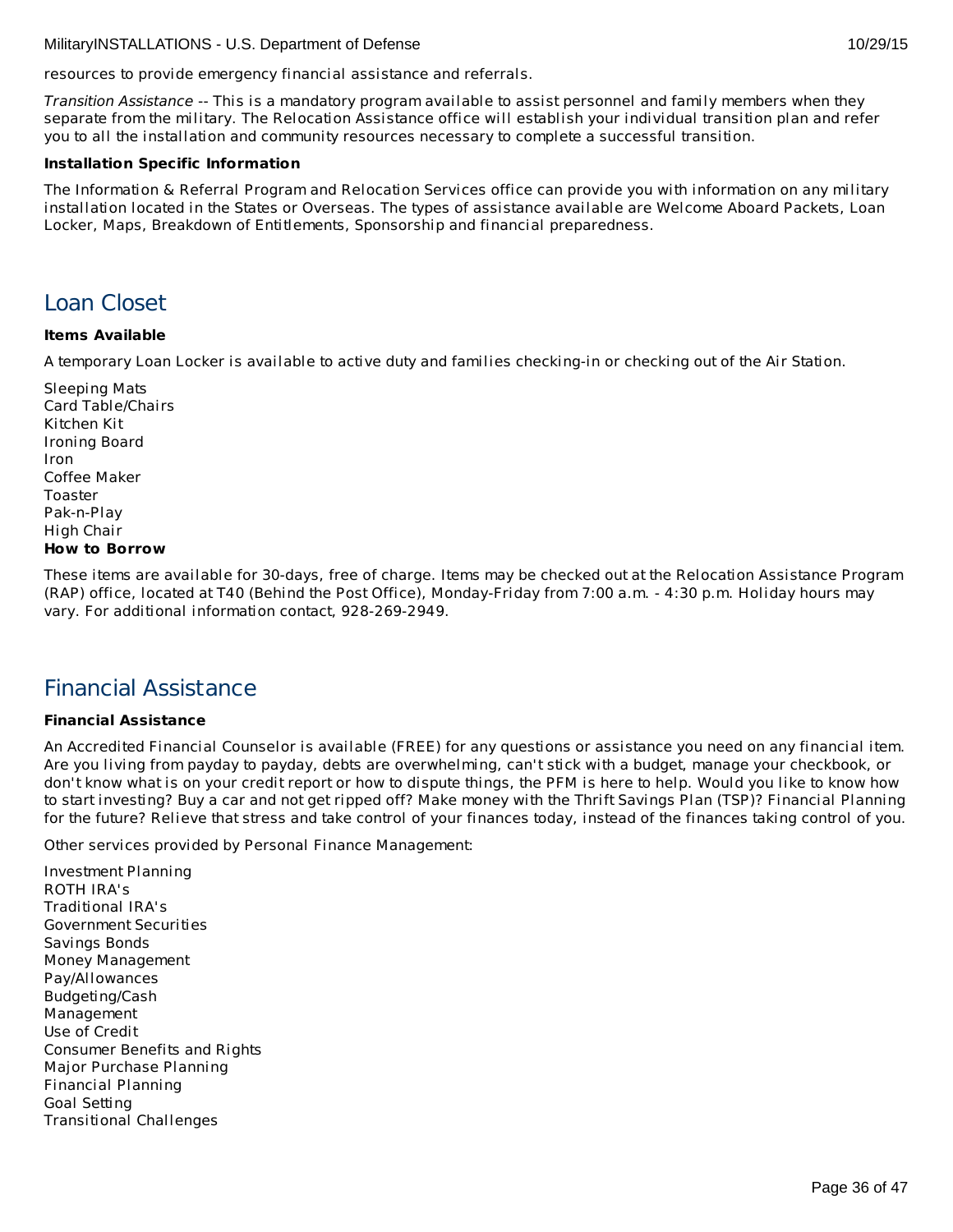# Emergency Assistance

# **Emergency Assistance Organizations & Contacts**

#### Navy-Marine Corps Relief Society

In times of emergency or urgent need, financial assistance can be requested from the Navy-Marine Corps Relief Society. The Society offers interest-free loans or grants for emergency transportation, funerals, medical/dental bills, food, rent, utilities, essential vehicle repairs, and more, in addition to basic financial counseling.

Contact the Yuma office at 928-269-2373, located at Bldg. 645, Rm 101, for more information or to make an appointment. After normal work hours, weekends, and holidays, the American Red Cross covers emergencies that can't wait until the next business day, call toll-free, 1-877-272-7337.

If an emergency happens outside the Yuma area (while traveling), contact the American Red Cross (above) or the closest military aid agency (Air Force Aid Society, Army Emergency Relief, or Coast Guard Mutual Assistance). All above agencies will act on behalf of NMCRS and process requests for emergency financial assistance.

#### American Red Cross

Serving Military Families - The American Red Cross plays a vital role in supporting military and their families wherever they go around the globe. Emergency communications, financial assistance, counseling and other support are available to active duty personnel, National Guard and Reservists. Retired military members, and their immediate families.

# Emergency Communications

Today's American Red Cross is keeping pace with the changing military. Using the latest in computer and telecommunications technology, the Red Cross allows military members stationed all over the world to send messages to loved ones back home during an emergency other important events. These communications are delivered aroundthe-clock, seven days a week, 365 days a year. Call 1-877-272-7337 (toll-free within the continental United States).

Both active duty and community-based military can count on the Red Cross to provide:

Emergency Communication Access to Financial Assistance Counseling Assistance to Veterans Victim Advocate

If you or someone you know is a victim of domestic violence or sexual assault you can call Family Advocacy at 928- 269-2561 or the 24-Hour Emergency Hotline at 928-941-3650.

Victim Advocates Provide:

Restricted/unrestricted intervention services Provide 24-hour crisis intervention services Safety planning Provide emotional support and encouragement Inform victims of their rights within the Marine Corps and the civilian community while ensuring these rights and victims' integrity are maintained Intervene on behalf of victims with service providers and commands Accompany victims to services and other proceedings such as court appearances and legal interviews

Provide information to victims about resources and referrals to services

Provide victims information on the Department of Defense's Transitional Compensation Program

For further assistance you can also contact the SARC at 928-941-3601 or the Provost Marshall Office at 928-269- 2204/2361.

# **Emergencies En route**

If you are near a military installation, contact the Marine & Family Services or Family Readiness Officer of the Command of your gaining command. Always have some money set aside for emergencies. For newly arriving personnel, if there is a situation that needs emergency attention, contact your sponsor for assistance. If your sponsor is not available, contact your future command S-1, Admin or Personnel Officer, or Officer of the Day.

Command Duty Officer: 928-269-2252

# **Emergency Contact Numbers**

MCAS Base Information 928-269-2011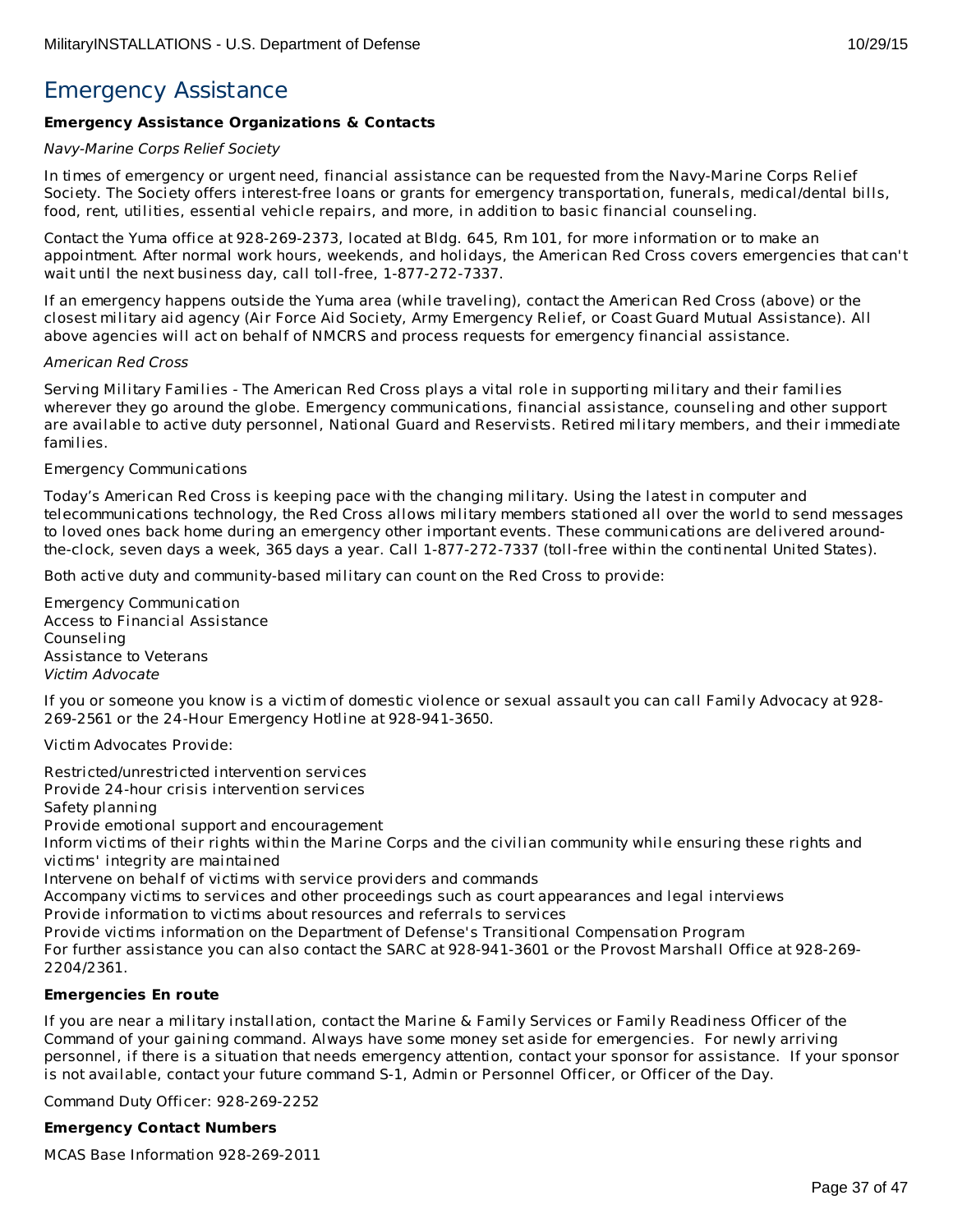Military Police 928-269-2204/2361 MCAS Branch Medical Clinic, for urgent care after hours/weekends please call the clinic duty officer at pager 928-376- 2282 American Red Cross, Grand Canyon Chapter 1-800-842-7349 Navy-Marine Corps Relief Society 928-269-2373/2374 Marine and Family Services-Family Advocacy 928-269-2561 MCCS Marine and Family Services-928-269-5615

# Legal Assistance

# **Legal Services**

Legal Assistance can provide you with the following services:

Consumer law issues Contract disputes Landlord/ Tenant disputes Review of contracts Non-support issues Family law issues Guardianships Divorces (Uncontested) Detailed Wills/ Advance Medical Directives Name changes Immigration Arizona Military Tax exemption forms Power of Attorney Tax assistance Family Care Plan guidance Services Not Provided by Legal Assistance:

Living Trusts Claims against the government BCNR Petitions Fitness report rebuttals Court-martial or NJP counseling Traffic Violations DUI/DWI Counseling Most Criminal Matters on Bankruptcy Conservatorships Adoptions

# Deployment Support

# **Marine Corps Family Team Building Programs**

Whether you are new to the Marine Corps or Yuma, or seasoned member of the Marine Corps Family, MCFTB has opportunities for everyone. MCFTB welcomes all including Marines, Sailors, spouses, children, parents, fiancées, siblings, etc.

MCFTB is open Monday through Friday, 8:00 a.m. - 4:00 p.m., and located in Building 598 (next to Commissary). All classes and events are free of charge, but require registration. Childcare reimbursement is also available with advance registration. Also, we are always in need of volunteers for on-going programs and for special events. Please contact us if you are interested.

We welcome you to stop by for a class schedule, a MCAS Yuma Resource Guide, information about the Family Readiness Program, and for details about resources, on and off base, available to Marine and Sailor Families. Our class calendar is available on the MCCS website, the MCFTB Facebook page, as well as on our MCFTB Quarterly Postcards. These postcards are delivered to all on-base housing and available in 598, the Exchange, Library, Post Office, and other locations on base.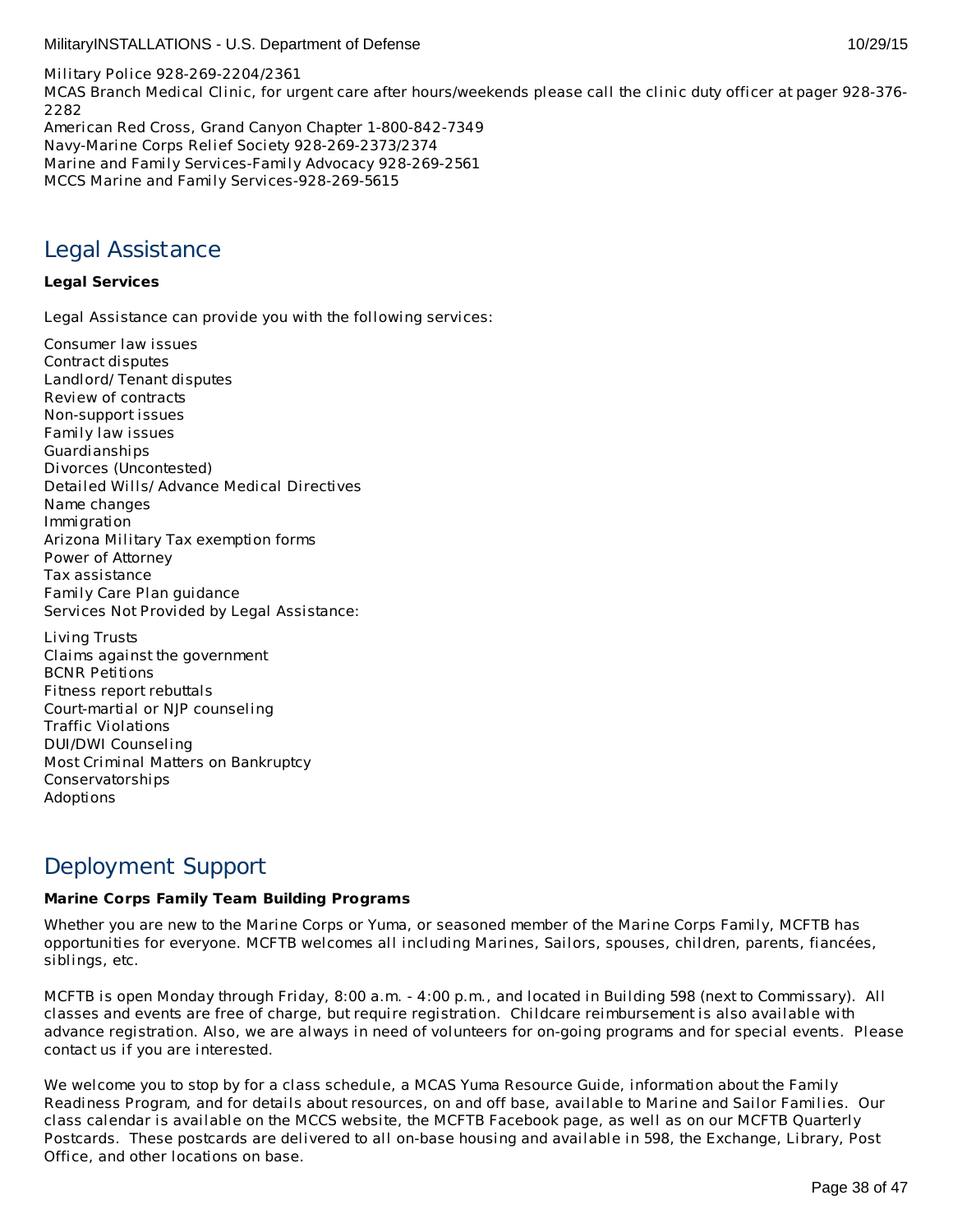# Readiness and Deployment Support - 928-269-6553

Readiness & Deployment Support Programs provide classes and briefs designed to educate, build resiliency, and support Marines, Sailors, and families, including children, before, during, and after deployments. Readiness and Deployment Support prepares families for the unique challenges of a deployment. Programs provide information, tools, and resources critical for preparing and sustaining Marines and their family members. Programs include:

# **Pre-Deployment Briefs**: For Marines and Spouses

**Kids-N-Deployment Workshops**: Includes Deployment Stress & Coping, Safe and Sound at Home, Understanding the Money, Casualty Assistance, and Combat Stress

**In-the-Midst Workshops**: Supports and sustains spouses during a deployment **Return & Reunion Brief**: Discusses the process of homecoming with Spouses **Kids-N-Reunion Workshops**: Prepares kids to adjust to the return of a deployed parent Lifestyle Insights, Networking, Knowledge, and Skills (L.I.N.K.S.) - 928-269-6503

This essential "Marine Corps 101" class is offered for Marines, Spouses, Couples, Kids (6+), and Tweens/Teens. L.I.N.K.S. covers topics such as deployments, finances, local and on-base resources, and Marine Corps customs and traditions. This is the perfect class for those new to the Marine Corps, new to Yuma, or those needing a refresher on the ever changing Marine Corps. There is something for everyone!

# Family Readiness Program - 928-269-6553

MCFTB supports your Unit's Family Readiness Officer (FRO), Command Team, and volunteer assistants and advisors. Visit this page to learn more about the Family Readiness Program and for contact information for your FRO.

# LifeSkills - 928-269-6544

LifeSkills classes offer opportunities for personal and professional growth, as well for developing practical life competencies. New classes appear monthly so check our schedule to find a workshop that interests you. Read on for descriptions of classes offered.

# Prevention and Relationship Enhancement Program (PREP) 928-269-2371

PREP provides engaged or newly married couples with tools to enhance their communication and problem-solving skills; tools that are key for a lasting, healthy marriage. Taught by Yuma Chaplains the first Thursday of every month.

# Chaplain's Religious Enrichment Development Operation (CREDO)

CREDO retreats help people grow personally and spiritually. Various retreats are available from Marriage Enrichment to Family Building.

# Contact Information

**DSN Dialing Instructions:** When dialing a DSN number from U.S. installation to U.S. installation, it is unnecessary to dial the 312 area code. When dialing a DSN number to/from overseas locations, the DSN area code must be included.

Yuma, AZ 85369-9132 Phone 928-269-2034 / 928-269-5615 Phone (DSN) 312-269-2425 Fax 928-269-2657 Fax (DSN) 312-269-2657 [Email](http://apps.militaryonesource.mil/MOS/f?p=AMS:5:0::::P5_APP_NAME,P5_MSG_TYPE,P5_EID:MilitaryINSTALLATIONS,Installation Address,87454) | [Website](http://www.yuma.usmc-mccs.org/) | [Map](http://maps.google.com/maps?q= %2BYuma%2BAZ%2B85369-9132)

# **Automotive Services**

Service Station Quilter Street Bldg. 570 Yuma, AZ 85369

# **Adult Education Centers**

Life Long Learning & Education Aldrich Street Bldg. 850 Yuma, AZ 85369 Phone 928-269-3248 Phone (DSN) 312-269-3248 Fax 928-269-3334 Fax (DSN) 312-269-3334 Mon - Fri 7:00 a.m. - 3:30 p.m. Sat and Sun - closed Holidays - closed [Email](http://apps.militaryonesource.mil/MOS/f?p=AMS:5:0::::P5_APP_NAME,P5_MSG_TYPE,P5_EID:MilitaryINSTALLATIONS,Life Long Learning   Education,113346) | [Website](http://www.mccsyuma.org/) | [Map](http://maps.google.com/maps?q=Aldrich Street%2BYuma%2BAZ%2B85369)

#### **Barracks/Single Service Member Housing**

Billeting Office Martini Avenue Bldg. 1058 MCAS Yuma, AZ 85369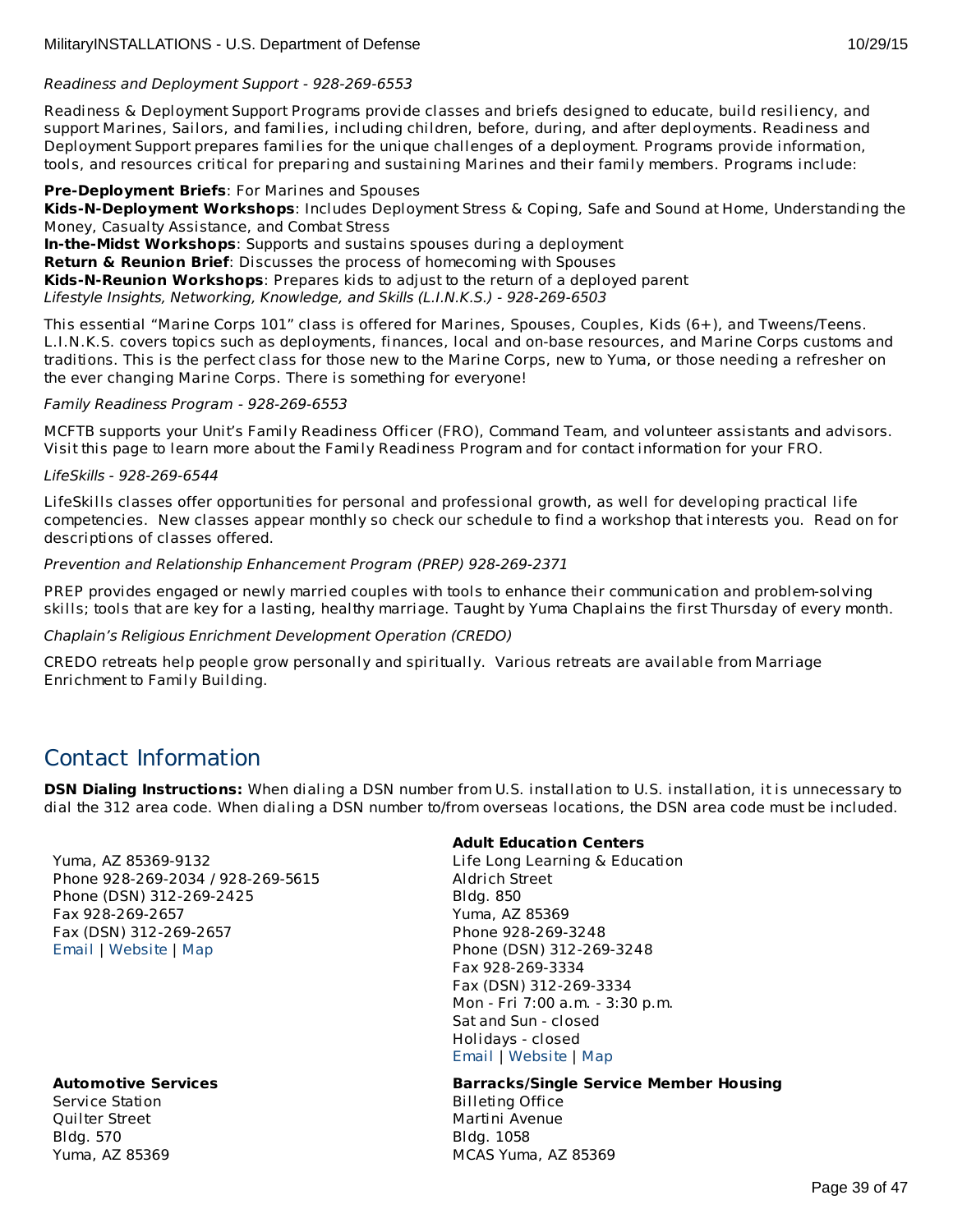Phone 928-269-2110 Phone (DSN) 312-269-2110 Mon - Fri 5:30 a.m. - 7:00 p.m. Sat 8:00 a.m. - 5:00 p.m. Sun 10:00 a.m. – 5:00 p.m. Holidays 6:00 a.m. - 1:00 p.m. [Email](http://apps.militaryonesource.mil/MOS/f?p=AMS:5:0::::P5_APP_NAME,P5_MSG_TYPE,P5_EID:MilitaryINSTALLATIONS,Service Station,113376) | [Website](http://www.mccsyuma.org/) | [Map](http://maps.google.com/maps?q=Quilter Street%2BYuma%2BAZ%2B85369)

#### **Beauty/Barber Shops**

Barber Shop Martini Avenue Bldg. 965 Yuma, AZ 85369 Phone 928-269-2115 Phone (DSN) 312-269-2115 Mon - Fri 7:00 a.m. - 6:00 p.m. Sat 8:00 a.m. - 3:00 p.m. Sun 9:00 a.m. - 5:00 p.m. [Email](http://apps.militaryonesource.mil/MOS/f?p=AMS:5:0::::P5_APP_NAME,P5_MSG_TYPE,P5_EID:MilitaryINSTALLATIONS,Barber Shop,113321) | [Website](http://www.mccsyuma.org/2009web.mccs/2010MCCShtml/services_food-court.html) | [Map](http://maps.google.com/maps?q=Martini Avenue%2BYuma%2BAZ%2B85369)

# **Chapels**

Chapels Bldg. 1177 Yuma, AZ 85369 Phone 928-269-2371 Phone (DSN) 312-269-2371 Fax 928-269-3644 Fax (DSN) 312-269-3644 Mon - Fri 7:30 a.m. - 4:00 p.m. [Email](http://apps.militaryonesource.mil/MOS/f?p=AMS:5:0::::P5_APP_NAME,P5_MSG_TYPE,P5_EID:MilitaryINSTALLATIONS,Chapels,113446) | [Website](http://www.yuma.usmc.mil/services/chapel/index.html) | [Map](http://maps.google.com/maps?q=Yuma%2BAZ%2B85369)

# **Child Development Centers**

Child Development Center (CDC) Annex Martini Avenue Bldg. 1071 Yuma, AZ 85369 Phone 928-269-2349 Phone (DSN) 312-269-2349 Fax 928-269-0194 Fax (DSN) 312-269-0194 Mon - Fri 6:00 a.m. - 6:00 p.m. Sat and Sun - closed Holidays - closed [Website](http://www.mccsyuma.org/2009web.mccs/2010MCCShtml/cytp_cdc.html) | [Map](http://maps.google.com/maps?q=Martini Avenue%2BYuma%2BAZ%2B85369)

# **Citizenship and Immigration Services**

Citizenship & Immigration Services Aldrich Street Bldg. 852 Yuma, AZ 85369 Phone 928-269-2481 Phone (DSN) 312-269-2350 Fax 928-269-6008 Fax (DSN) 312-269-6008 7:30 a.m. - 11:30 a.m. and 1:00 p.m. - 4:30 p.m. Sat and Sun - closed Holidays - closed [Website](http://www.yuma.usmc.mil/services/legal/index.html) | [Map](http://maps.google.com/maps?q=Aldrich Street%2BYuma%2BAZ%2B85369)

Phone 928-269-3578 Phone (DSN) 312-269-3578 Fax 928-269-3349 Fax (DSN) 312-269-3349 Open 24 hours a day, 7 days a week [Email](http://apps.militaryonesource.mil/MOS/f?p=AMS:5:0::::P5_APP_NAME,P5_MSG_TYPE,P5_EID:MilitaryINSTALLATIONS,Billeting Office,113626) | [Website](http://www.yuma.usmc.mil/services/installationslogistics/billeting.html) | [Map](http://maps.google.com/maps?q=Martini Avenue%2BMCAS Yuma%2BAZ%2B85369)

#### **Beneficiary Counseling Assistance Coordinators**

Health Benefit Advisor Bldg. 1175 Yuma, AZ 85369-9116 Phone 928-269-2916 / 928-269-6179 Phone (DSN) 312-269-2916 Fax 928-269-6178 Fax (DSN) 312-269-6178 Mon - Fri 7:30 a.m. - 4:30 p.m. Thurs. open til 12:00 Sat and Sun - closed Holidays - closed [Email](http://apps.militaryonesource.mil/MOS/f?p=AMS:5:0::::P5_APP_NAME,P5_MSG_TYPE,P5_EID:MilitaryINSTALLATIONS,Health Benefit Advisor,113558) | [Website](https://cpen.med.navy.mil/nhcp.cfm?xid=wap&f=bmc&p=x7214954E546CA0EFDF67D73E491D8E52) | [Map](http://maps.google.com/maps?q=Yuma%2BAZ%2B85369-9116)

#### **Child Development Centers**

Child Development Center (CDC) Martini Ave Bldg. 1085 Yuma, AZ 85369 Phone 928-269-2350 Phone (DSN) 312-269-2350 Fax 928-269-5354 Fax (DSN) 312-269-5354 Mon - Fri 6:00 a.m. - 6:00 p.m. Sat and Sun - closed Holidays - closed [Email](http://apps.militaryonesource.mil/MOS/f?p=AMS:5:0::::P5_APP_NAME,P5_MSG_TYPE,P5_EID:MilitaryINSTALLATIONS,Child Development Center (CDC),113327) | [Website](http://www.mccsyuma.org/2009web.mccs/2010MCCShtml/cytp_cdc.html) | [Map](http://maps.google.com/maps?q=Martini Ave%2BYuma%2BAZ%2B85369)

# **Child and Youth Registration and Referral**

Resource and Referral Supplemental Programs Child Development Center (CDC) Annex Martini Avenue Building 1071 Yuma, AZ 85369 Phone 928-269-3251/3234 Phone (DSN) 312-269-3251 Fax 928-269-0194 Fax (DSN) 312-269-0194 Mon - Fri: 7:30 a.m. – 6:00 p.m. Sat, Sun and Federal Holidays - Closed [Website](http://www.mccsyuma.org/2009web.mccs/2010MCCShtml/cytp_resource.html) | [Map](http://maps.google.com/maps?q=Child Development Center (CDC) Annex%2BYuma%2BAZ%2B 85369)

# **Civilian Personnel Office**

Human Resources Office (HRO) Avenue 3E Located 1/2 mile South of the Main Gate Yuma, AZ 85369 Phone 928-269-2240 Phone (DSN) 312-269-2240 Fax 928-269-3146 Fax (DSN) 312-269-3146 Mon - Fri 7:30 a.m. - 3:00 p.m. Sat and Sun - closed Holidays - closed [Email](http://apps.militaryonesource.mil/MOS/f?p=AMS:5:0::::P5_APP_NAME,P5_MSG_TYPE,P5_EID:MilitaryINSTALLATIONS,Human Resources Office (HRO),113511) | [Website](https://chart.donhr.navy.mil/) | [Map](http://maps.google.com/maps?q=Avenue 3E%2BYuma%2BAZ%2B85369)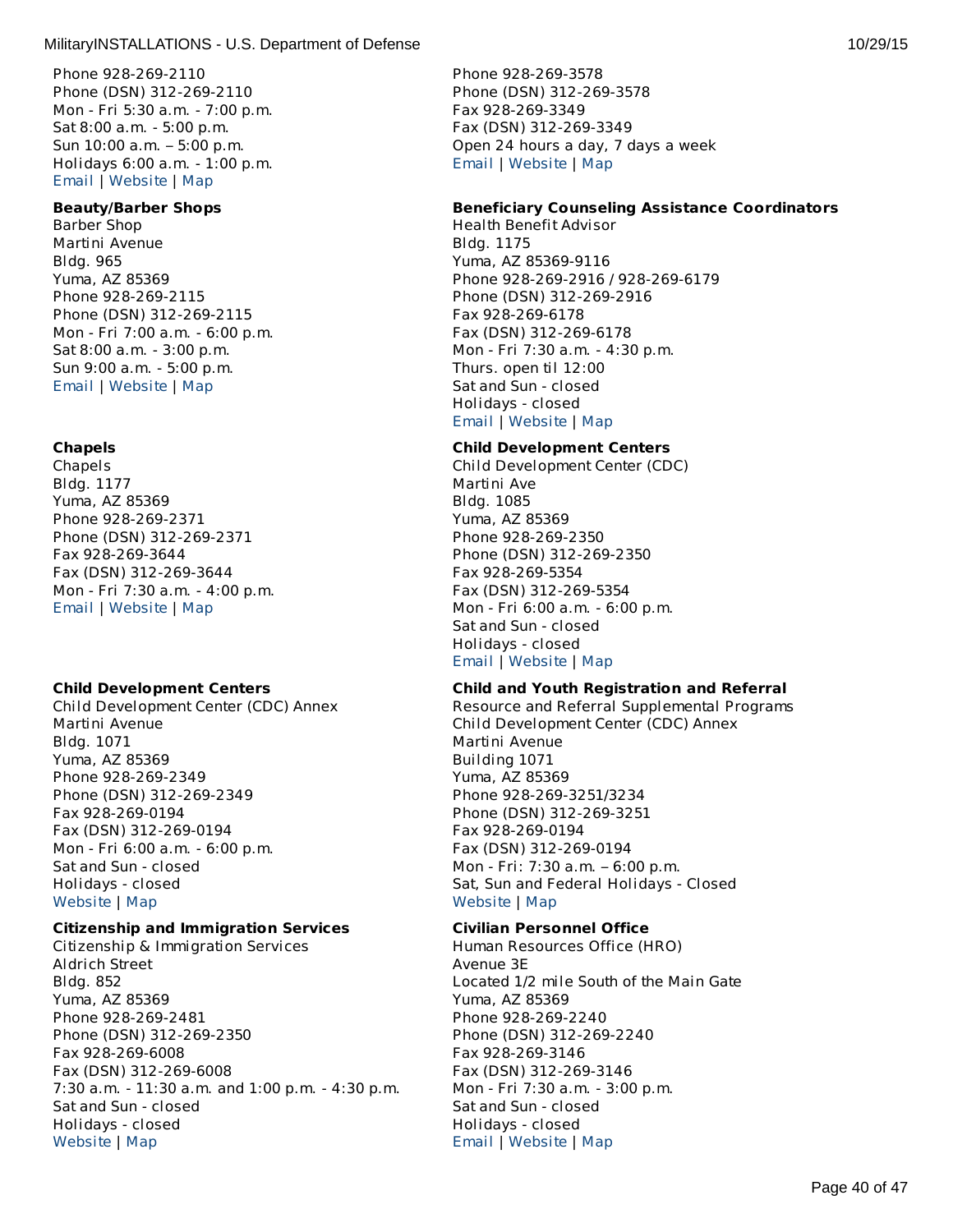#### **Commissary/Shoppette**

Commissary Narr Avenue Bldg. 590 Yuma, AZ 85369 Phone 928-269-2245 Phone (DSN) 312-269-2245 Fax 928-341-0131 Fax (DSN) 312-269-0131 Tue - Fri 9:00 a.m.- 7:00 p.m. Sat 8:00 a.m. - 5:00 p.m. Sun 11:00 a.m. - 4:00 p.m. Mon & Holidays - closed [Email](http://apps.militaryonesource.mil/MOS/f?p=AMS:5:0::::P5_APP_NAME,P5_MSG_TYPE,P5_EID:MilitaryINSTALLATIONS,Commissary,113371) | [Website](http://www.commissaries.com/stores/html/store.cfm?dodaac=HQCKM5) | [Map](http://maps.google.com/maps?q=Narr Avenue%2BYuma%2BAZ%2B85369)

# **Dental Clinics**

Dental Clinic Bldg. 1175 Yuma, AZ 85369 Phone 928-269-2353 / 928-269-2927 Phone (DSN) 312-269-2353/2927 Fax 928-269-0501 Fax (DSN) 312-269-0501 Mon - Thu 7:30 a.m. - 4:00 p.m. Fri 7: 30 a.m. – 12:00 p.m. Sat and Sun - closed Holidays - closed [Email](http://apps.militaryonesource.mil/MOS/f?p=AMS:5:0::::P5_APP_NAME,P5_MSG_TYPE,P5_EID:MilitaryINSTALLATIONS,Dental Clinic,113565) | [Map](http://maps.google.com/maps?q=Yuma%2BAZ%2B85369)

#### **EFMP - Family Support**

EFMP / Family Support Behind Post Office T 40 Attn: EFMP P.O. Box 99132 Yuma, AZ 85369-9132 Phone 928-269-5233 Fax 928-269-2657 Mon - Fri 7:30 a.m. - 4:30 p.m. Sat and Sun - closed Holidays - closed [Email](http://apps.militaryonesource.mil/MOS/f?p=AMS:5:0::::P5_APP_NAME,P5_MSG_TYPE,P5_EID:MilitaryINSTALLATIONS,EFMP / Family Support,1000007495) | [Website](http://www.mccsyuma.org/index.cfm/military-family/efmp/) | [Map](http://maps.google.com/maps?q=Behind Post Office%2BYuma%2BAZ%2B85369-9132)

# **Exchange(s)**

Exchange Martini Avenue Bldg. 965 Yuma, AZ 85369 Phone 928-269-3567 Phone (DSN) 312-269-3567 Fax 928-269-2432 Fax (DSN) 312-269-2432 Mon - Sat 6:00 a.m . - 11:00 p.m. Sun 7:00 a.m. - 11:00 p.m. Holidays - 9:00 a.m. – 9:00 p.m. [Email](http://apps.militaryonesource.mil/MOS/f?p=AMS:5:0::::P5_APP_NAME,P5_MSG_TYPE,P5_EID:MilitaryINSTALLATIONS,Exchange,113336) | [Website](http://www.yuma.usmc-mccs.org/index.cfm/shopping-services/) | [Map](http://maps.google.com/maps?q=Martini Avenue%2BYuma%2BAZ%2B85369)

# **Family Center**

Marine and Family Services P.O. Box 99132

# **Commissary/Shoppette**

Marine Mart Martini Avenue Bldg. 965 Yuma, AZ 85369 Phone 928-269-3567 Phone (DSN) 312-269-3567 Fax 928-269-2432 Fax (DSN) 312-269-2432 Mon - Sat 6:00 a.m. - 11:00 p.m. Sun 7:00 a.m. - 11:00 p.m. Holidays 9:00 a.m. - 9:00 p.m. [Email](http://apps.militaryonesource.mil/MOS/f?p=AMS:5:0::::P5_APP_NAME,P5_MSG_TYPE,P5_EID:MilitaryINSTALLATIONS,Marine Mart,113316) | [Website](http://www.yuma.usmc-mccs.org/index.cfm/shopping-services/) | [Map](http://maps.google.com/maps?q=Martini Avenue%2BYuma%2BAZ%2B85369)

# **EFMP - Enrollment**

EFMP / Enrollment PO Box 99132 2630 E Hart Street Yuma, AZ 85369-9132 Phone 928-269-2949 Fax 928-269-2657 Mon - Fri 7:00 a.m. - 4:30 p.m. Sat and Sun - closed Holidays - closed [Website](http://www.mccsyuma.org/index.cfm/military-family/efmp/) | [Map](http://maps.google.com/maps?q=PO Box 99132%2BYuma%2BAZ%2B85369-9132)

# **Emergency Relief Services**

Navy/Marine Corps Relief Society Narr Avenue Bldg. 645 Yuma, AZ 85369 Phone 928-269-2373 Phone (DSN) 312-269-2373 Fax 928-269-3393 Fax (DSN) 312-269-3393 Mon - Fri 8:00 a.m. - 4:00 p.m. Sat and Sun - closed Holidays - closed Thrift Shop: Tue, Wed, and Thu from 9:00 a.m. to 1:00 p.m. [Email](http://apps.militaryonesource.mil/MOS/f?p=AMS:5:0::::P5_APP_NAME,P5_MSG_TYPE,P5_EID:MilitaryINSTALLATIONS,Navy/Marine Corps Relief Society,113348) | [Website](http://www.nmcrs.org/loc-us.html) | [Map](http://maps.google.com/maps?q=Narr Avenue%2BYuma%2BAZ%2B85369)

# **Family Advocacy Program**

Counseling Branch Narr Avenue Box 99132 Bldg. 598 MCAS Yuma, AZ 85369-9132 Phone 928-269-2561 Phone (DSN) 312-269-2561 Fax 928-269-6051 Fax (DSN) 312-269-6051 Mon - Fri 7:00 a.m. - 3:30 p.m. Sat and Sun - closed Holidays - closed [Email](http://apps.militaryonesource.mil/MOS/f?p=AMS:5:0::::P5_APP_NAME,P5_MSG_TYPE,P5_EID:MilitaryINSTALLATIONS,Counseling Branch,113651) | [Website](http://www.mccsyuma.org/index.cfm/military-family/counseling-services/) | [Map](http://maps.google.com/maps?q=Narr Avenue%2BMCAS Yuma%2BAZ%2B85369-9132)

# **Family Child Care/Child Development Homes**

Family Child Care (FCC) Martini Avenue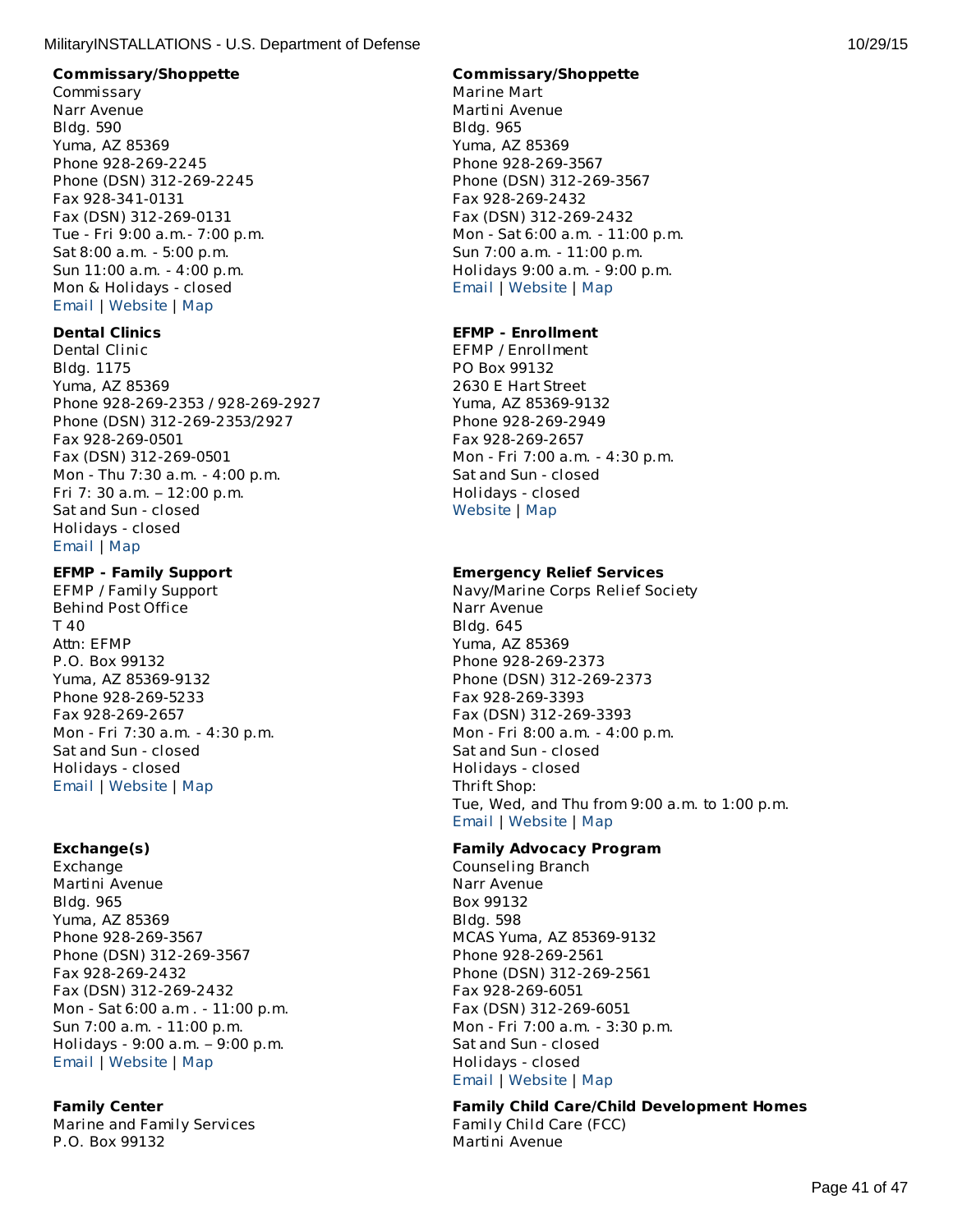Yuma, AZ 85369 Phone 928-269-5615 Phone (DSN) 312-269-5615 Fax 928-269-2657 Fax (DSN) 312-269-2657 Mon - Fri 7:00 a.m. - 4:30 p.m. Sat and Sun - closed Holidays - closed [Email](http://apps.militaryonesource.mil/MOS/f?p=AMS:5:0::::P5_APP_NAME,P5_MSG_TYPE,P5_EID:MilitaryINSTALLATIONS,Marine and Family Services,113351) | [Website](http://www.yuma.usmc-mccs.org) | [Map](http://maps.google.com/maps?q=P.O. Box 99132%2BYuma%2BAZ%2B85369)

#### **Financial Institutions**

Armed Forces Bank, N.A. Inside Main Exchange Martini Avenue Bldg. 965 Yuma, AZ 85365 Phone 928-726-4363 Fax 928-726-4380 Mon - Thu 9:00 a.m. - 4:00 p.m. Fri 9:00 a.m. - 5:00 p.m. Sat 9:00 a.m. - 1:00 p.m. Sun - closed Holidays - closed [Website](http://www.afbank.com/locations/search_results.cfm?StateCode=AZ) | [Map](http://maps.google.com/maps?q=Inside Main Exchange%2BYuma%2BAZ%2B85365)

#### **Gymnasiums/Fitness Centers**

Station Gym Hart Street Bldg 693 Yuma, AZ 85369 Phone 928-269-2727 Phone (DSN) 312-269-2727 Fax 928-269-0116 Fax (DSN) 312-269-0116 Mon - Fri 4:00 a.m. - 9:00p.m. Sat, Sun & Holidays 8:00 a.m. - 4:00 p.m. [Email](http://apps.militaryonesource.mil/MOS/f?p=AMS:5:0::::P5_APP_NAME,P5_MSG_TYPE,P5_EID:MilitaryINSTALLATIONS,Station Gym,113661) | [Website](http://www.mccsyuma.org/index.cfm/semper-fit/fitness/main-station-gym/) | [Map](http://maps.google.com/maps?q=Hart Street  %2BYuma%2BAZ%2B85369)

#### **Household Goods/Transportation Office (inbound)**

Household Goods/Transportation (Inbound) Spears Street Bldg. 328W Yuma, AZ 85369 Phone 928-269-2313 / 928-269-2311 Phone (DSN) 312-269-5312 / 2311 Fax 928-269-2273 Fax (DSN) 312- 269-2273 Mon, Tue, Wed and Fri 7:30 a.m. - 11:30 a.m. Thu 7:30 a.m. - 1:00 p.m. Sat and Sun - closed Holidays - closed [Website](http://192.156.9.102/information/tmo.html) | [Website](http://www.yuma.usmc.mil/services/installationslogistics/tmo.html) | [Map](http://maps.google.com/maps?q=Spears Street%2BYuma%2BAZ%2B85369)

# **Housing Office/Government Housing**

Housing Assignments/Referrals Martini Avenue Bldg. 1080 Yuma, AZ 85369 Phone 928-269-2826 Phone (DSN) 312-269-2826

Building 1071 MCAS Yuma, AZ 85369 Phone 928-269-3233 / 928-269-2350 Phone (DSN) 312-269-3233 Fax 928-269-0194 Fax (DSN) 312-269-0194 Mon - Fri 7:30 a.m. - 4:00 p.m. Sat and Sun - closed Holidays - closed [Email](http://apps.militaryonesource.mil/MOS/f?p=AMS:5:0::::P5_APP_NAME,P5_MSG_TYPE,P5_EID:MilitaryINSTALLATIONS,Family Child Care (FCC),113534) | [Website](http://www.mccsyuma.org/index.cfm/military-family/child-youth-teen-programs/family-child-care/) | [Map](http://maps.google.com/maps?q=Martini Avenue%2BMCAS Yuma%2BAZ%2B85369)

#### **Financial Institutions**

Navy Federal Credit Union Hart Street & Martini Street Yuma, AZ 85365 Phone 888-842-6328 Fax 928-344-5196 Mon - Fri 9:00 a.m. - 5:30 p.m. Sat 9:00 a.m. - 1:00 p.m. Sun - closed Holidays - closed [Website](http://www.navyfcu.org) | [Map](http://maps.google.com/maps?q=Hart Street %26 Martini Street%2BYuma%2BAZ%2B85365)

#### **Hospitals/Medical Treatment Facility(s)**

Branch Health Clinic Bldg. 1175 Yuma, AZ 85369 Phone 928-269-2772 / 888-639-7812 (toll free) / 928-269- 2700 (appt. line) Phone (DSN) 312-269-2772 Fax 928-269-0890 Fax (DSN) 312-269-0890 Mon, Wed, Fri 7:30 a.m. - 4:30 p.m. Thur 7:30 a.m. – 12:00 p.m. Sat and Sun - closed Holidays - closed [Website](https://cpen.med.navy.mil/nhcp.cfm?xid=wap&f=bmc&p=x7214954E546CA0EFDF67D73E491D8E52) | [Map](http://maps.google.com/maps?q=Yuma%2BAZ%2B85369)

#### **Household Goods/Transportation Office (outbound)**

Household Goods/Transportation (Outbound) Spears Street Bldg. 328W Yuma, AZ 85369 Phone 928-269-2311 / 928-269-2313 Phone (DSN) 312-269-5312/2311 Fax 928-269-2273 Fax (DSN) 312-269-2273 Mon, Tue, Wed and Fri 7:30 a.m. - 4:30 p.m. Thu 7:30 a.m. - 11:30 a.m. Sat and Sun - closed Holidays - closed [Website](http://192.156.9.102/information/tmo.html) | [Website](http://www.yuma.usmc.mil/services/installationslogistics/tmo.html) | [Map](http://maps.google.com/maps?q=Spears Street%2BYuma%2BAZ%2B85369)

# **Housing Referral Office/Housing Privatization**

Lincoln Military Housing Martini Avenue Bldg. 1080 Yuma, AZ 85369 Phone 928-344-1240 Fax 928-344-4192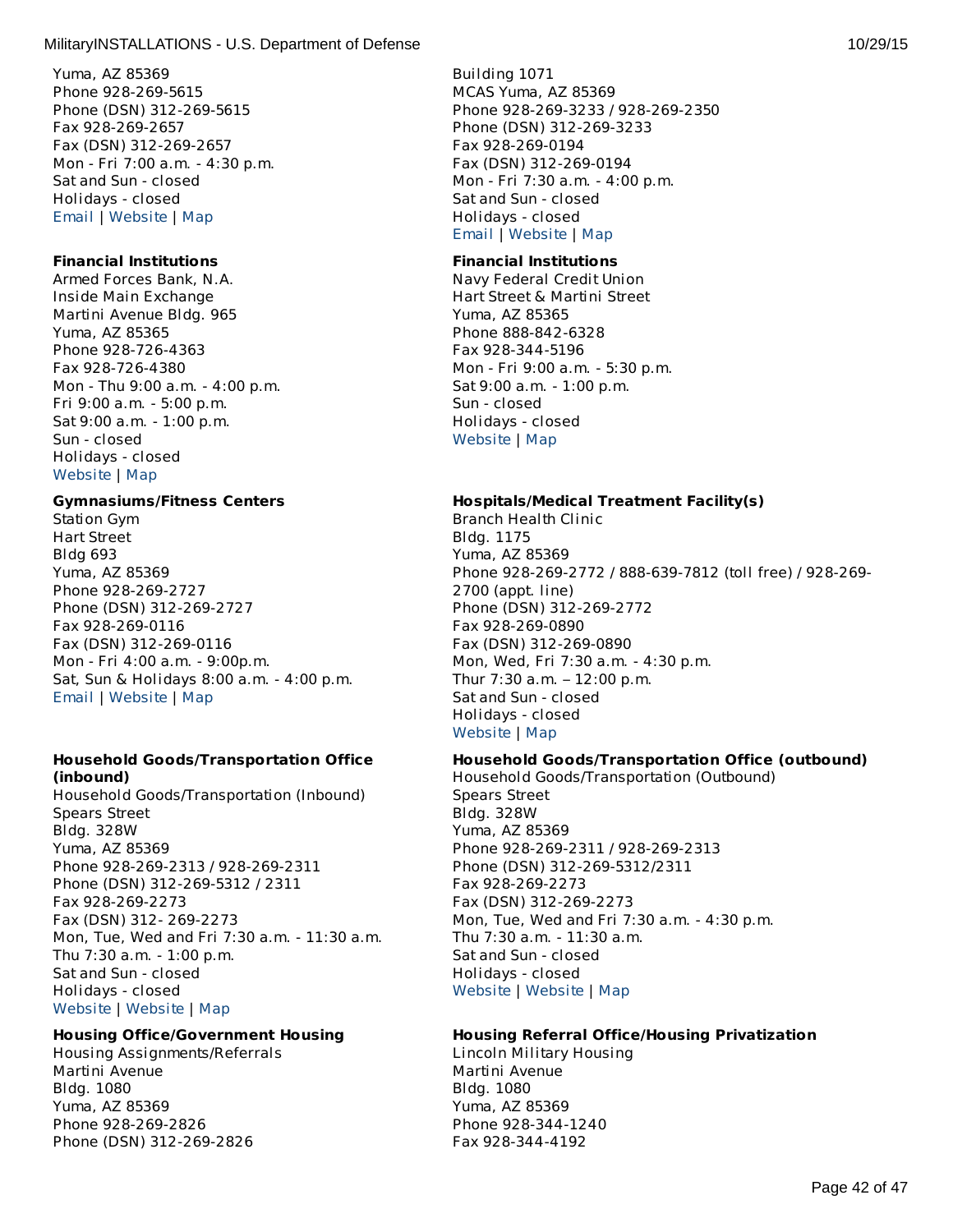Fax 928-269-3284 Fax (DSN) 312-269-3284 Mon - Fri 7:00 a.m. - 3:30 p.m. Sat and Sun - closed Holidays - closed [Email](http://apps.militaryonesource.mil/MOS/f?p=AMS:5:0::::P5_APP_NAME,P5_MSG_TYPE,P5_EID:MilitaryINSTALLATIONS,Housing Assignments/Referrals,113587) | [Website](http://www.housing.navy.mil/onestop/housingoffices.aspx?bid=716&tab=mil) | [Map](http://maps.google.com/maps?q=Martini Avenue%2BYuma%2BAZ%2B85369)

#### **ID/CAC Card Processing**

ID/CAC Card Processing Building 852 Yuma, AZ 85369 Phone 928-269-3588 Phone (DSN) 312-269-3588 Fax 928-269-6245 Fax (DSN) 312-269-6245 Mon-Fri (Walk-ins) 7:00 a.m. – 11:30 a.m. Afternoons by Appointment Only 1:00 p.m. - 3:00 p.m. Thursday Afternoon PKI Only- No appointments [Email](http://apps.militaryonesource.mil/MOS/f?p=AMS:5:0::::P5_APP_NAME,P5_MSG_TYPE,P5_EID:MilitaryINSTALLATIONS,ID/CAC Card Processing,1000005969) | [Website](http://www.yuma.usmc.mil/services/pmo/index.html) | [Map](http://maps.google.com/maps?q=Building 852%2BYuma%2BAZ%2B85369)

# **Information and Referral Services**

Information & Referral Building 850 Room 110 Yuma, AZ 85369-9132 Phone 928-269-2034 Mon - Fri 7:30 a.m. - 4:00 p.m. Sat and Sun - closed Holidays - closed [Email](http://apps.militaryonesource.mil/MOS/f?p=AMS:5:0::::P5_APP_NAME,P5_MSG_TYPE,P5_EID:MilitaryINSTALLATIONS,Information   Referral,1000008764) | [Website](http://www.yuma.usmc-mccs.org) | [Map](http://maps.google.com/maps?q=Building 850 Room 110%2BYuma%2BAZ%2B85369-9132)

# **Library**

Station Library Galbreath Ave. Bldg. 633 MCAS Yuma, AZ 85369 Phone 928-269-2785 Phone (DSN) 312-269-2785 Fax 928-269-2795 Fax (DSN) 312-269-2795 Mon - Thu 9:00 a.m. - 8:00 p.m. Fri 9:00 a.m. - 5:00 p.m. Sat 10:00 a.m. - 2:00 p.m. Sun 1:00 p.m. - 5:00 p.m. Holidays - Hours may vary [Email](http://apps.militaryonesource.mil/MOS/f?p=AMS:5:0::::P5_APP_NAME,P5_MSG_TYPE,P5_EID:MilitaryINSTALLATIONS,Station Library,113659) | [Website](http://www.yuma.usmc-mccs.org/index.cfm/military-family/library/) | [Map](http://maps.google.com/maps?q=Galbreath Ave.%2BMCAS Yuma%2BAZ%2B85369)

# **Military Clothing Sales**

Military Clothing Martini Avenue Bldg. 965 Yuma, AZ 85369 Phone 928-269-2747 Phone (DSN) 312-269-2747 Fax 928-269-2432 Fax (DSN) 312-269-2432 Mon – Fri 6:00 a.m. - 9:00 p.m. Sat and Sun 8:00 a.m. – 9:00 a.m. Holidays 9:00 a.m. – 9:00 p.m. [Website](http://www.mccsyuma.org/2009web.mccs/2010MCCShtml/store-mainXchange_new.html) | [Map](http://maps.google.com/maps?q=Martini Avenue%2BYuma%2BAZ%2B85369)

Mon - Sat 8:30 a.m. - 5:30 p.m. Sun - closed Holidays - closed [Email](http://apps.militaryonesource.mil/MOS/f?p=AMS:5:0::::P5_APP_NAME,P5_MSG_TYPE,P5_EID:MilitaryINSTALLATIONS,Lincoln Military Housing ,113585) | [Website](http://www.lincolnmilitary.com/lmh/installations/yuma/) | [Map](http://maps.google.com/maps?q=Martini Avenue%2BYuma%2BAZ%2B85369)

#### **ID/CAC Card Processing**

Pass & Registration Aldrich Street Building 952 Yuma, AZ 85369 Phone 928-269-2888 Phone (DSN) 312-269-2888 Fax 928-269-6246 Fax (DSN) 312-269-6246 Mon - Fri 6:00 a.m. - 3:15 p.m. Closed Sat, Sun & Holidays [Email](http://apps.militaryonesource.mil/MOS/f?p=AMS:5:0::::P5_APP_NAME,P5_MSG_TYPE,P5_EID:MilitaryINSTALLATIONS,Pass   Registration,113350) | [Website](http://www.yuma.usmc.mil/services/pmo/index.html) | [Map](http://maps.google.com/maps?q=Aldrich Street%2BYuma%2BAZ%2B85369)

# **Legal Services/JAG**

Legal Assistance Corner of Quilter & Shaw Ave. Bldg. 852 Yuma, AZ 85369 Phone 928-269-2481 / 928-269-3586 Phone (DSN) 312-269-3586 Fax 928-269-6008 Fax (DSN) 312-269-3486 Mon - Fri 7:30 a.m. - 4:30 p.m. Sat and Sun - closed Holidays - closed [Email](http://apps.militaryonesource.mil/MOS/f?p=AMS:5:0::::P5_APP_NAME,P5_MSG_TYPE,P5_EID:MilitaryINSTALLATIONS,Legal Assistance,113673) | [Website](http://www.yuma.usmc.mil/services/legal/index.html) | [Map](http://maps.google.com/maps?q=Corner of Quilter %26 Shaw Ave.%2BYuma%2BAZ%2B85369)

# **MWR (Morale Welfare and Recreation)**

Marine Corps Community Services (MCCS) Galbreath Ave. & Aldrich St Bldg. 633 Yuma, AZ 85369-9132 Phone 928-269-2422 Phone (DSN) 312-269-2422 Fax 928-269-5592 Fax (DSN) 312-269-5592 Mon - Fri 7:30 a.m. - 4:30 p.m. Sat and Sun - closed Holidays - closed [Website](http://www.yuma.usmc-mccs.org/) | [Map](http://maps.google.com/maps?q=Galbreath Ave. %26 Aldrich St%2BYuma%2BAZ%2B85369-9132)

# **New Parent Support Program**

New Parent Support Program Narr Avenue Bldg. 645 Yuma, AZ 85369-9132 Phone 928-269-2308 Phone (DSN) 312-269-2308 Fax 928-269-5568 Fax (DSN) 312-269-5568 Mon - Fri 7:30 a.m. - 4:00 p.m. Sat and Sun - closed Holidays - closed [Website](http://www.yuma.usmc-mccs.org/index.cfm/military-family/counseling-services/) | [Map](http://maps.google.com/maps?q=Narr Avenue%2BYuma%2BAZ%2B85369-9132)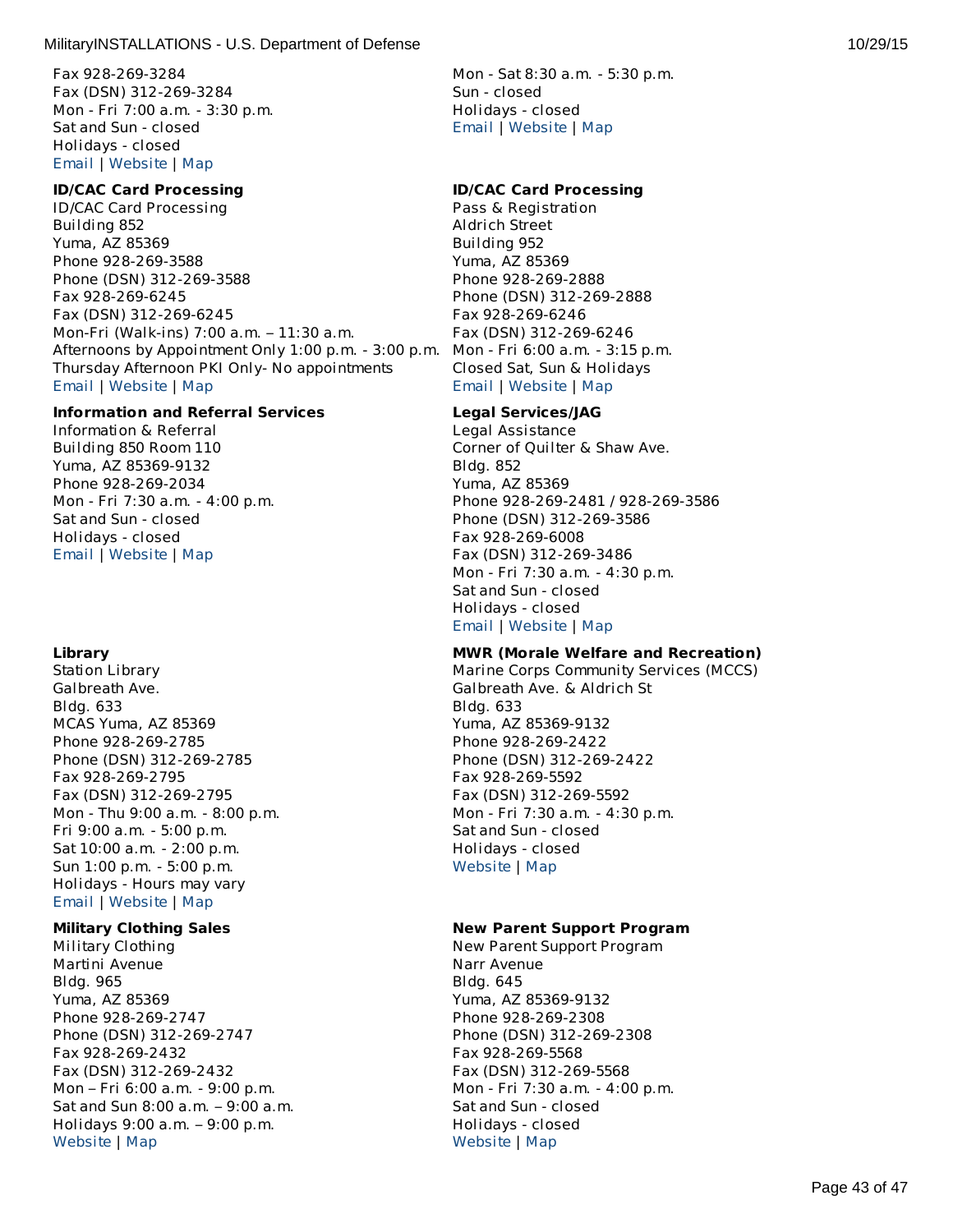# **Non-appropriated Funds (NAF) Human Resources**

MCCS Personnel Aldrich Street Box 99132, Bldg. 633 Yuma, AZ 85369-9132 Phone 928-269-2209 Phone (DSN) 312-269-2209 Fax 928-269-6201 Fax (DSN) 312-269-6201 Mon - Fri 7:30 a.m. - 4:30 p.m. Sat and Sun - closed Holidays - closed [Email](http://apps.militaryonesource.mil/MOS/f?p=AMS:5:0::::P5_APP_NAME,P5_MSG_TYPE,P5_EID:MilitaryINSTALLATIONS,MCCS Personnel,113512) | [Website](http://www.mccsyuma.org/2009web.mccs/2010MCCShtml/hr.html) | [Map](http://maps.google.com/maps?q=Aldrich Street%2BYuma%2BAZ%2B85369-9132)

# **Personnel Support Office**

Officer of the Day (OOD) Shaw Avenue Bldg. 980 Yuma, AZ 85369 Phone 928-269-2252 Phone (DSN) 312-269-2252 Open 24 hours a day, 7 days a week [Map](http://maps.google.com/maps?q=Shaw Avenue%2BYuma%2BAZ%2B85369)

# **Retirement Services**

Retired Activities Office Corner of Quilter St and Shaw Ave. Bldg. 852 MCAS Yuma, AZ 85369 Phone 928-269-5616 Phone (DSN) 312-269-5616 Fax 928-269-3723 Fax (DSN) 312-269-3723 Mon-Fri 7:00 a.m. - 3:30 p.m. Closed Sat - Sun, including Holidays [Email](http://apps.militaryonesource.mil/MOS/f?p=AMS:5:0::::P5_APP_NAME,P5_MSG_TYPE,P5_EID:MilitaryINSTALLATIONS,Retired Activities Office,113415) | [Website](http://www.mccsyuma.org/index.cfm/military-family/transition-assistance/) | [Map](http://maps.google.com/maps?q=Corner of Quilter St and Shaw Ave. %2BMCAS Yuma%2BAZ%2B85369)

# **School Liaison Office/Community Schools**

School Liaison Services Building T40 MCAS Yuma, AZ 85369 Phone 928-269-5373 Phone (DSN) 312-269-5373 Fax 928-269-0194 Fax (DSN) 312-269-5354 Mon – Fri 8:00 a.m. – 4:30 p.m. Sat and Sun - closed [Email](http://apps.militaryonesource.mil/MOS/f?p=AMS:5:0::::P5_APP_NAME,P5_MSG_TYPE,P5_EID:MilitaryINSTALLATIONS,School Liaison Services,1000003075) | [Website](http://www.mccsyuma.org/2009web.mccs/2010MCCShtml/school-liaison_new.html) | [Website](http://www.dodea.edu/Partnership/schoolLiaisonOfficers.cfm) | [Map](http://maps.google.com/maps?q=Building T40%2BMCAS Yuma%2BAZ%2B85369)

# **Temporary Lodging/Billeting**

Dos Rios Inn Shaw Avenue Bldg. 1088 MCAS Yuma, AZ 85369

# **Personal Financial Management Services**

Financial Counselor Building 850 Room 110 Yuma, AZ 85369-9132 Phone 928-269-2034 Mon - Fri 7:30 a.m. - 4:00 p.m. Sat and Sun - closed Holidays - closed [Email](http://apps.militaryonesource.mil/MOS/f?p=AMS:5:0::::P5_APP_NAME,P5_MSG_TYPE,P5_EID:MilitaryINSTALLATIONS,Financial Counselor,176018) | [Website](http://www.mccsyuma.org/2009web.mccs/2010MCCShtml/mfs_personal-finance.html) | [Map](http://maps.google.com/maps?q=Building 850 Room 110%2BYuma%2BAZ%2B85369-9132)

# **Restaurants/Fast Food**

Sonoran Pueblo Hart Street Bldg. 1200 Yuma, AZ 85369 Phone 928-269-2711/2712 Phone (DSN) 312-269-2711 Fax 928-269-5621 Fax (DSN) 312-269-5621 Wed 6:00 p.m. – 8:00 p.m. Sat – closed Sun 10:00 a.m. – 1:00 p.m. Holidays – closed [Email](http://apps.militaryonesource.mil/MOS/f?p=AMS:5:0::::P5_APP_NAME,P5_MSG_TYPE,P5_EID:MilitaryINSTALLATIONS,Sonoran Pueblo,113660) | [Website](http://www.mccsyuma.org/index.cfm/food/sonoran-pueblo/) | [Map](http://maps.google.com/maps?q=Hart Street%2BYuma%2BAZ%2B85369)

# **School Age Care**

Youth Center Martini Avenue Bldg. 1050 MCAS Yuma, AZ 85369 Phone 928-269-3659 / 928-269-5390 / 928-269-5390 Phone (DSN) 312-269-3659 Fax 928-269-3650 Fax (DSN) 312-269-3650 Mon - Thu 6:00 a.m. - 6:00 p.m. Fri 6:00 a.m. - 10:00 p.m. Sat - Sun - closed [Email](http://apps.militaryonesource.mil/MOS/f?p=AMS:5:0::::P5_APP_NAME,P5_MSG_TYPE,P5_EID:MilitaryINSTALLATIONS,Youth Center,113694) | [Website](http://www.mccsyuma.org/2009web.mccs/2010MCCShtml/cytp_yc.html) | [Map](http://maps.google.com/maps?q=Martini Avenue%2BMCAS Yuma%2BAZ%2B85369)

# **Spouse Education, Training and Careers**

Family Employment Readiness Corner of Quilter Street and Shaw Avenue Building 850 MCAS Yuma, AZ 85369-9132 Phone 928-269-2680 Phone (DSN) 312-269-2680 Fax 928-269-3723 Fax (DSN) 312-269-3723 Mon - Fri 7:00 a.m. - 3:30 p.m. Sat and Sun - closed Holidays - closed [Email](http://apps.militaryonesource.mil/MOS/f?p=AMS:5:0::::P5_APP_NAME,P5_MSG_TYPE,P5_EID:MilitaryINSTALLATIONS,Family Employment Readiness,113515) | [Website](http://www.mccsyuma.org/2009web.mccs/2010MCCShtml/mfs_fmeap.html) | [Map](http://maps.google.com/maps?q=Corner of Quilter Street and Shaw Avenue%2BMCAS Yuma%2BAZ%2B85369-9132)

# **Transition Assistance Program**

Transition Assistance Program (TAP) Corner of Quilter St and Shaw Ave. Box 99132, Bldg. 852 Yuma, AZ 85369-9132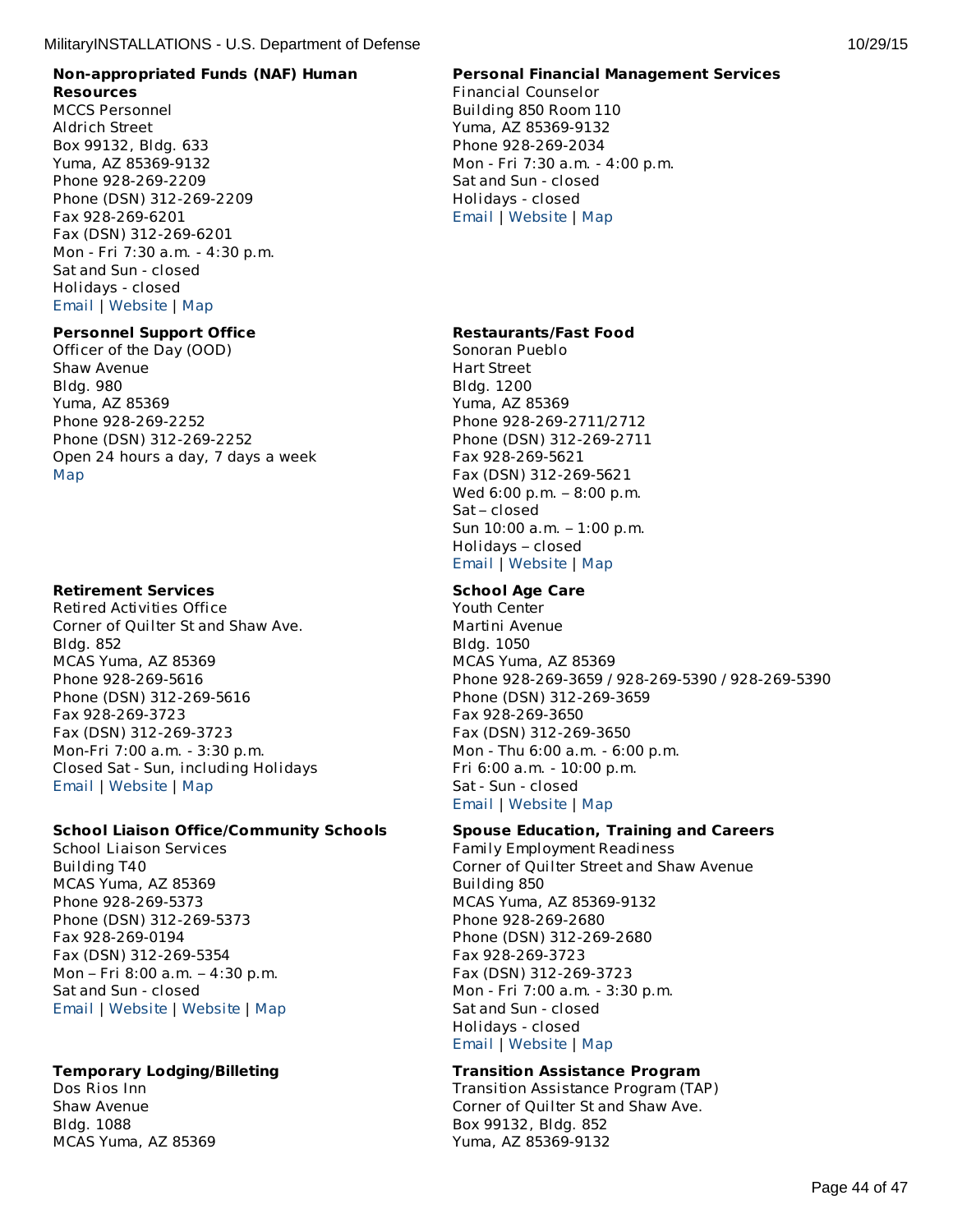Phone 928-269-2262 Phone (DSN) 312-269-2262 Fax 928-269-6639 Fax (DSN) 312-269-6639 Mon - Sun 24 Hours [Email](http://apps.militaryonesource.mil/MOS/f?p=AMS:5:0::::P5_APP_NAME,P5_MSG_TYPE,P5_EID:MilitaryINSTALLATIONS,Dos Rios Inn,113627) | [Website](http://www.mccsyuma.org/2009web.mccs/2010MCCShtml/hospitality_dos-rios-inn.html) | [Map](http://maps.google.com/maps?q=Shaw Avenue%2BMCAS Yuma%2BAZ%2B85369)

#### **Travel Office**

Great Escapes Travel Co. Martini Avenue Bldg. 965 (Located in the Main Exchange) MCAS Yuma, AZ 85369 Phone 928-269-5300 Phone (DSN) 312-269-5300 Fax 928-269-5300 Fax (DSN) 312-269-2432 Mon – Fri 9:00 a.m. - 5:00 p.m. Sat 9:00 a.m. – 1:00 p.m. Sun and Holidays - closed [Email](http://apps.militaryonesource.mil/MOS/f?p=AMS:5:0::::P5_APP_NAME,P5_MSG_TYPE,P5_EID:MilitaryINSTALLATIONS,Great Escapes Travel Co.,1000008765) | [Website](http://greatescapestravelco.com/) | [Map](http://maps.google.com/maps?q=Martini Avenue%2BMCAS Yuma%2BAZ%2B85369)

#### **Victim Advocate Services**

Victim Advocate Services Narr Avenue Box 99132, Bldg. 598 Yuma, AZ 85369-9132 Phone 928-269-2561 / 928-941-3650 (emergency number) / 928-269-2204/2361 (Provost Marshall Office) Phone (DSN) 312-269-2561/941-3650 Fax 928-269-6051 Fax (DSN) 312-269-6051 Monday - Friday 7:00 a.m. - 3:30 p.m. Sat, Sun, Holidays, after 3:30 p.m. - call emergency number [Email](http://apps.militaryonesource.mil/MOS/f?p=AMS:5:0::::P5_APP_NAME,P5_MSG_TYPE,P5_EID:MilitaryINSTALLATIONS,Victim Advocate Services,200161) | [Website](http://www.mccsyuma.org/2009web.mccs/2010MCCShtml/mfs_csb.html) | [Map](http://maps.google.com/maps?q=Narr Avenue%2BYuma%2BAZ%2B85369-9132)

#### **Youth Programs/Centers**

Youth Center Martini Avenue Bldg. 1050 MCAS Yuma, AZ 85369 Phone 928-269-3659 / 928-269-5390 / 928-269-5390 Phone (DSN) 312-269-3659 Fax 928-269-3650 Fax (DSN) 312-269-3650 Mon - Thu 6:00 a.m. - 6:00 p.m. Fri 6:00 a.m. - 10:00 p.m. Sat - Sun - closed [Email](http://apps.militaryonesource.mil/MOS/f?p=AMS:5:0::::P5_APP_NAME,P5_MSG_TYPE,P5_EID:MilitaryINSTALLATIONS,Youth Center,113694) | [Website](http://www.mccsyuma.org/2009web.mccs/2010MCCShtml/cytp_yc.html) | [Map](http://maps.google.com/maps?q=Martini Avenue%2BMCAS Yuma%2BAZ%2B85369)

# Major Units

# **Headquarters & Headquarters Squadron**

Contact Information: S-1 Officer COM: 928-269-2880 DSN: 312-269-2880

Phone 928-269-3159 / 928-269-5181 / 928-269-3150 Phone (DSN) 312-269-3159 Fax 928-269-3723 Fax (DSN) 312-269-3723 Mon - Fri 7:00 a.m. - 3:30 p.m. Sat and Sun - closed Holidays - closed [Email](http://apps.militaryonesource.mil/MOS/f?p=AMS:5:0::::P5_APP_NAME,P5_MSG_TYPE,P5_EID:MilitaryINSTALLATIONS,Transition Assistance Program (TAP),184052) | [Website](http://www.mccsyuma.org/2009web.mccs/2010MCCShtml/mfs_tamp.html) | [Map](http://maps.google.com/maps?q=Corner of Quilter St and  Shaw Ave. %2BYuma%2BAZ%2B85369-9132)

#### **Veterinary Services**

Veterinary Quilter Street Bldg. 591 Yuma, AZ 85369 Phone 928-328-2064 Phone (DSN) 312-269-2064 By appointment only [Website](http://www.yumamwr.com/menu-veterinary.htm) | [Map](http://maps.google.com/maps?q=Quilter Street%2BYuma%2BAZ%2B85369)

# **Victim Advocate Services**

Sexual Assault Response Coordinator (SARC) Shaw Avenue Building 598 MCAS Yuma, AZ 85369 Phone 928-941-3601/928-269-2994 / 928-941-3650 (emergency number) / 928-269-2204/2361 (Provost Marshall Office) Phone (DSN) 312-269-3601 Mon - Fri 7:30 a.m. - 4:00 p.m. (or as needed) Sat, Sun, Holidays, 24/7 Sexual Assault Response Hotline 928-941-3650 [Website](http://www.mccsyuma.org/2009web.mccs/2010MCCShtml/mfs_csb.html) | [Map](http://maps.google.com/maps?q=Shaw Avenue%2BMCAS Yuma%2BAZ%2B85369)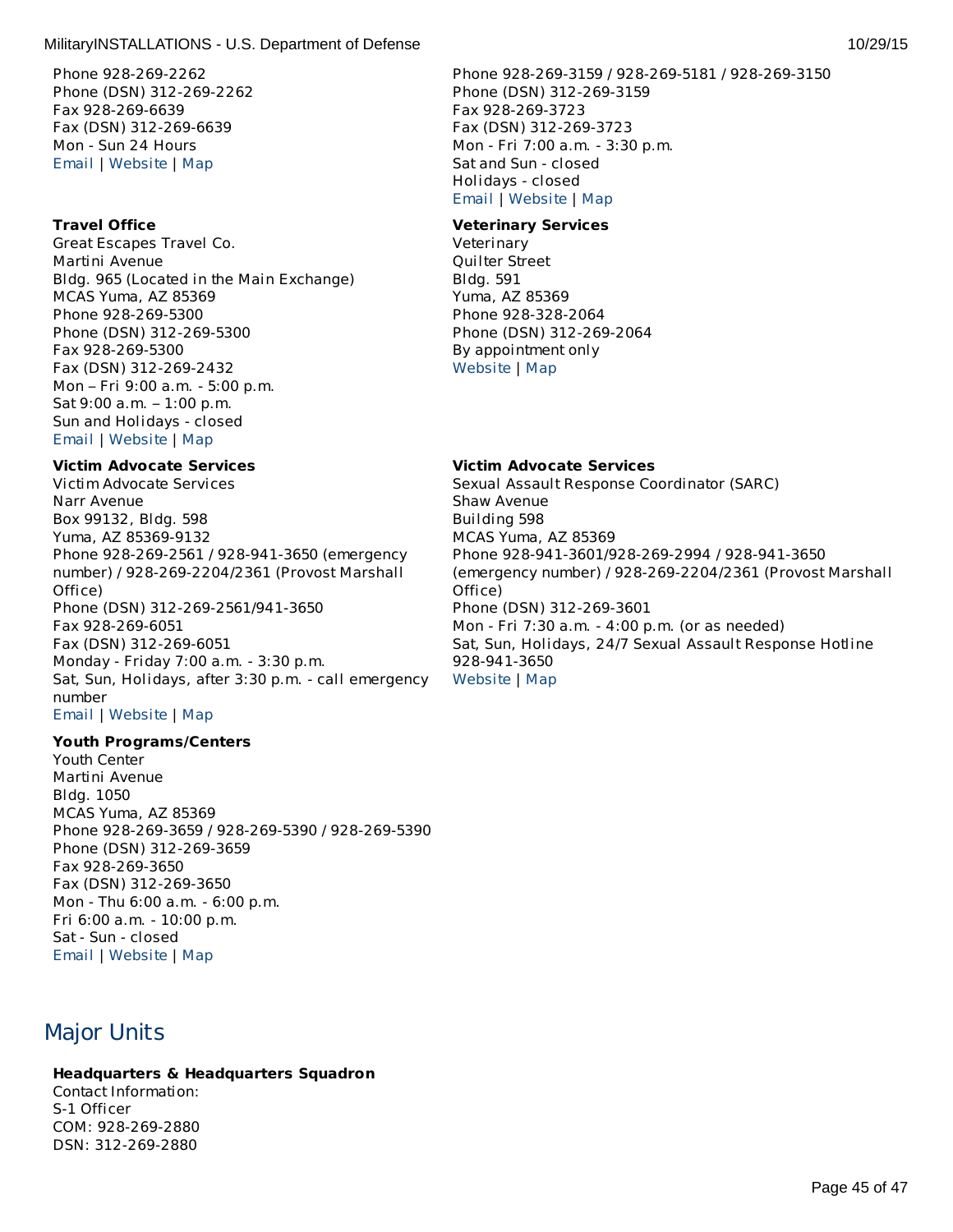FAX: 928-269-2378 <http://www.yuma.usmc.mil/hhs/index.html>

#### **Marine Aviation Weapons & Tactics Squadron-1 (MAWTS-1)**

Contact Information: S-1 Officer COM: 928-269-2706 DSN: 312-269-2706 FAX: 928-269-6154 <https://www.intranet.tecom.usmc.mil/sites/mawts1/default.aspx>

#### **Marine Aircraft Group-13 (MAG-13)**

Contact Information: S-1 Officer COM: 928-269-3262 DSN: 312-269-3262 FAX: 928-269-5736 <http://www.3maw.usmc.mil/external/3dmaw/mag13/>

#### **Marine Aviation Logistics Squadron-13 (MALS-13)**

Contact Information: S-1 Officer COM: 928-269-2289 DSN: 312-269-2289 FAX: 928-269-3899 <http://www.3maw.usmc.mil/external/3dmaw/mag13/mals13/index.jsp>

#### **Marine Attack Squadron (VMA-211)**

Contact Information: S-1 Officer COM: 928-269-2297 DSN: 312-269-2297 FAX: 928-269-6784 <http://www.3maw.usmc.mil/external/3dmaw/mag13/vma211/>

#### **Marine Attack Squadron (VMA-214)**

Contact Information: S-1 Officer COM: 928-269-2776 DSN: 312-269-2776 FAX: 928-269-6784 <http://www.3maw.usmc.mil/mag13/VMA214/default.asp>

#### **Marine Attack Squadron (VMA-311)**

Contact Information: S-1 Officer COM: 928-269-2338 DSN: 312-269-2338 FAX: 928-269-6431 <http://www.3maw.usmc.mil/external/3dmaw/mag13/vma311/>

#### **Marine Wing Support Squadron (MWSS-371)**

Contact Information: S-1 Officer COM: 928-269-2506 DSN: 312-269-2506 FAX: 928-269-6578 <http://www.3maw.usmc.mil/external/3dmaw/mwsg37/mwss371/>

# **Marine Air Control Squadron (MACS-1)**

Contact Information: S-1 Officer COM: 928-269-3900/3960 DSN: 312-269-3900/3960 FAX: 928-269-3844